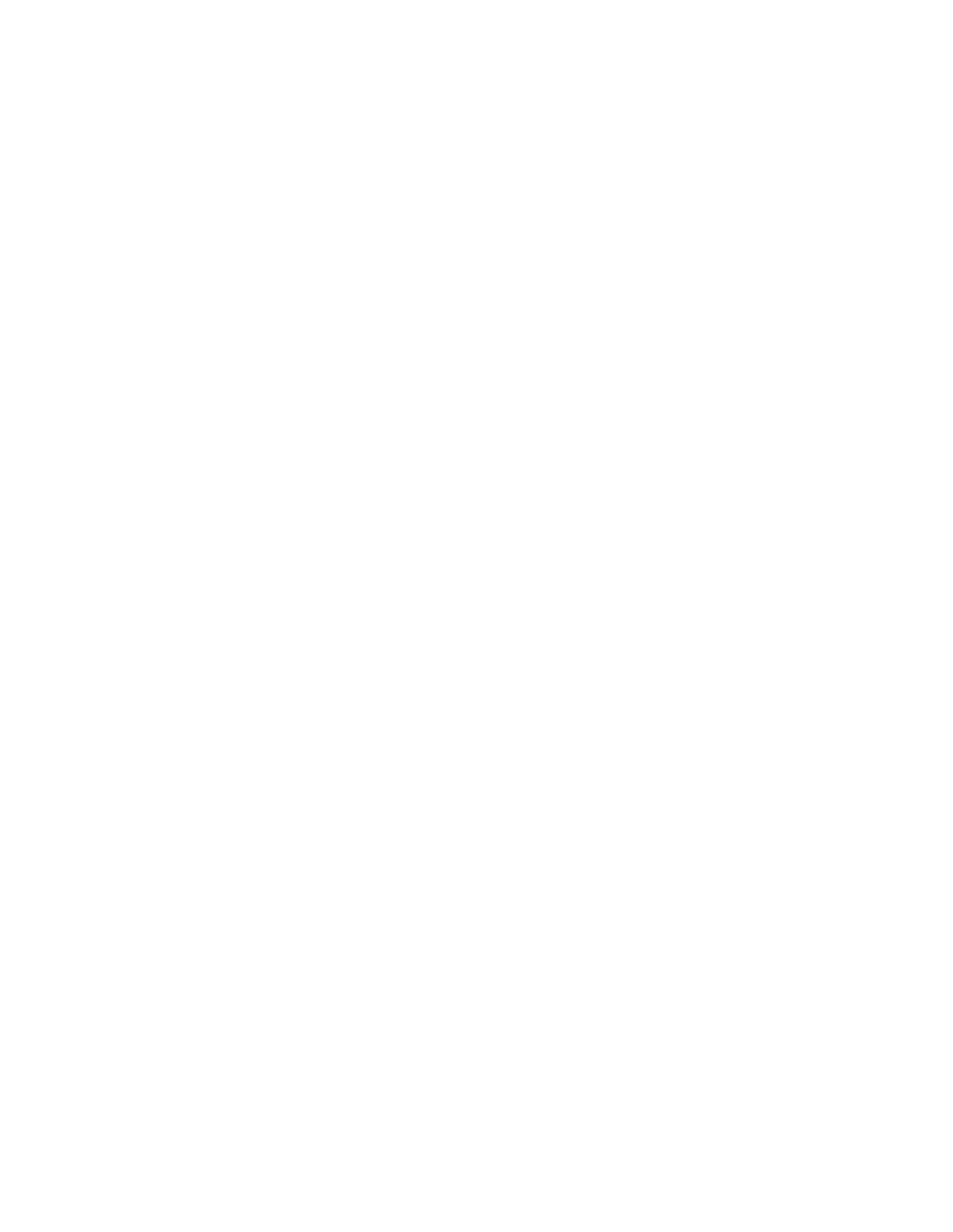## **TABLE OF CONTENTS:**

|                      | 1 Preface<br>1.1<br>1.2<br>1.3<br>1.4<br>1.5<br>1.6                                                                                                                                                                                                   | $\mathbf{1}$<br>$\mathbf{1}$<br>$\overline{c}$<br>$\overline{3}$<br>$\overline{4}$<br>5<br>6 |
|----------------------|-------------------------------------------------------------------------------------------------------------------------------------------------------------------------------------------------------------------------------------------------------|----------------------------------------------------------------------------------------------|
| $\overline{2}$       | <b>About EXPRESSCLUSTER X SingleServerSafe</b><br>2.1<br>2.2<br>Checking system requirements for EXPRESSCLUSTER X SingleServerSafe<br>2.3<br>Preparing and verifying the server environment before installation $\dots \dots \dots \dots \dots \dots$ | 7<br>8<br>10<br>16                                                                           |
| 3                    | <b>Installing EXPRESSCLUSTER X SingleServerSafe</b><br>Steps from installing EXPRESSCLUSTER X SingleServerSafe to setting up the server<br>3.1<br>3.2<br>3.3                                                                                          | 21<br>22<br>23<br>27                                                                         |
| $\blacktriangleleft$ | Updating, uninstalling, reinstalling or upgrading<br>4.1<br>4.2<br>4.3<br>4.4                                                                                                                                                                         | 37<br>38<br>40<br>42<br>43                                                                   |
| 5                    | <b>Latest version information</b><br>EXPRESSCLUSTER X SingleServerSafe version and corresponding manual editions<br>5.1<br>5.2<br>5.3                                                                                                                 | 45<br>46<br>47<br>49                                                                         |
| 6                    | <b>Additional information</b><br>6.1<br>6.2                                                                                                                                                                                                           | 53<br>54<br>55                                                                               |
| 7                    | <b>Notes and Restrictions</b><br>7.1<br>Before installing EXPRESSCLUSTER X SingleServerSafe<br>7.2<br>7.3                                                                                                                                             | 57<br>58<br>60<br>65                                                                         |
| 8                    | Troubleshooting<br>Error messages when installing the EXPRESSCLUSTER X SingleServerSafe<br>8.1<br>Error messages when uninstalling the EXPRESSCLUSTER X SingleServerSafe<br>8.2                                                                       | 73<br>73<br>74                                                                               |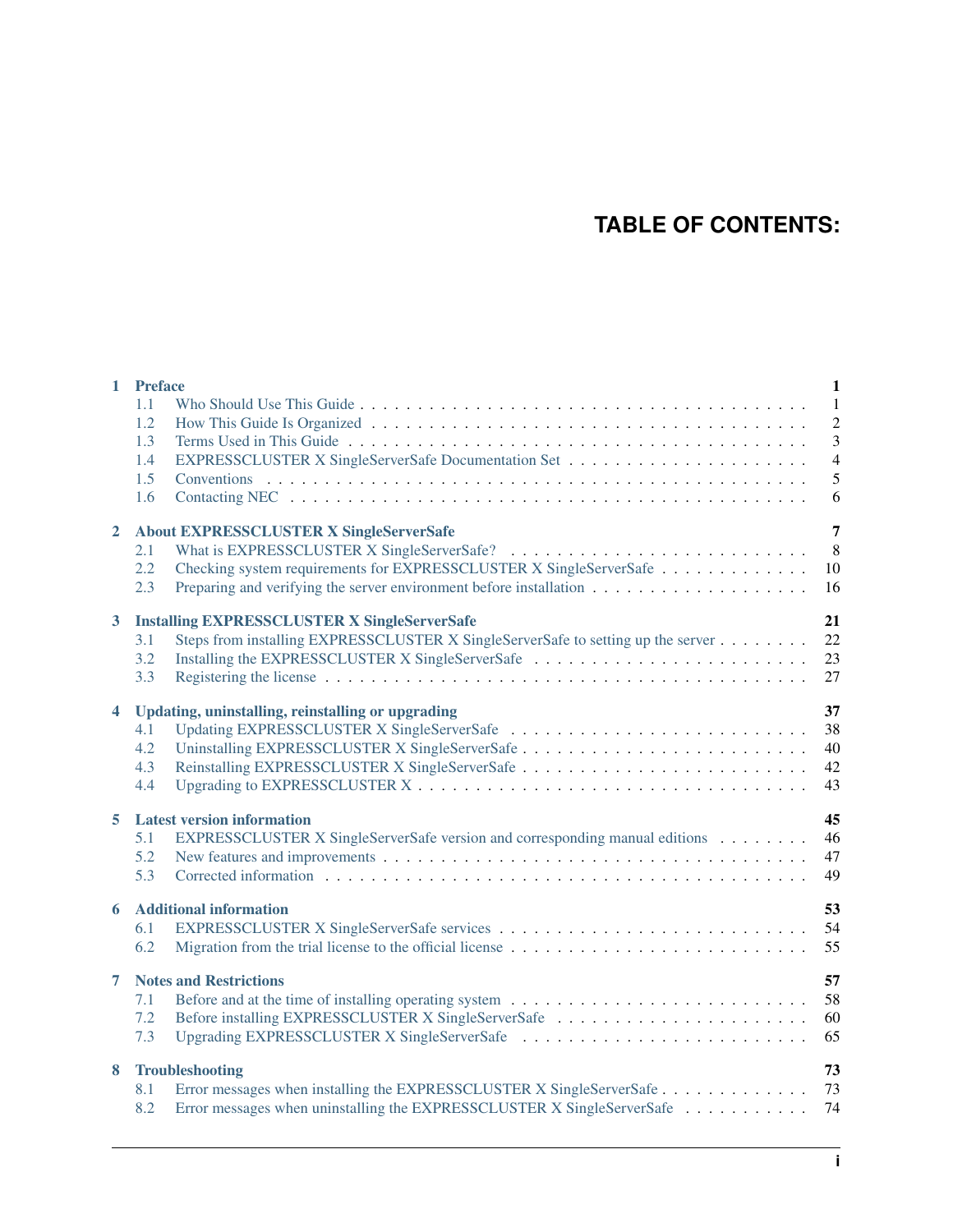| 9 Legal Notice |  |    |
|----------------|--|----|
|                |  | 77 |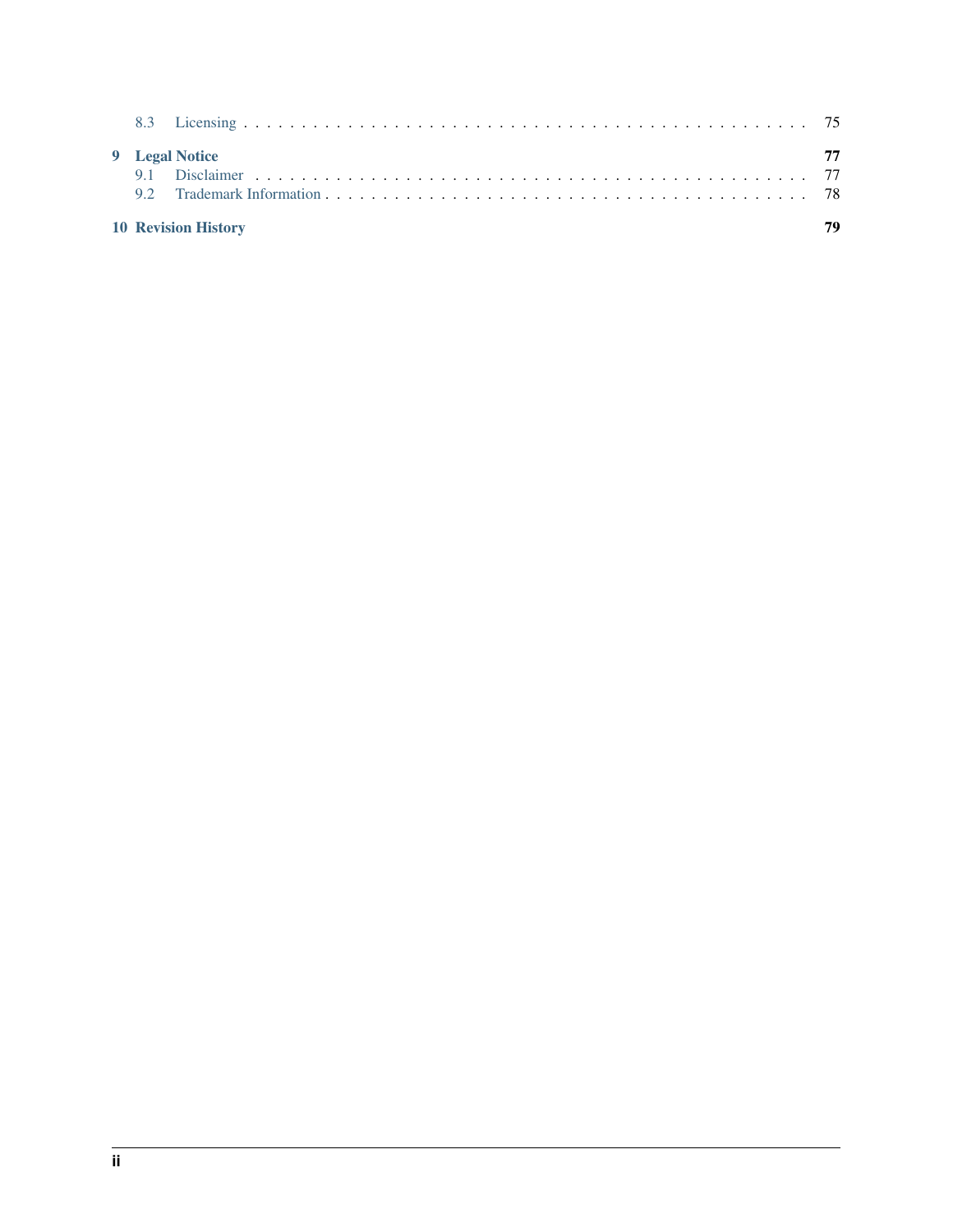## **CHAPTER**

**ONE**

## **PREFACE**

## <span id="page-4-1"></span><span id="page-4-0"></span>**1.1 Who Should Use This Guide**

The *EXPRESSCLUSTER X SingleServerSafe for Linux Installation Guide* is intended for system engineers who intend to introduce a system using *EXPRESSCLUSTER X SingleServerSafe* and system administrators who will operate and maintain the introduced system. This guide describes how to install *EXPRESSCLUSTER X SingleServerSafe.*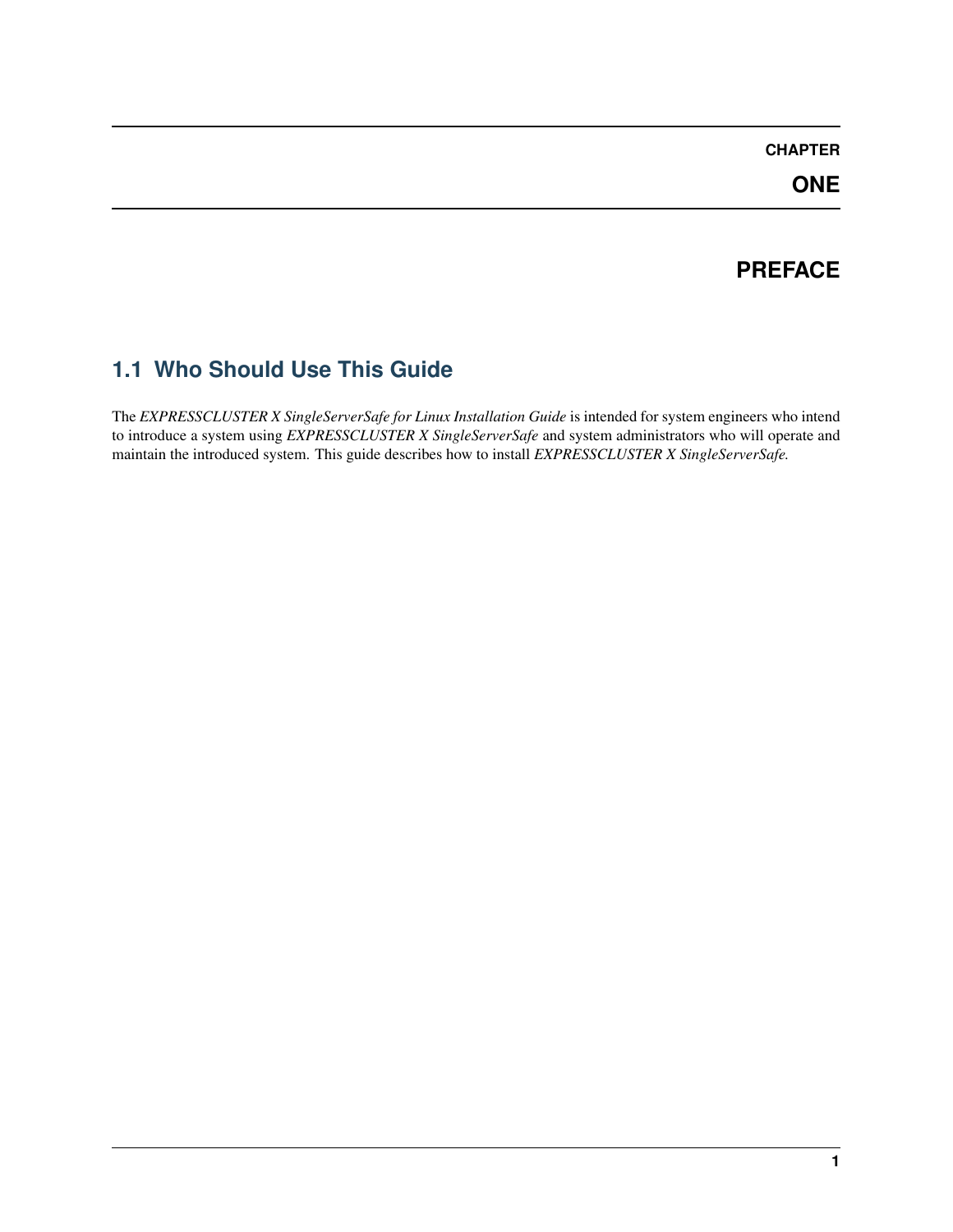## <span id="page-5-0"></span>**1.2 How This Guide Is Organized**

- [2.](#page-10-0) *[About EXPRESSCLUSTER X SingleServerSafe](#page-10-0)*: Explains the functions and requirements of EXPRESSCLUS-TER X SingleServerSafe.
- [3.](#page-24-0) *[Installing EXPRESSCLUSTER X SingleServerSafe](#page-24-0)*: Describes how to install EXPRESSCLUSTER X Single-ServerSafe.
- [4.](#page-40-0) *[Updating, uninstalling, reinstalling or upgrading](#page-40-0)*: Describes how to install EXPRESSCLUSTER X Single-ServerSafe.
- [5.](#page-48-0) *[Latest version information](#page-48-0)*: Provides the latest information about EXPRESSCLUSTER X SingleServerSafe.
- [6.](#page-56-0) *[Additional information](#page-56-0)*: Provides tips on installing EXPRESSCLUSTER X SingleServerSafe.
- [7.](#page-60-0) *[Notes and Restrictions](#page-60-0)*: Provides notes and restrictions you need to know before starting the actual operation of EXPRESSCLUSTER X SingleServerSafe.
- [8.](#page-76-0) *[Troubleshooting](#page-76-0)*: Describes problems you might experience when installing or setting up EXPRESSCLUS-TER X SingleServerSafe and how to resolve them.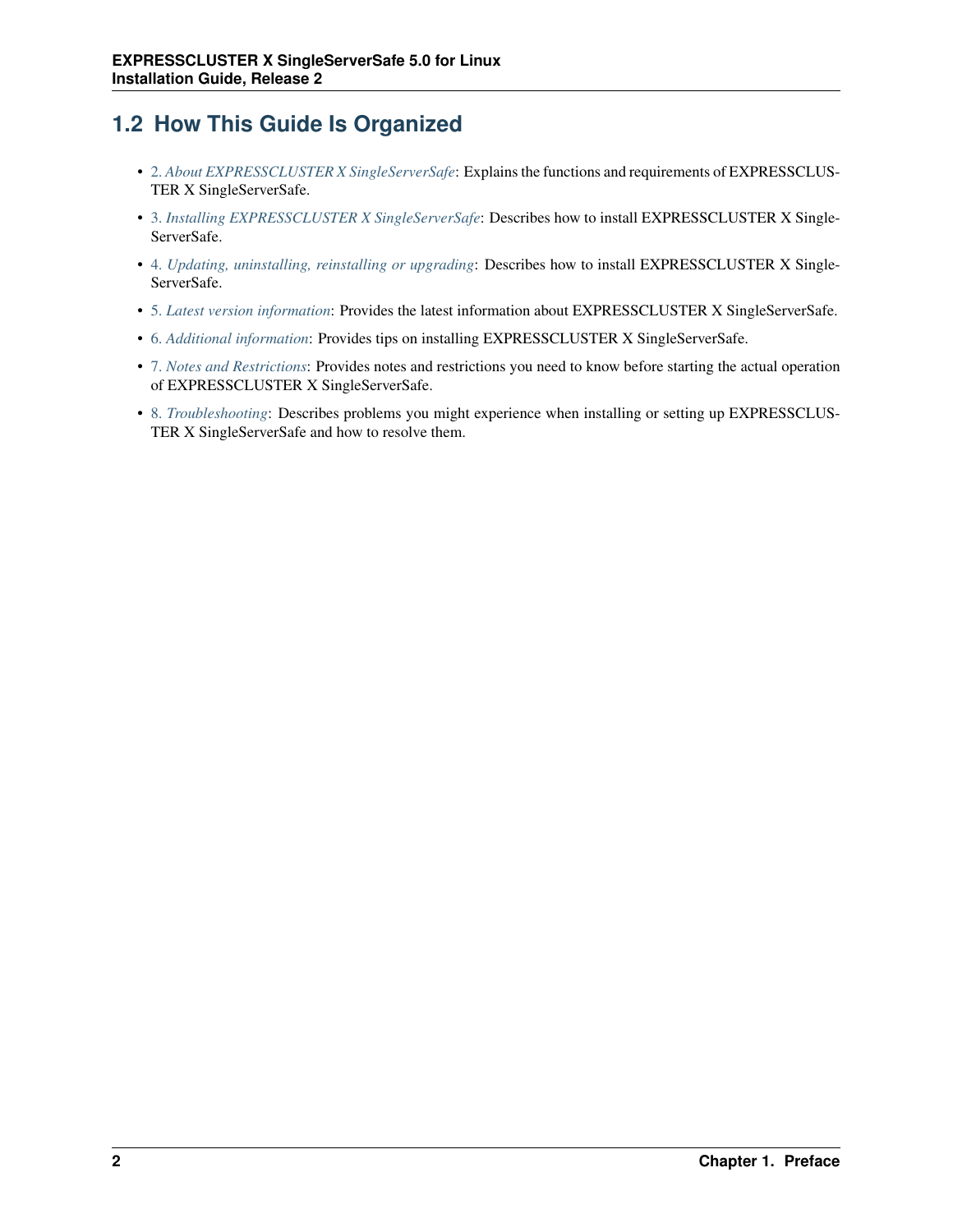## <span id="page-6-0"></span>**1.3 Terms Used in This Guide**

EXPRESSCLUSTER X SingleServerSafe, which is described in this guide, uses windows and commands common to those of the clustering software EXPRESSCLUSTER X SingleServerSafe to ensure high compatibility with EX-PRESSCLUSTER X SingleServerSafe in terms of operation and other aspects. Therefore, cluster-related terms are used in parts of the guide.

The terms used in this guide are defined below.

Cluster, cluster system A single server system using EXPRESSCLUSTER X SingleServerSafe

Cluster shutdown, reboot Shutdown or reboot of a system using EXPRESSCLUSTER X SingleServerSafe

Cluster resource A resource used in EXPRESSCLUSTER X SingleServerSafe

Cluster object A resource object used in EXPRESSCLUSTER X SingleServerSafe

Failover group A group of group resources (such as applications and services) used in EXPRESSCLUSTER X SingleServerSafe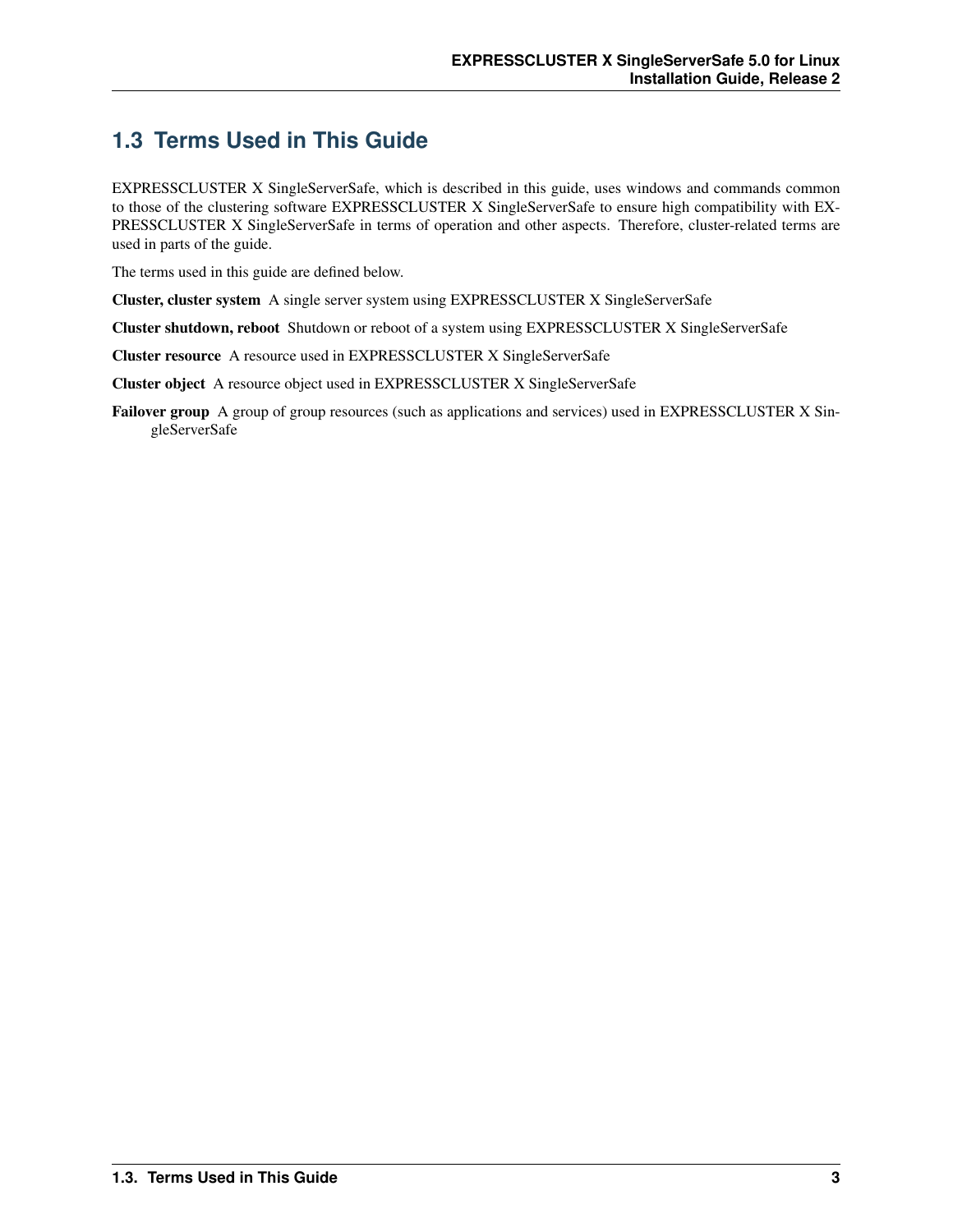## <span id="page-7-0"></span>**1.4 EXPRESSCLUSTER X SingleServerSafe Documentation Set**

The EXPRESSCLUSTER X SingleServerSafe documentation consists of the three guides below. The title and purpose of each guide is described below:

EXPRESSCLUSTER X SingleServerSafe Installation Guide

This guide is intended for system engineers who intend to introduce a system using *EXPRESSCLUSTER X SingleServerSafe* and describes how to install EXPRESSCLUSTER X SingleServerSafe.

EXPRESSCLUSTER X SingleServerSafe Configuration Guide

This guide is intended for system engineers who intend to introduce a system using EXPRESSCLUSTER X SingleServerSafe and system administrators who will operate and maintain the introduced system. It describes how to set up EXPRESSCLUSTER X SingleServerSafe.

EXPRESSCLUSTER X SingleServerSafe Operation Guide

This guide is intended for system administrators who will operate and maintain an introduced system that uses EXPRESSCLUSTER X SingleServerSafe. It describes how to operate EXPRESSCLUSTER X SingleServerSafe.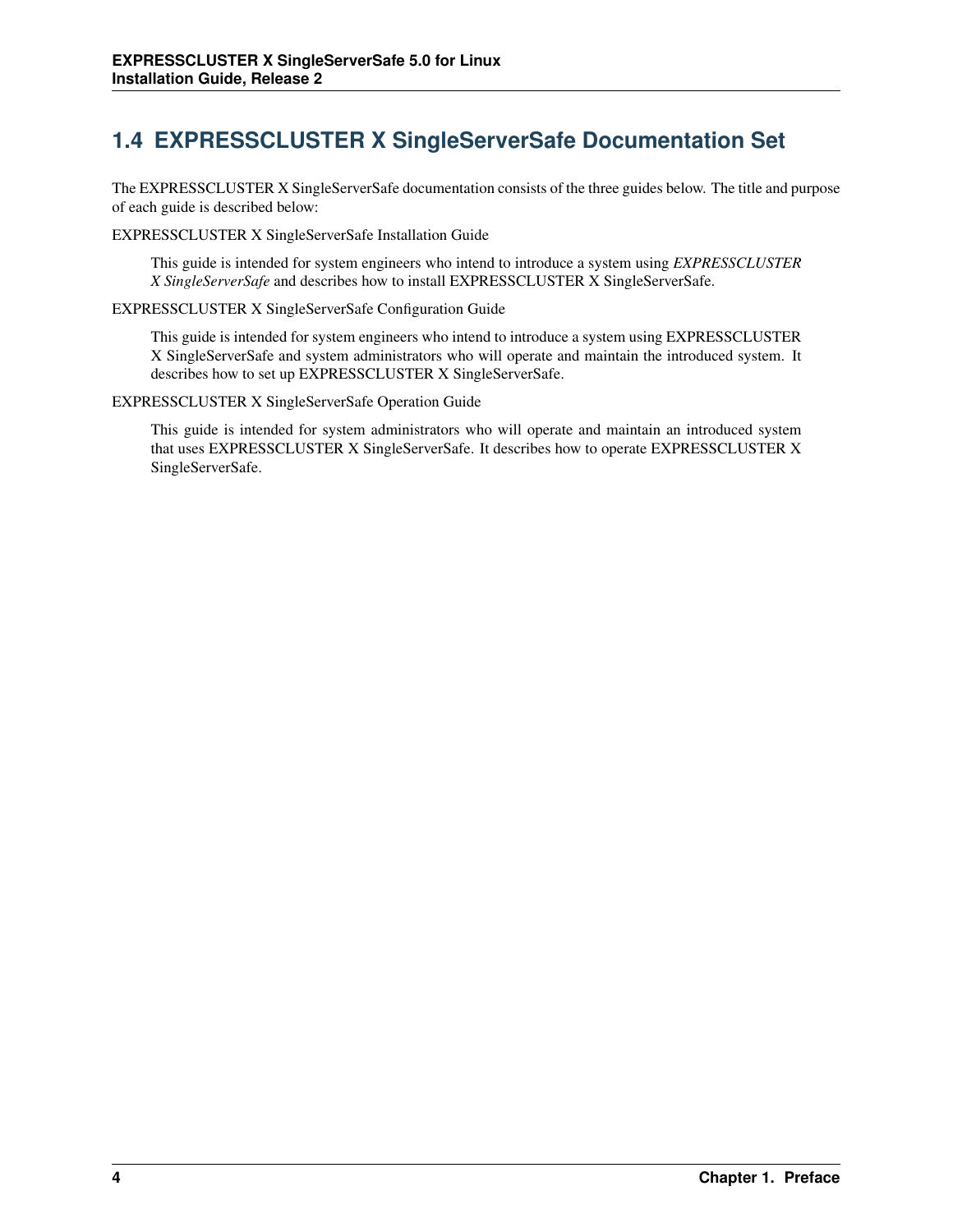## <span id="page-8-0"></span>**1.5 Conventions**

In this guide, Note, Important, See also are used as follows:

Note: Used when the information given is important, but not related to the data loss and damage to the system and machine.

Important: Used when the information given is necessary to avoid the data loss and damage to the system and machine.

### See also:

Used to describe the location of the information given at the reference destination.

The following conventions are used in this guide.

| Convention            | Usage                                                                                                                          | Example                                                                                                                |
|-----------------------|--------------------------------------------------------------------------------------------------------------------------------|------------------------------------------------------------------------------------------------------------------------|
| <b>Bold</b>           | Indicates graphical objects, such as fields, list<br>boxes, menu selections, buttons, labels, icons,<br>etc.                   | In User Name, type your name.<br>On the File menu, click Open<br>Database.                                             |
| Angled bracket within | Indicates that the value specified inside of the an-                                                                           | clpstat -s [-h                                                                                                         |
| the command line      | gled bracket can be omitted.                                                                                                   | host_name]                                                                                                             |
| #                     | Prompt to indicate that a Linux user has logged<br>in as root user.                                                            | # clpcl -s -a                                                                                                          |
| Monospace             | Indicates path names, commands, system out-<br>put (message, prompt, etc), directory, file names,<br>functions and parameters. | $\overline{\text{/Linux/5.0}}$ /en/server/                                                                             |
| bold                  | Indicates the value that a user actually enters<br>from a command line.                                                        | Enter the following:<br>clpcl -s -a                                                                                    |
| italic                | Indicates that users should replace italicized part<br>with values that they are actually working with.                        | $r$ pm $-i$<br>expressclssss- <version_number><br/>-<release_number>.<br/>x86_64.rpm</release_number></version_number> |



In the figures of this guide, this icon represents EXPRESSCLUSTER X SingleServerSafe.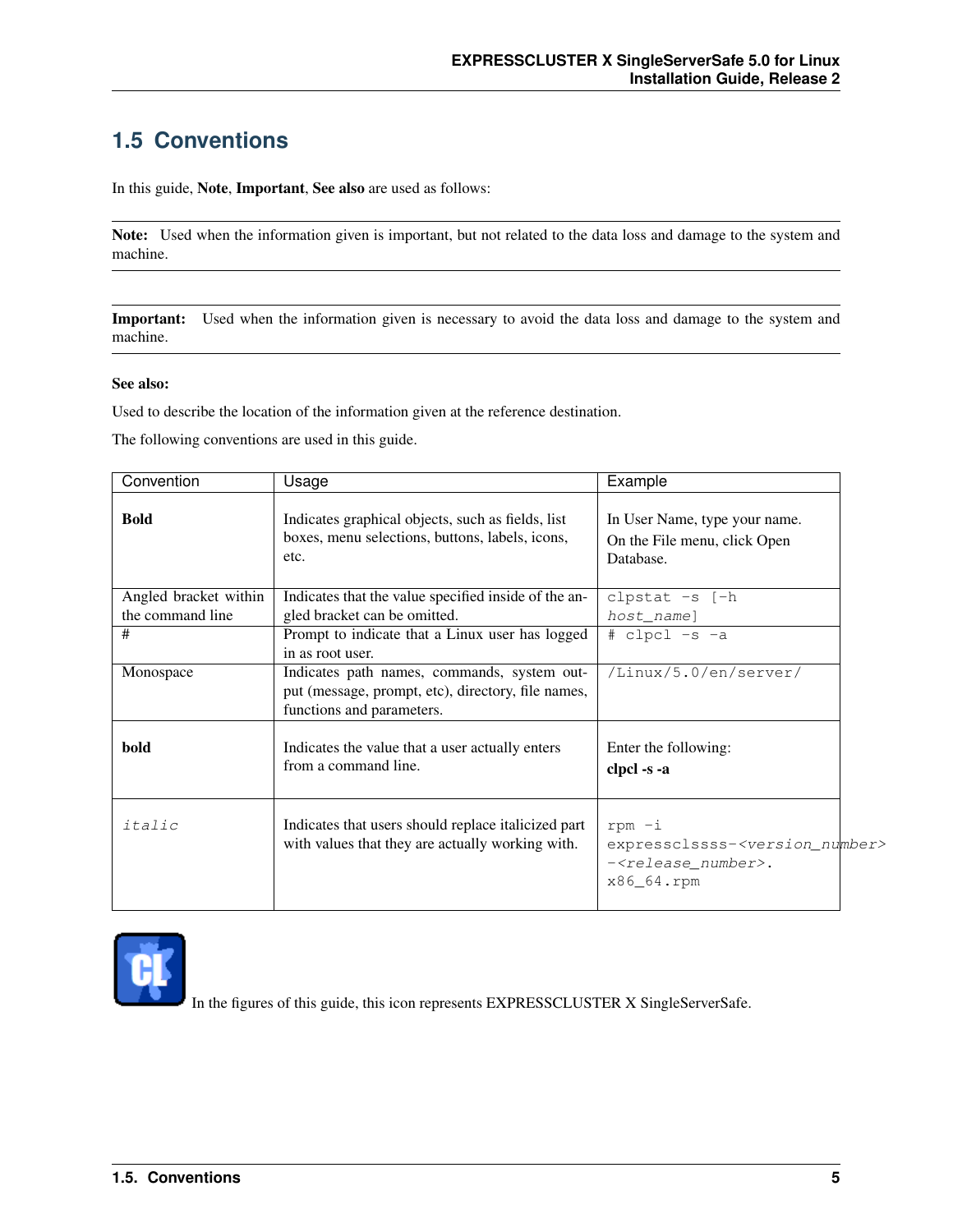## <span id="page-9-0"></span>**1.6 Contacting NEC**

For the latest product information, visit our website below:

<https://www.nec.com/global/prod/expresscluster/>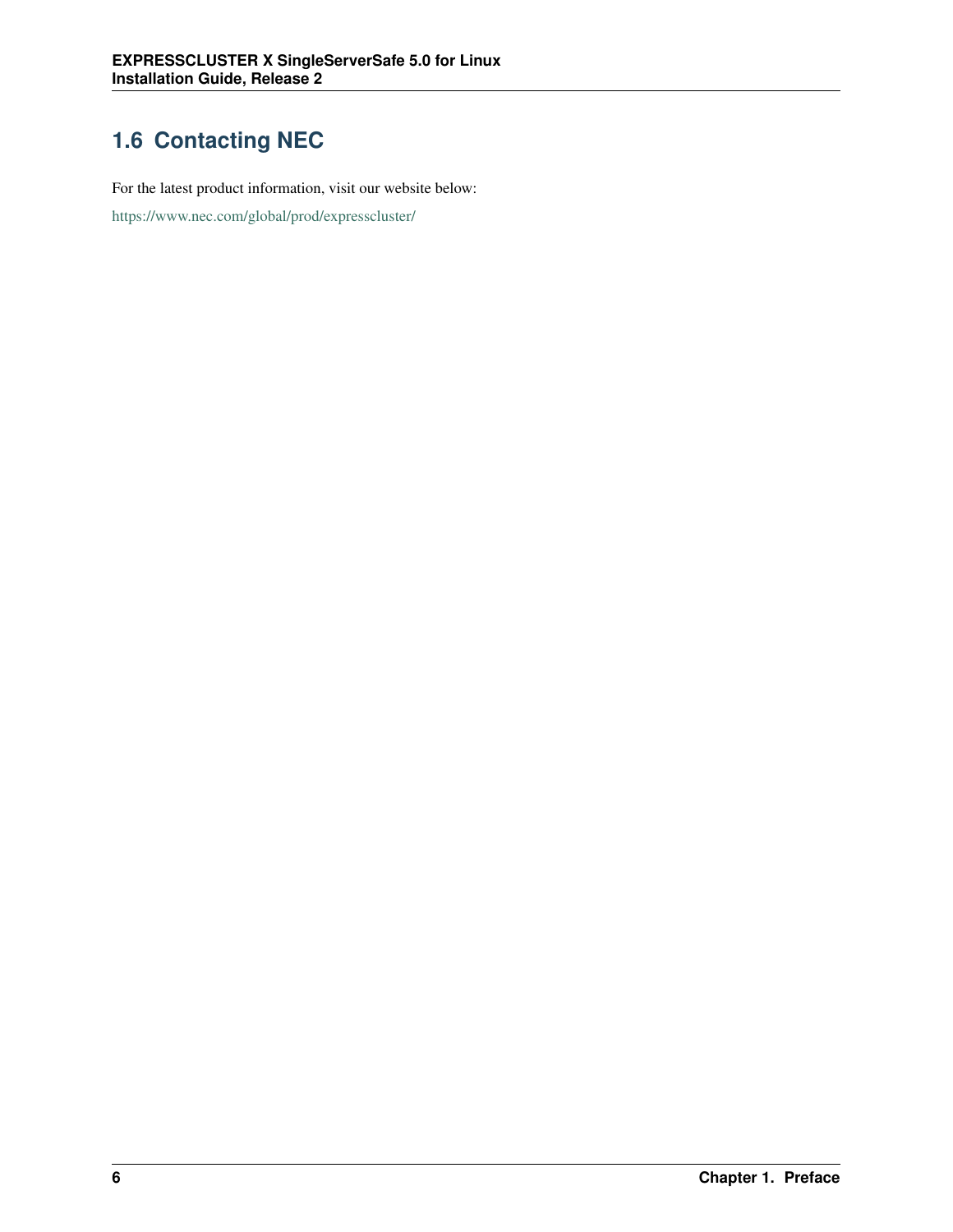## **CHAPTER**

## <span id="page-10-0"></span>**ABOUT EXPRESSCLUSTER X SINGLESERVERSAFE**

This chapter describes the functions and requirements of EXPRESSCLUSTER X SingleServerSafe. This chapter covers:

- [2.1.](#page-11-0) *[What is EXPRESSCLUSTER X SingleServerSafe?](#page-11-0)*
- [2.2.](#page-13-0) *[Checking system requirements for EXPRESSCLUSTER X SingleServerSafe](#page-13-0)*
- [2.3.](#page-19-0) *[Preparing and verifying the server environment before installation](#page-19-0)*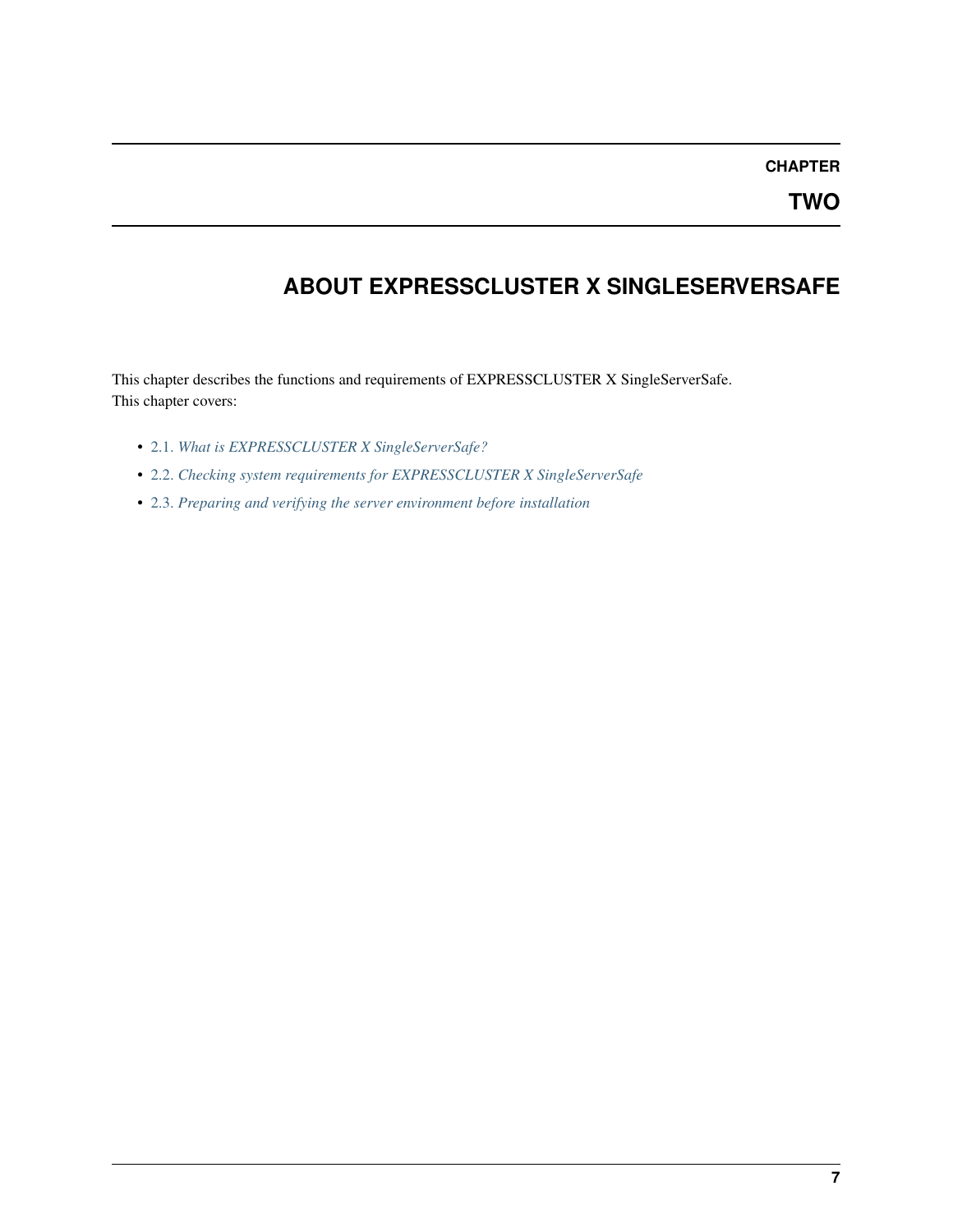## <span id="page-11-0"></span>**2.1 What is EXPRESSCLUSTER X SingleServerSafe?**

EXPRESSCLUSTER X SingleServerSafe is set up on a server. It monitors for application errors and hardware failures on the server and, upon detecting an error or failure, restarts the failed application or reboots the server so as to ensure greater server availability.

1. Occurrence of application failure



Fig. 2.1: Occurrence of failure



Fig. 2.2: Recovery from failure (Application restart)

2. Occurrence of hardware failure



Fig. 2.3: Occurrence of failure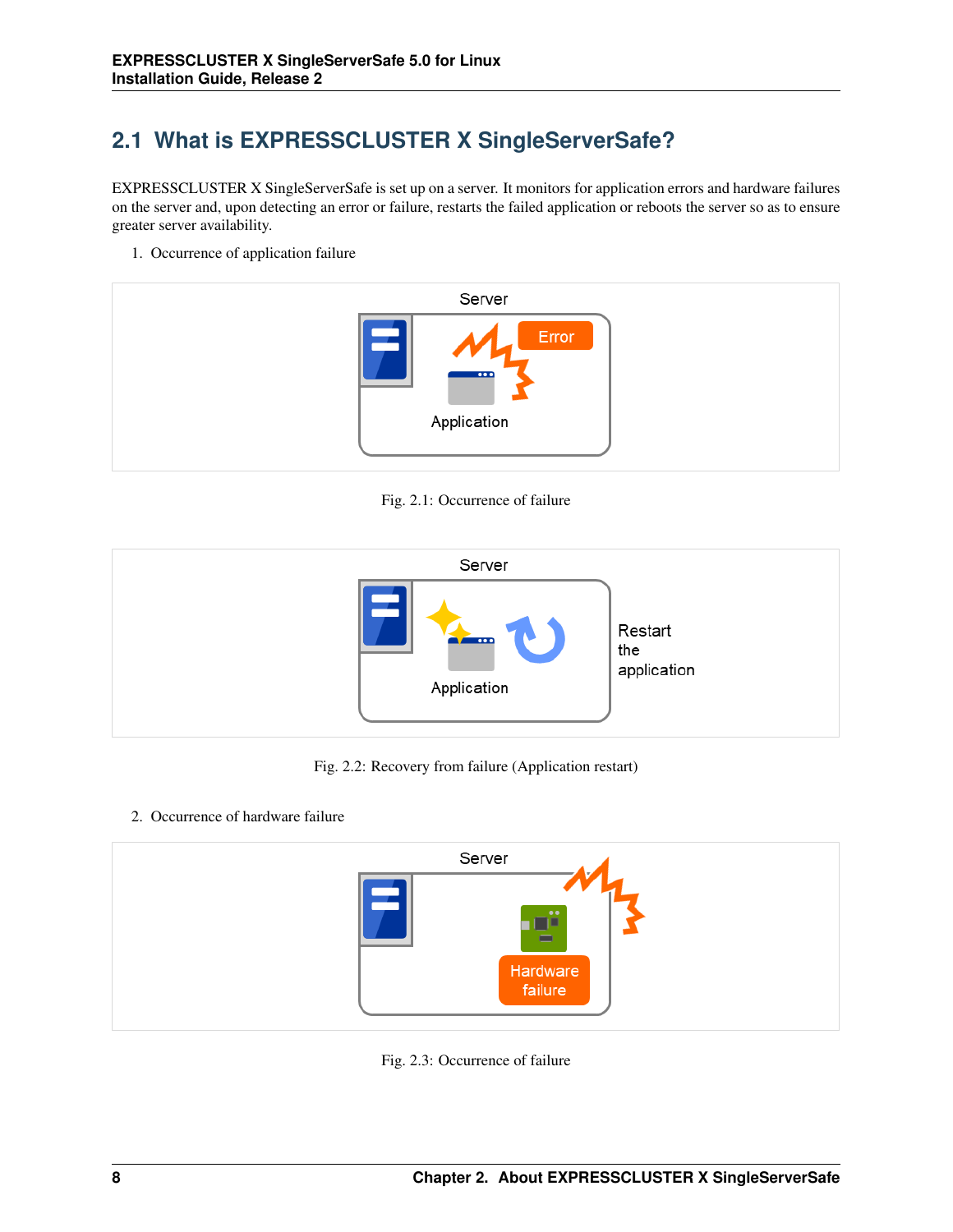



### See also:

For details about EXPRESSCLUSTER X SingleServerSafe, refer to "EXPRESSCLUSTER X SingleServerSafe" in the "EXPRESSCLUSTER X SingleServerSafe Configuration Guide".

### **2.1.1 EXPRESSCLUSTER X SingleServerSafe software configuration**

EXPRESSCLUSTER X SingleServerSafe consists of following two software applications:

a) EXPRESSCLUSTER SingleServerSafe (Main module) The main module of EXPRESSCLUSTER X SingleServerSafe. Install it on the server.

b) Cluster WebUI

A tool to manage EXPRESSCLUSTER X SingleServerSafe operations. It uses a Web browser as a user interface.

| Server          | Management PC (Client)       |
|-----------------|------------------------------|
|                 | $\overline{\mathbf{a}}$<br>п |
| (a) Main module | (b) Cluster WebUI            |
|                 |                              |

Fig. 2.5: Software configuration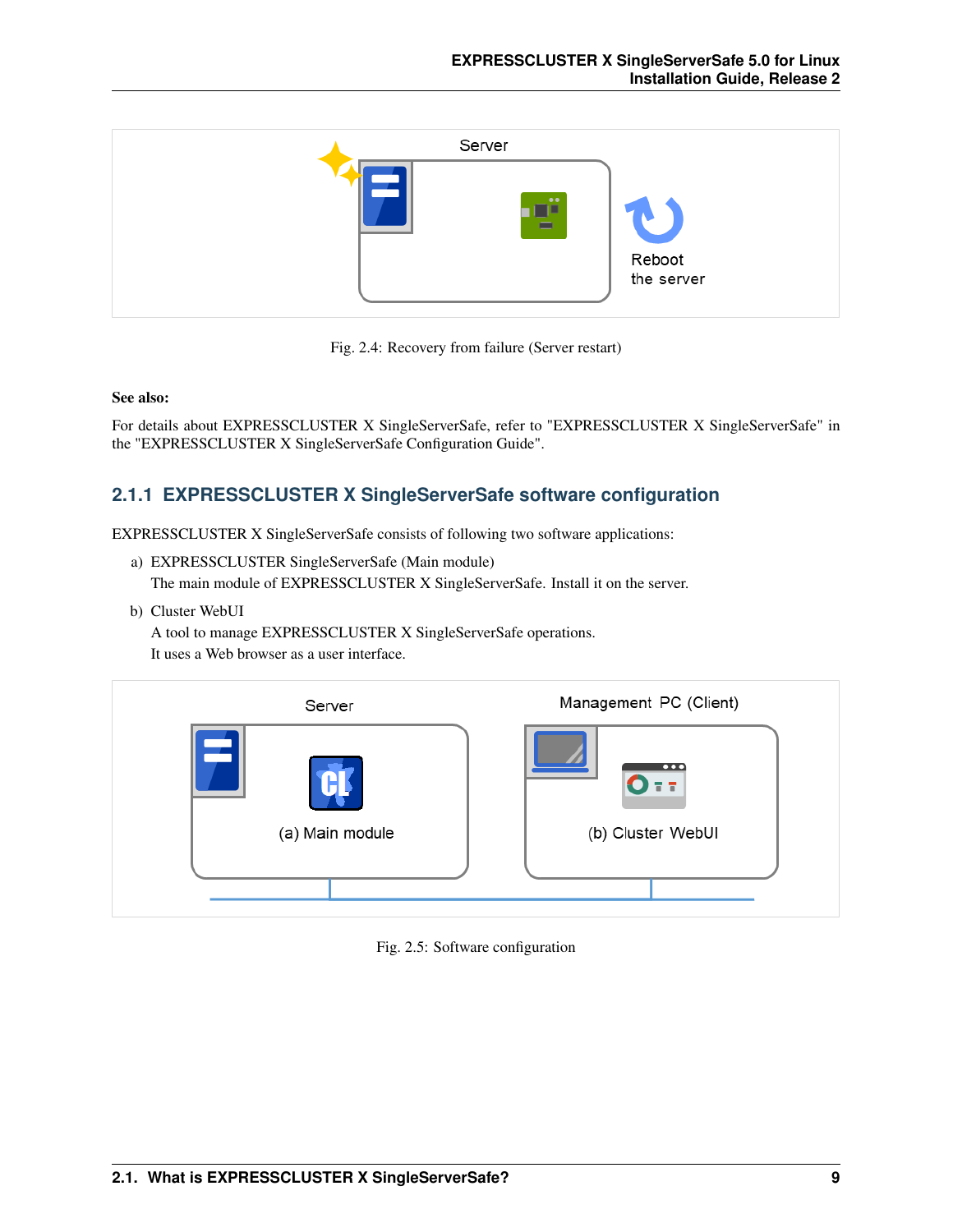## <span id="page-13-0"></span>**2.2 Checking system requirements for EXPRESSCLUSTER X Single-ServerSafe**

## **2.2.1 Hardware**

EXPRESSCLUSTER X SingleServerSafe runs on a server that has either of the following architectures:

• x86\_64

## **2.2.2 Required specifications**

Required specifications for EXPRESSCLUSTER SingleServerSafe are the following:

- Ethernet port:
- DVD-ROM drive

### **2.2.3 Software**

EXPRESSCLUSTER X SingleServerSafe consists of twomodules: EXPRESSCLUSTER SingleServerSafe and Cluster WebUI. Check configuration and operation requirements of each machine where these modules will be installed. The following describes the basic system requirements for EXPRESSCLUSTER X SingleServerSafe 5.0 for Linux.

• Details on operating system supporting EXPRESSCLUSTER SingleServerSafe.

The following provides the system requirements for each module:

### – EXPRESSCLUSTER X SingleServerSafe

|                                     | Machine on which the EXPRESSCLUSTER   PC that supports one of the following operating |
|-------------------------------------|---------------------------------------------------------------------------------------|
| X SingleServerSafe can be installed | systems.                                                                              |
| Supported operating systems         | Refer to "Supported distributions and kernel ver-                                     |
|                                     | sions" below                                                                          |

| Required memory size | User mode                | 200MB <sup>1</sup>           |
|----------------------|--------------------------|------------------------------|
|                      | Kernel mode              | When the keepalive driver is |
|                      |                          | used: 8MB                    |
| Required disk size   | Right after installation | 300MB                        |
|                      | during operation         | 2.0 <sub>GB</sub>            |

### – Cluster WebUI

<span id="page-13-1"></span><sup>&</sup>lt;sup>1</sup> excepting for optional products.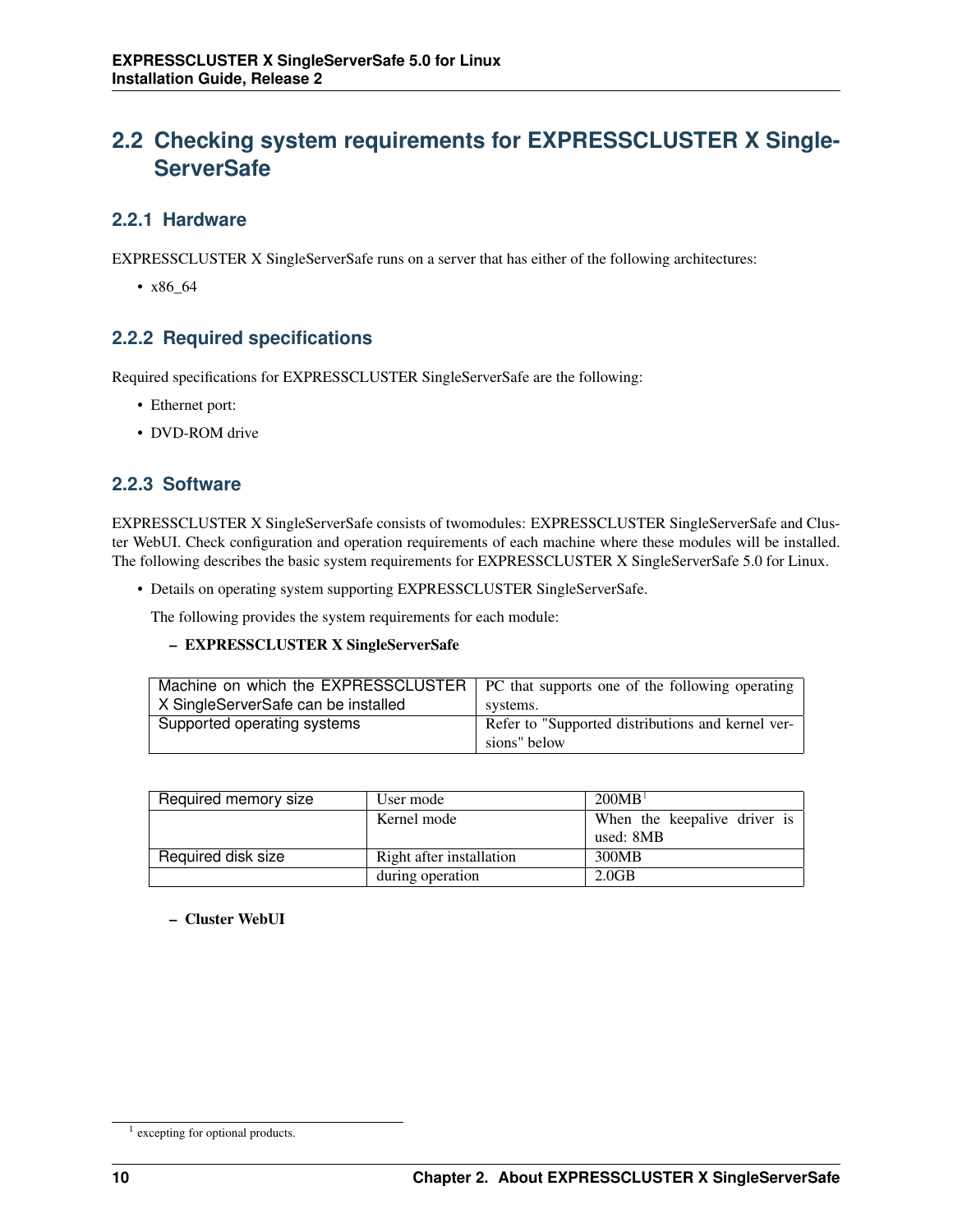| Supported browsers |                           |
|--------------------|---------------------------|
|                    | Internet Explorer 11      |
|                    | Internet Explorer 10      |
|                    | Firefox                   |
|                    | Google Chrome             |
|                    | Microsoft Edge (Chromium) |
|                    |                           |
| Memory size        | User mode 500 MB          |

#### Note:

When accessing Cluster WebUI with Internet Explorer 11, the Internet Explorer may stop with an error. In order to avoid it, please upgrade the Internet Explorer into KB4052978 or later.

Additionally, in order to apply KB4052978 or later to Windows 8.1/Windows Server 2012R2, apply KB2919355 in advance. For details, see the information released by Microsoft.

Note: No mobile devices, such as tablets and smartphones, are supported.

### **2.2.4 Supported distributions and kernel versions**

The environments where EXPRESSCLUSTER X SingleServerSafe can run depend on the kernel module versions because there are kernel modules specific to EXPRESSCLUSTER X SingleServerSafe.

Kernel versions which has been verified are listed below.

About newest information, see the web site as follows:

EXPRESSCLUSTER website ->System Requirements ->EXPRESSCLUSTER X SingleServerSafe for Linux

Note: For the kernel version of Cent OS supported by EXPRESSCLUSTER, see the supported kernel version of Red Hat Enterprise Linux.

### **2.2.5 Applications supported by the monitoring options**

Version information of the applications to be monitored by the monitor resources is described below.

x86\_64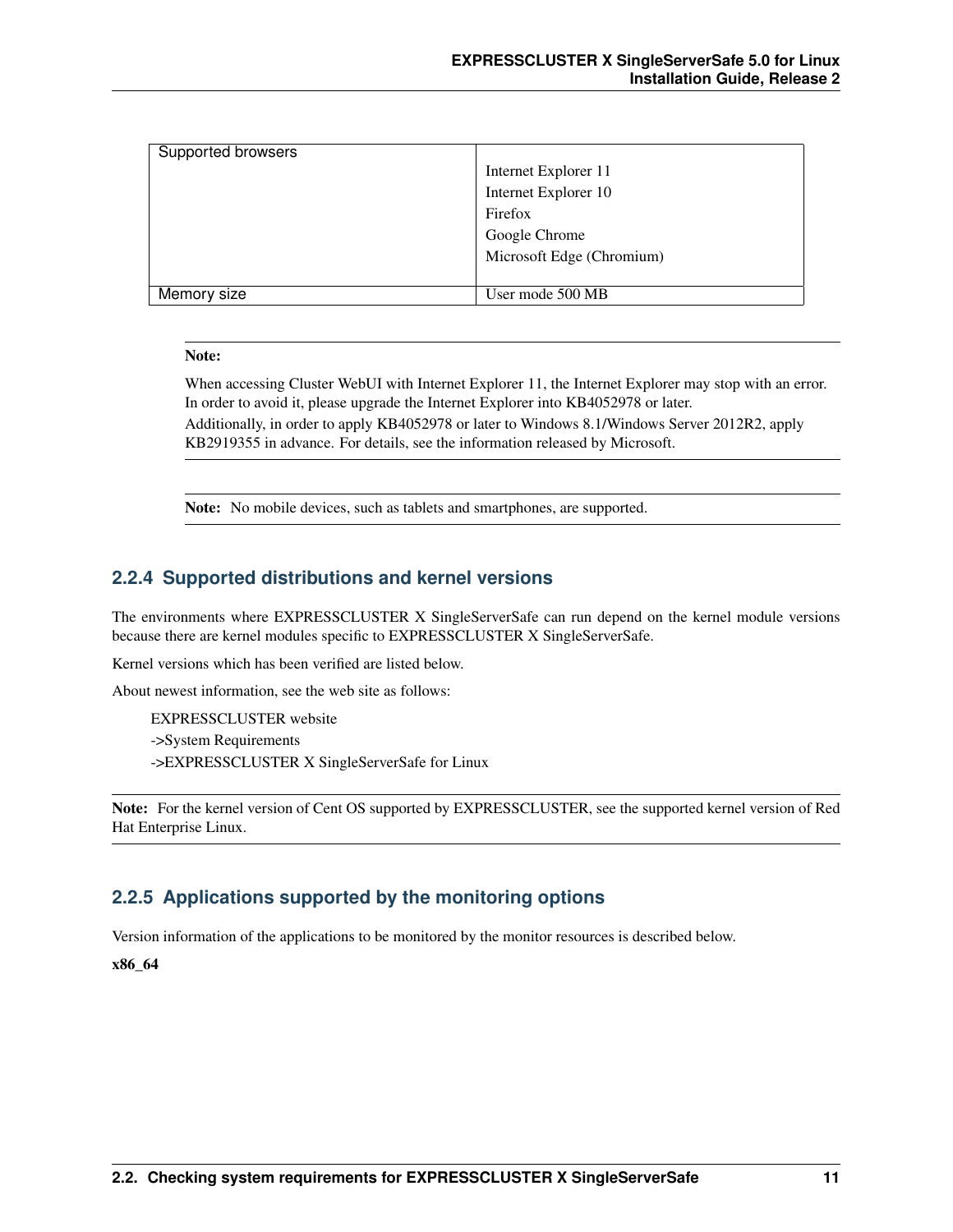| Monitor resource          | Application<br>to<br>be           |                                | Remarks |
|---------------------------|-----------------------------------|--------------------------------|---------|
|                           | monitored                         |                                |         |
|                           |                                   | <b>EXPRESSCLUSTER</b>          |         |
|                           |                                   | SingleServerSafe               |         |
|                           |                                   | version                        |         |
| Oracle monitor            | Oracle Database 19c               | $5.0.0 - 1$ or later           |         |
|                           | (19.3)                            |                                |         |
| <b>DB2</b> monitor        | <b>DB2 V11.5</b>                  | $5.0.0 - 1$ or later           |         |
| PostgreSQL monitor        | PostgreSQL 14.1                   | $5.0.0 - 1$ or later           |         |
|                           | PowerGres on Linux                | $5.0.0 - 1$ or later           |         |
|                           | 13.5                              |                                |         |
| <b>MySQL</b> monitor      | MySQL 8.0                         | $5.0.0 - 1$ or later           |         |
|                           | MariaDB 10.5                      | $5.0.0 - 1$ or later           |         |
| <b>SQL Server monitor</b> | SQL Server 2019                   | $5.0.0 - 1$ or later           |         |
| Samba monitor             | Samba 3.3                         | $4.0.0 - 1$ or later           |         |
|                           | Samba 3.6                         | $4.0.0-1$ or later             |         |
|                           | Samba 4.0                         | $4.0.0 - 1$ or later           |         |
|                           | Samba 4.1                         | $4.0.0-1$ or later             |         |
|                           | Samba 4.2                         | $4.0.0 - 1$ or later           |         |
|                           | Samba 4.4                         | $4.0.0-1$ or later             |         |
|                           | Samba $4.6$                       | $4.0.0 - 1$ or later           |         |
|                           | Samba 4.7                         | $4.1.0 - 1$ or later           |         |
|                           | Samba 4.8                         | $4.1.0 - 1$ or later           |         |
|                           | Samba 4.13                        | $\overline{4.3.0-1}$ or later  |         |
| <b>NFS</b> monitor        | nfsd 2 (udp)                      | $4.0.0 - 1$ or later           |         |
|                           | nfsd 3 (udp)                      | 4.0.0-1 or later               |         |
|                           | nfsd4(tcp)                        | $4.0.0-1$ or later             |         |
|                           | mountd 1 (tcp)                    | $\overline{4.0.0-1}$ or later  |         |
|                           | mountd $2(tcp)$                   | $4.0.0 - 1$ or later           |         |
|                           | mountd $3$ (tcp)                  | $4.0.0 - 1$ or later           |         |
| <b>HTTP</b> monitor       | No Specified version              | $4.0.0-1$ or later             |         |
| <b>SMTP</b> monitor       | No Specified version              | $4.0.0-1$ or later             |         |
| pop3 monitor              | No Specified version              | $4.0.0-1$ or later             |         |
| imap4 monitor             | No Specified version              | $4.0.0 - 1$ or later           |         |
| ftp monitor               | No Specified version              | $4.0.0-1$ or later             |         |
| Tuxedo monitor            | Tuxedo 12c Release 2<br>(12.1.3)  | $\overline{4.0.0}$ -1 or later |         |
| WebLogic monitor          | WebLogic Server 11g               | $4.0.0 - 1$ or later           |         |
|                           | R <sub>1</sub>                    |                                |         |
|                           | WebLogic Server 11g               | $4.0.0-1$ or later             |         |
|                           | R <sub>2</sub>                    |                                |         |
|                           | WebLogic Server 12c<br>R2(12.2.1) | $4.0.0-1$ or later             |         |
|                           | WebLogic Server 14c               | $4.2.0 - 1$ or later           |         |
|                           | (14.1.1)                          |                                |         |
| WebSphere monitor         | WebSphere<br>Applica-             | $4.0.0 - 1$ or later           |         |
|                           | tion Server 8.5                   |                                |         |
|                           | WebSphere<br>Applica-             | $4.0.0 - 1$ or later           |         |
|                           | tion Server 8.5.5                 |                                |         |
|                           | WebSphere<br>Applica-             | $4.0.0-1$ or later             |         |
|                           | tion Server 9.0                   |                                |         |

Continued on next page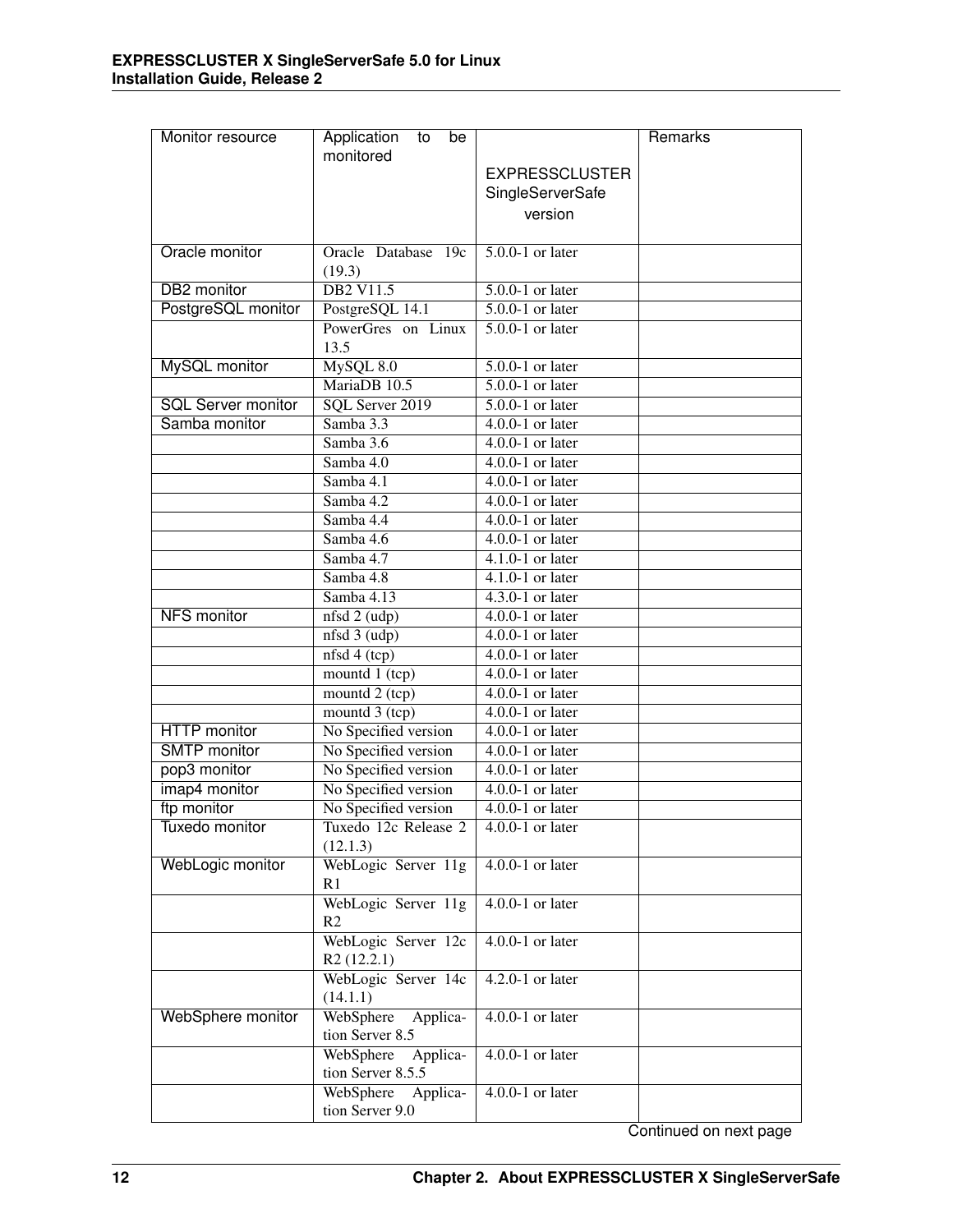| Monitor resource   | Application<br>to<br>be                                     | iaoa irom provioao pago | Remarks                |
|--------------------|-------------------------------------------------------------|-------------------------|------------------------|
|                    | monitored                                                   |                         |                        |
|                    |                                                             | <b>EXPRESSCLUSTER</b>   |                        |
|                    |                                                             | SingleServerSafe        |                        |
|                    |                                                             | version                 |                        |
|                    |                                                             |                         |                        |
| WebOTX monitor     | WebOTX Application                                          | $4.0.0-1$ or later      |                        |
|                    | Server V9.1                                                 |                         |                        |
|                    | WebOTX Application                                          | $4.0.0-1$ or later      |                        |
|                    | Server V9.2                                                 | $4.0.0-1$ or later      |                        |
|                    | WebOTX Application<br>Server V9.3                           |                         |                        |
|                    | WebOTX Application                                          | $4.0.0-1$ or later      |                        |
|                    | Server V9.4                                                 |                         |                        |
|                    | WebOTX Application                                          | $4.0.0-1$ or later      |                        |
|                    | Server V10.1                                                |                         |                        |
|                    | WebOTX Application                                          | $4.3.0 - 1$ or later    |                        |
|                    | Server V10.3                                                |                         |                        |
| <b>JVM</b> monitor | WebLogic Server 11g                                         | $4.0.0-1$ or later      |                        |
|                    | R <sub>1</sub>                                              |                         |                        |
|                    | WebLogic Server 11g                                         | $4.0.0-1$ or later      |                        |
|                    | R <sub>2</sub>                                              |                         |                        |
|                    | WebLogic Server 12c                                         | $4.0.0-1$ or later      |                        |
|                    | WebLogic Server 12c                                         | $4.0.0-1$ or later      |                        |
|                    | R2(12.2.1)<br>WebLogic Server 14c                           | $4.2.0 - 1$ or later    |                        |
|                    | (14.1.1)                                                    |                         |                        |
|                    | WebOTX Application                                          | $4.0.0 - 1$ or later    |                        |
|                    | Server V9.1                                                 |                         |                        |
|                    | WebOTX Application                                          | $4.0.0-1$ or later      | WebOTX update is re-   |
|                    | Server V9.2                                                 |                         | quired to monitor pro- |
|                    |                                                             |                         | cess groups            |
|                    | WebOTX Application                                          | $4.0.0-1$ or later      |                        |
|                    | Server V9.3                                                 |                         |                        |
|                    | WebOTX Application                                          | $4.0.0 - 1$ or later    |                        |
|                    | Server V9.4                                                 |                         |                        |
|                    | WebOTX Application $\vert$ 4.0.0-1 or later<br>Server V10.1 |                         |                        |
|                    | WebOTX Application                                          | 4.3.0-1 or later        |                        |
|                    | Server V10.3                                                |                         |                        |
|                    | WebOTX<br>Enterprise                                        | $4.0.0-1$ or later      |                        |
|                    | Service Bus V8.4                                            |                         |                        |
|                    | WebOTX<br>Enterprise                                        | $4.0.0-1$ or later      |                        |
|                    | Service Bus V8.5                                            |                         |                        |
|                    | WebOTX<br>Enterprise                                        | $4.3.0 - 1$ or later    |                        |
|                    | Service Bus V10.3                                           |                         |                        |
|                    | JBoss Enterprise Ap-                                        | $4.0.0-1$ or later      |                        |
|                    | plication Platform 7.0                                      |                         |                        |
|                    | JBoss Enterprise Ap-                                        | $4.3.2 - 1$ or later    |                        |
|                    | plication Platform 7.3<br>Apache Tomcat 8.0                 | $4.0.0-1$ or later      |                        |
|                    |                                                             |                         |                        |

Table 2.4 – continued from previous page

Continued on next page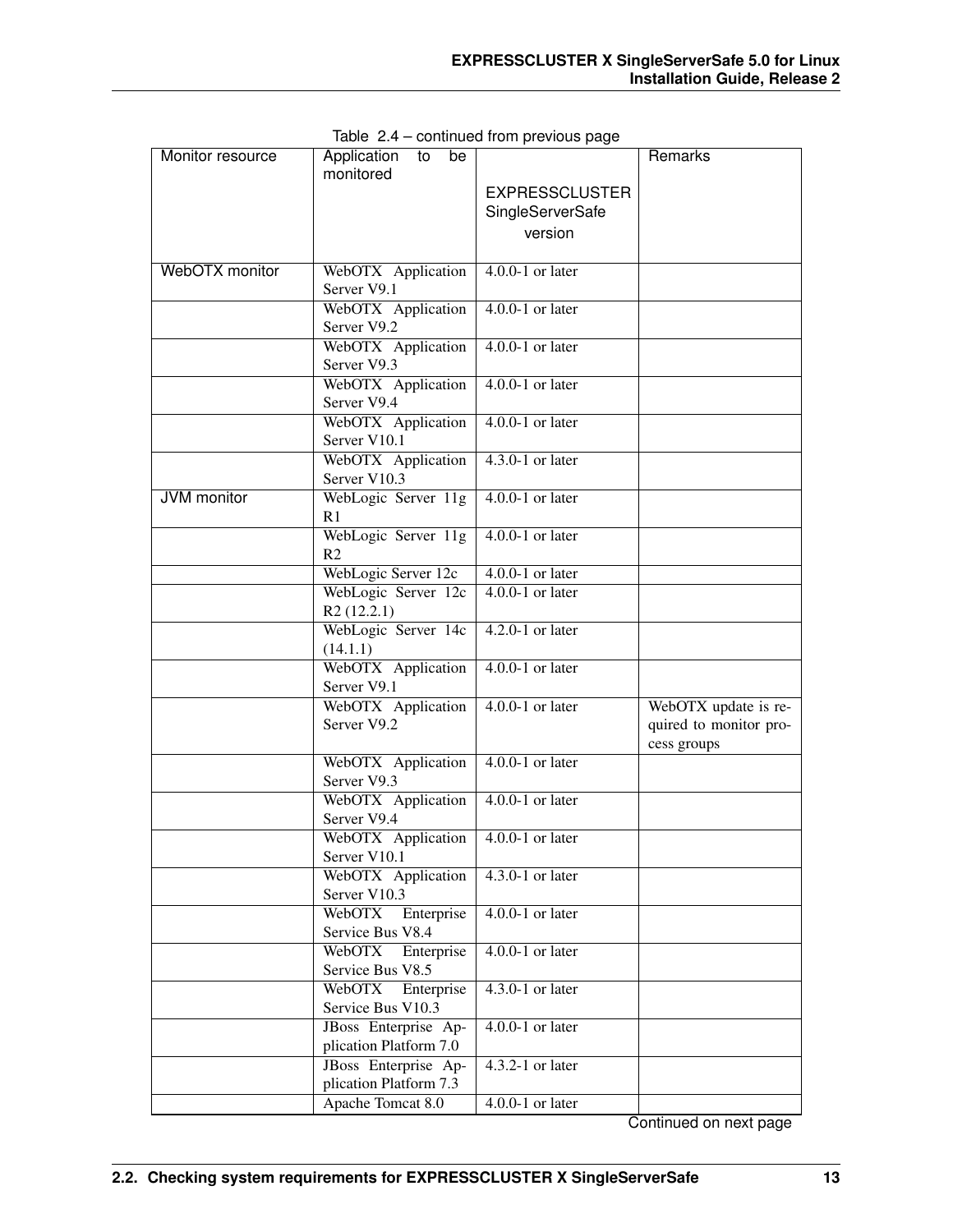| Monitor resource               | Application<br>be<br>to<br>monitored | sont naoa nom provisao pago    | Remarks |
|--------------------------------|--------------------------------------|--------------------------------|---------|
|                                |                                      | <b>EXPRESSCLUSTER</b>          |         |
|                                |                                      | SingleServerSafe               |         |
|                                |                                      | version                        |         |
|                                |                                      |                                |         |
|                                | Apache Tomcat 8.5                    | $4.0.0 - 1$ or later           |         |
|                                | Apache Tomcat 9.0                    | $4.0.0 - 1$ or later           |         |
|                                | WebSAM<br><b>SVF</b><br>for          | $4.0.0-1$ or later             |         |
|                                | <b>PDF 9.0</b>                       |                                |         |
|                                | <b>SVF</b><br>WebSAM<br>for          | $4.0.0 - 1$ or later           |         |
|                                | <b>PDF 9.1</b>                       |                                |         |
|                                | WebSAM<br>SVF<br>for                 | $4.0.0-1$ or later             |         |
|                                | <b>PDF 9.2</b>                       |                                |         |
|                                | WebSAM Report Di-                    | $4.0.0-1$ or later             |         |
|                                | rector Enterprise 9.0                |                                |         |
|                                | WebSAM Report Di-                    | $4.0.0 - 1$ or later           |         |
|                                | rector Enterprise 9.1                |                                |         |
|                                | WebSAM Report Di-                    | $4.0.0 - 1$ or later           |         |
|                                | rector Enterprise 9.2                |                                |         |
|                                | WebSAM Universal                     | $4.0.0 - 1$ or later           |         |
|                                | Connect/X 9.0                        |                                |         |
|                                | WebSAM Universal                     | $4.0.0-1$ or later             |         |
|                                | Connect/ $X$ 9.1                     |                                |         |
|                                | Universal<br>WebSAM                  | $4.0.0-1$ or later             |         |
|                                | Connect/X 9.2                        |                                |         |
| System monitor                 | No specified version                 | $4.0.0 - 1$ or later           |         |
| Process<br>resource<br>monitor | No specified version                 | $\overline{4.0.0}$ -1 or later |         |

Table 2.4 – continued from previous page

Note: To use monitoring options in x86\_64 environments, applications to be monitored must be x86\_64 version.

### **2.2.6 Operation environment for JVM monitor resource**

The use of the JVM monitor requires a Java runtime environment. Also, monitoring a domain mode of JBoss Enterprise Application Platform requires Java(TM) SE Development Kit.

| Java(TM) Runtime Environment | Version 7.0 Update $6(1.7.0\text{ m})$ or later |
|------------------------------|-------------------------------------------------|
| Java(TM) SE Development Kit  | Version 7.0 Update $1(1.7.0\_1)$ or later       |
| Java(TM) Runtime Environment | Version 8.0 Update 11 $(1.8.0 \_11)$ or later   |
| Java(TM) SE Development Kit  | Version 8.0 Update 11 $(1.8.0 \_11)$ or later   |
| Java(TM) Runtime Environment | Version $9.0 (9.0.1)$ or later                  |
| Java(TM) SE Development Kit  | Version $9.0 (9.0.1)$ or later                  |
| Java(TM) SE Development Kit  | Version 11.0 $(11.0.5)$ or later                |

Continued on next page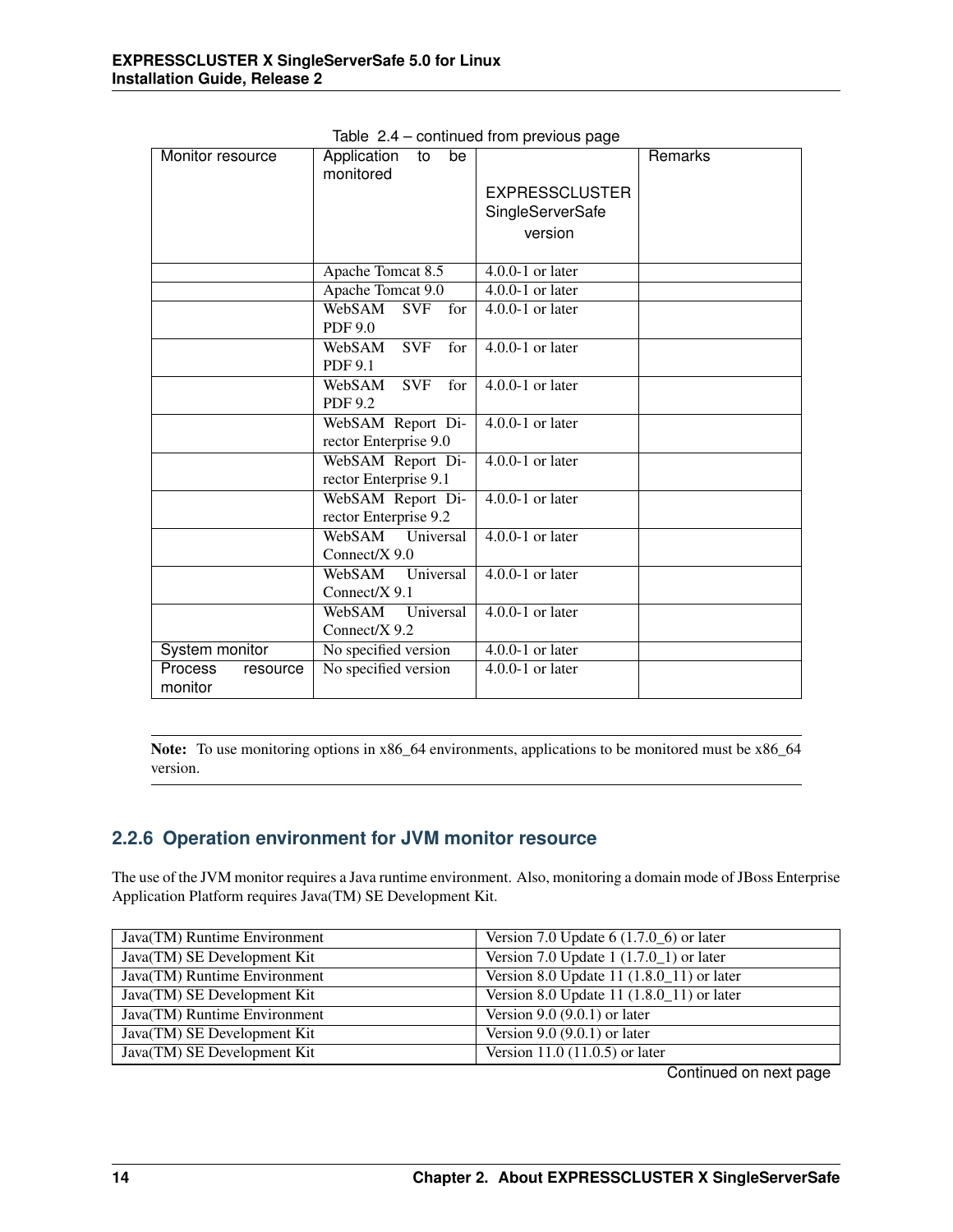| Open JDK |                                                       |
|----------|-------------------------------------------------------|
|          | Version 7.0 Update 45 $(1.7.0 \text{--} 45)$ or later |
|          | Version $8.0$ $(1.8.0)$ or later                      |
|          | Version $9.0 (9.0.1)$ or later                        |
|          |                                                       |

### Table 2.5 – continued from previous page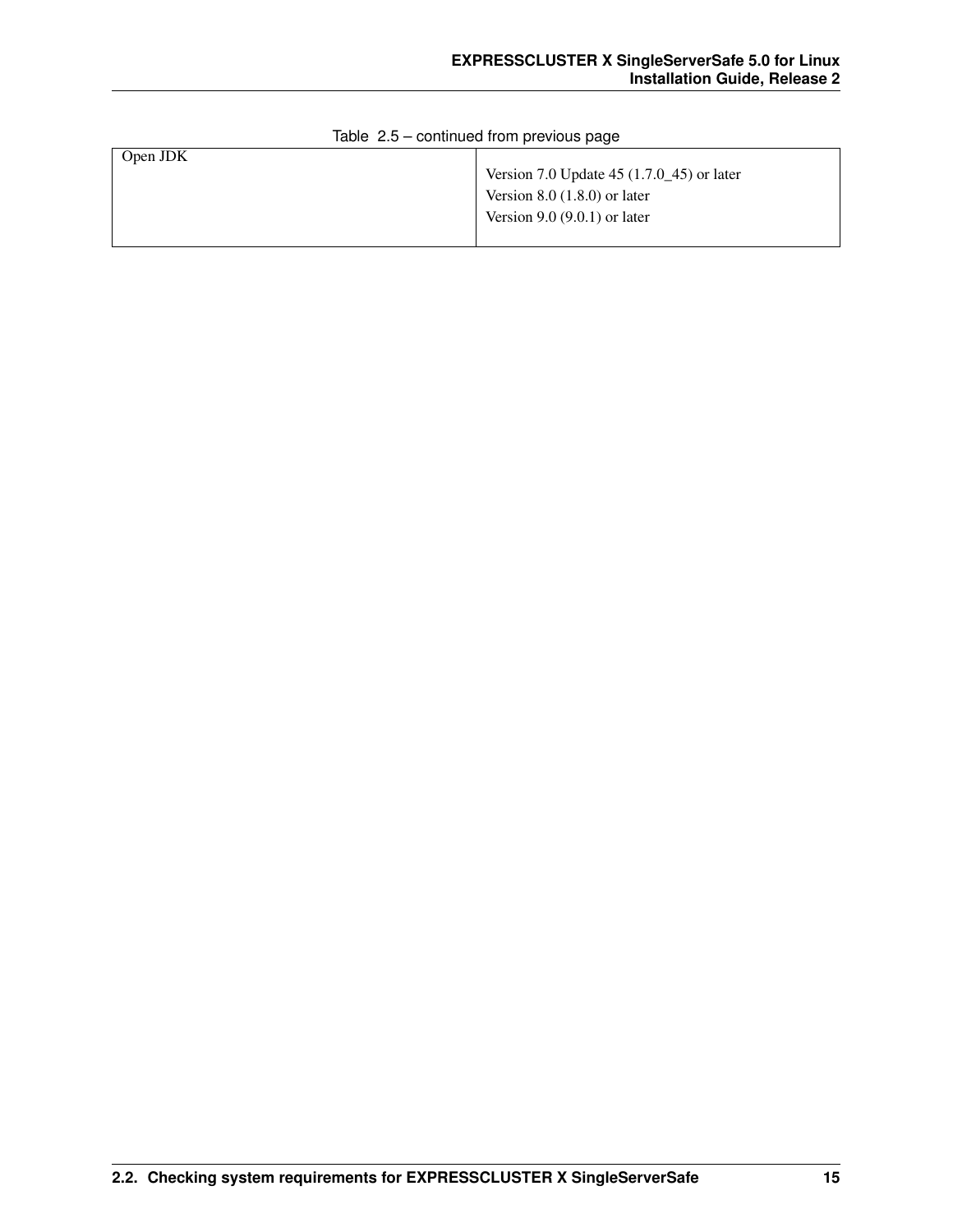## <span id="page-19-0"></span>**2.3 Preparing and verifying the server environment before installation**

After installing the hardware, verify the following:

- [2.3.1.](#page-19-1) *[Verifying the network settings \(Required\)](#page-19-1)*
- [2.3.2.](#page-19-2) *[Verifying the firewall settings \(Required\)](#page-19-2)*
- [2.3.3.](#page-20-0) *[Setup of OpenSSL \(Optional\)](#page-20-0)*
- [2.3.4.](#page-20-1) *[SELinux settings \(Required\)](#page-20-1)*

### <span id="page-19-1"></span>**2.3.1 Verifying the network settings (Required)**

Check the following network settings by using the ifconfig and ping commands.

- IP Address
- Host name

## <span id="page-19-2"></span>**2.3.2 Verifying the firewall settings (Required)**

By default, EXPRESSCLUSTER X SingleServerSafe uses the port numbers below. You can change these port numbers by using the Cluster WebUI. Do not access any of these port numbers from a program other than EXPRESS-CLUSTER X SingleServerSafe. When setting up a firewall, set up EXPRESSCLUSTER X SingleServerSafe so that it can access the port numbers below.

After installing EXPRESSCLUSTER, you can use the clpfwctrl command to configure a firewall. For more information, see "EXPRESSCLUSTER X SingleServerSafe Operation Guide" -> "EXPRESSCLUSTER X SingleServerSafe command reference" -> "Adding a firewall rule (clpfwctrl command)". Ports to be set with the clpfwctrl command are marked with  $\checkmark$  in the clpfwctrl column of the table below.

| From   |                                   | To     |                        | Remarks                    | clpfwctrl |
|--------|-----------------------------------|--------|------------------------|----------------------------|-----------|
| Server | Automatic allocation <sup>2</sup> | Server | 29001/TCP              | Internal communication     |           |
| Server | Automatic allocation              | Server | 29002/TCP              | Data transfer              |           |
| Server | Automatic allocation              | Server | 29002/UDP              | Heartbeat                  |           |
| Server | Automatic allocation              | Server | 29003/UDP              | Alert synchronization      |           |
| Server | Automatic allocation              | Server | 29008/TCP              | information<br>Cluster     |           |
|        |                                   |        |                        | management                 |           |
| Server | Automatic allocation              | Server | 29010/TCP              | internal<br>API<br>Restful | √         |
|        |                                   |        |                        | communication              |           |
| Server | Automatic allocation              | Server | XXXX <sup>3</sup> /UDP | Internal communication     |           |
|        |                                   |        |                        | for log                    |           |

• Internal processing in the local server

• From the client to the server

<span id="page-19-3"></span><sup>2</sup> An available port number at the time is automatically assigned.

<span id="page-19-4"></span> $3$  On the Port No. Log tab in Cluster Properties, select UDP for log communication, and use the port number specified for Port Number. The default log communication method, UNIX Domain, does not use a communication port.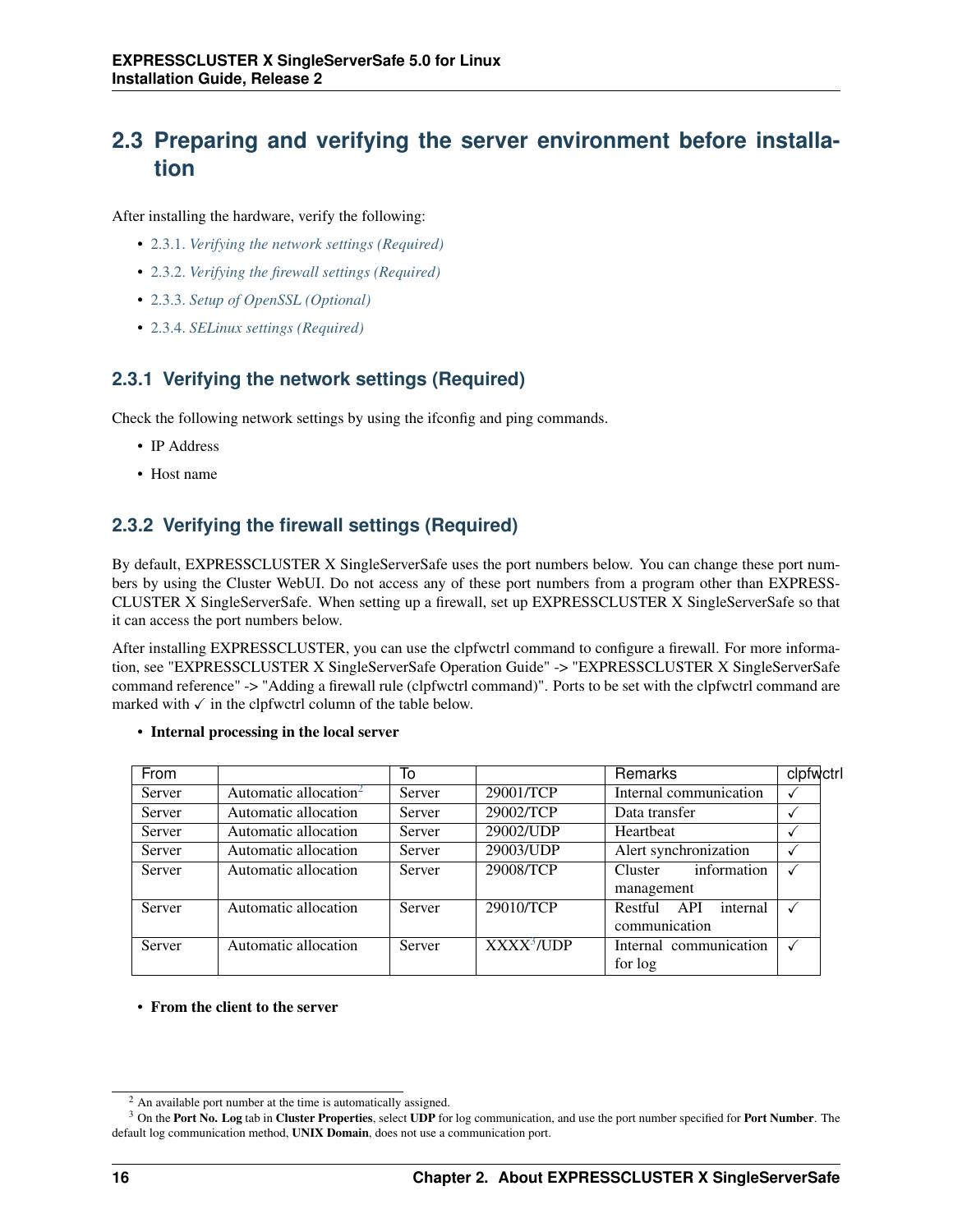| From       |                      | ١O     |           | Hemarks       | ciptwctri |  |
|------------|----------------------|--------|-----------|---------------|-----------|--|
| Restful    | Automatic allocation | Server | 29009/TCP | communication |           |  |
| API client |                      |        |           |               |           |  |

#### • From the Cluster WebUI to the server

| From    |                      | ιu     |           | Remarks            | clofwctrl |
|---------|----------------------|--------|-----------|--------------------|-----------|
| Cluster | Automatic allocation | Server | 29003/TCP | http communication |           |
| WebUI   |                      |        |           |                    |           |

### • Others

| <b>From</b> |                      | 10         |                          | Remarks            | clpfwctrl |
|-------------|----------------------|------------|--------------------------|--------------------|-----------|
| Server      | Automatic allocation | Server     | Management port num-     | <b>JVM</b> monitor |           |
|             |                      |            | ber set by the Cluster   |                    |           |
|             |                      |            | WebUI                    |                    |           |
| Server      | Automatic allocation | Monitoring | Connection port number   | JVM monitor        |           |
|             |                      | target     | set by the Cluster WebUI |                    |           |

### <span id="page-20-0"></span>**2.3.3 Setup of OpenSSL (Optional)**

Encrypted communication via HTTPS connection can be performed by using the following functions:

- Cluster WebUI
- Witness heartbeat
- HTTP network partition resolution resource

Set up OpenSSL, and prepare a certificate file and a private key file.

The prepared files will be used for configuring the settings in the config mode of Cluster WebUI: the "Encryption tab" of "Cluster properties" in "Details of other settings" in the "EXPRESSCLUSTER X SingleServerSafe Configuration Guide".

### <span id="page-20-1"></span>**2.3.4 SELinux settings (Required)**

Disable or enable SELinux.

On EXPRESSCLUSTER X SingleServerSafe with SELinux enabled, loading the drivers of EXPRESSCLUSTER X SingleServerSafe may fail. To avoid this, configure permission for it beforehand.

#### Note:

If you want to use a system monitor resource or process resource monitor resource of EXPRESSCLUSTER X SingleServerSafe, specify permissive or disabled.

Specifying enforcing may cause EXPRESSCLUSTER X SingleServerSafe to fail in necessary communication.

1. Check if SELinux is enabled or disabled.

```
# getenforce
Enforcing
```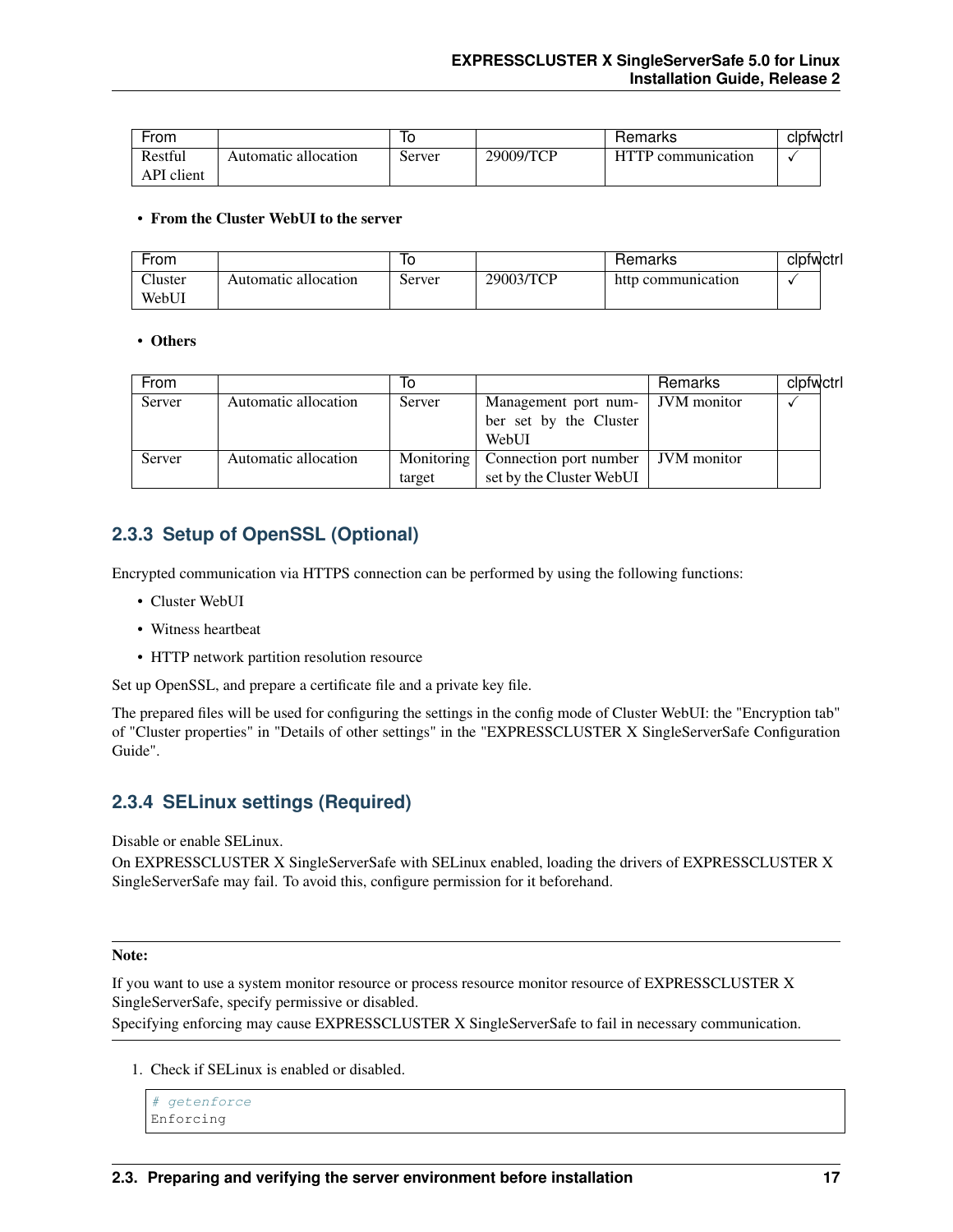One of the following words appears, each of which means:

- Enforcing : Enabled (SELinux security policy is enforced.)
- Permissive : SELinux prints warnings instead of enforcing.
- Disabled : Disabled (No SELinux policy is loaded.)
- 2. To disable SELinux: In the /etc/selinux/config file, edit the SELINUX=enforcing line by changing the value from enforcing to disabled or permissive.

To enable SELinux, specify enforcing.

The values to be specified after SELINUX= mean:

- enforcing : Enabled (SELinux security policy is enforced.)
- permissive : SELinux prints warnings instead of enforcing.
- disabled : Disabled (No SELinux policy is loaded.)

vi /etc/selinux/config

If you have changed the setting, reboot the server to apply it.

reboot

- 3. On EXPRESSCLUSTER X SingleServerSafe with SELinux enabled (with enforcing specified), loading the drivers of EXPRESSCLUSTER X SingleServerSafe requires configuring permission beforehand. In this case, complete the following steps 4 to 9:
- 4. Install the following packages:
	- For RHEL 8-based systems:

```
# dnf -y install selinux-policy-mls
# dnf -y install selinux-policy-devel
```
• For RHEL 7-based systems:

```
# yum -y install selinux-policy-mls
# yum -y install selinux-policy-devel
```
5. Create a working directory, then move there.

```
# mkdir -p /tmp/te
# cd /tmp/te
```
6. Create a .te file for the clpka.ko driver.

# vi clpka.te

Contents of the clpka.te file:

```
# clpka.te
module clpka 1.0;
require {
        type unconfined_service_t;
        type usr_t;
        class system module_load;
}
```
(continues on next page)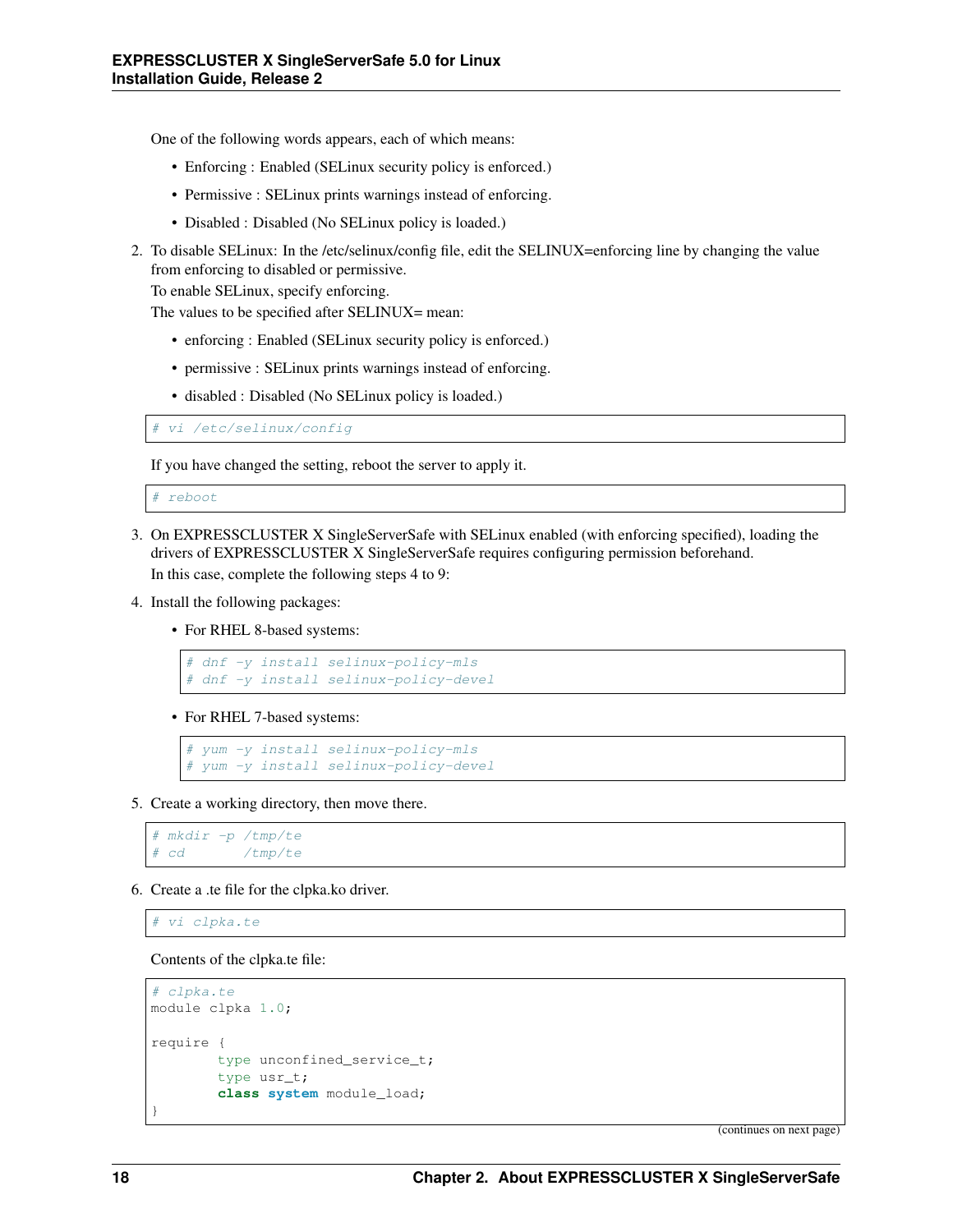(continued from previous page)

```
#============= unconfined_service_t ==============
allow unconfined_service_t usr_t:system module_load;
```
7. Create a .te file for the clpkhb.ko driver.

vi clpkhb.te

Contents of the clpkhb.te file:

```
# clpkhb.te
module clpkhb 1.0;
require {
        type unconfined_service_t;
        type usr_t;
        class system module_load;
}
#============= unconfined_service_t ==============
allow unconfined_service_t usr_t:system module_load;
```
8. Execute the following command.

This creates and installs package policy files.

```
# make -f /usr/share/selinux/devel/Makefile
# semodule -i clpka.pp clpkhb.pp
```
9. Check if all the two package policy files have been installed.

```
# semodule -l | grep clp
clpka
clpkhb
```
#### Note:

- You can delete the working directory.
- After creating a cluster, check that the necessary drivers are loaded.
	- clpka, as a method for user mode monitor resources, is loaded in starting the cluster with "keepalive" specified.

The driver, as a method for the shutdown monitor, is loaded in starting shutdown monitoring with "keepalive" specified.

– clpkhb is loaded for using clpka.

```
# lsmod | grep clp
clpka
clpkhb
```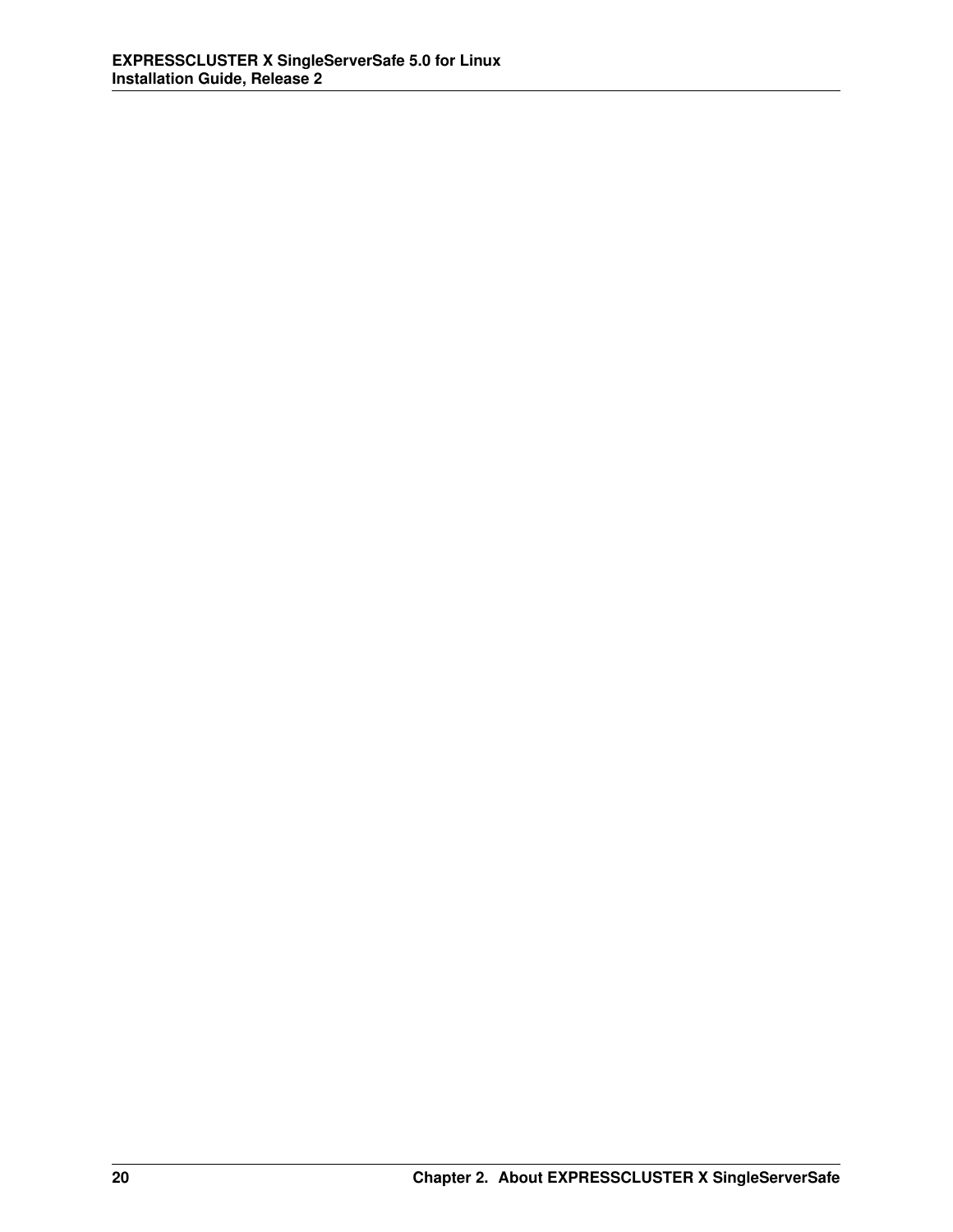## **CHAPTER**

**THREE**

## <span id="page-24-0"></span>**INSTALLING EXPRESSCLUSTER X SINGLESERVERSAFE**

This chapter describes how to install EXPRESSCLUSTER X SingleServerSafe. To install EXPRESSCLUSTER X SingleServerSafe, install the EXPRESSCLUSTER X SingleServerSafe, which is the main module of EXPRESS-CLUSTER SingleServerSafe.

This chapter covers:

- [3.1.](#page-25-0) *[Steps from installing EXPRESSCLUSTER X SingleServerSafe to setting up the server](#page-25-0)*
- [3.2.](#page-26-0) *[Installing the EXPRESSCLUSTER X SingleServerSafe](#page-26-0)*
- [3.3.](#page-30-0) *[Registering the license](#page-30-0)*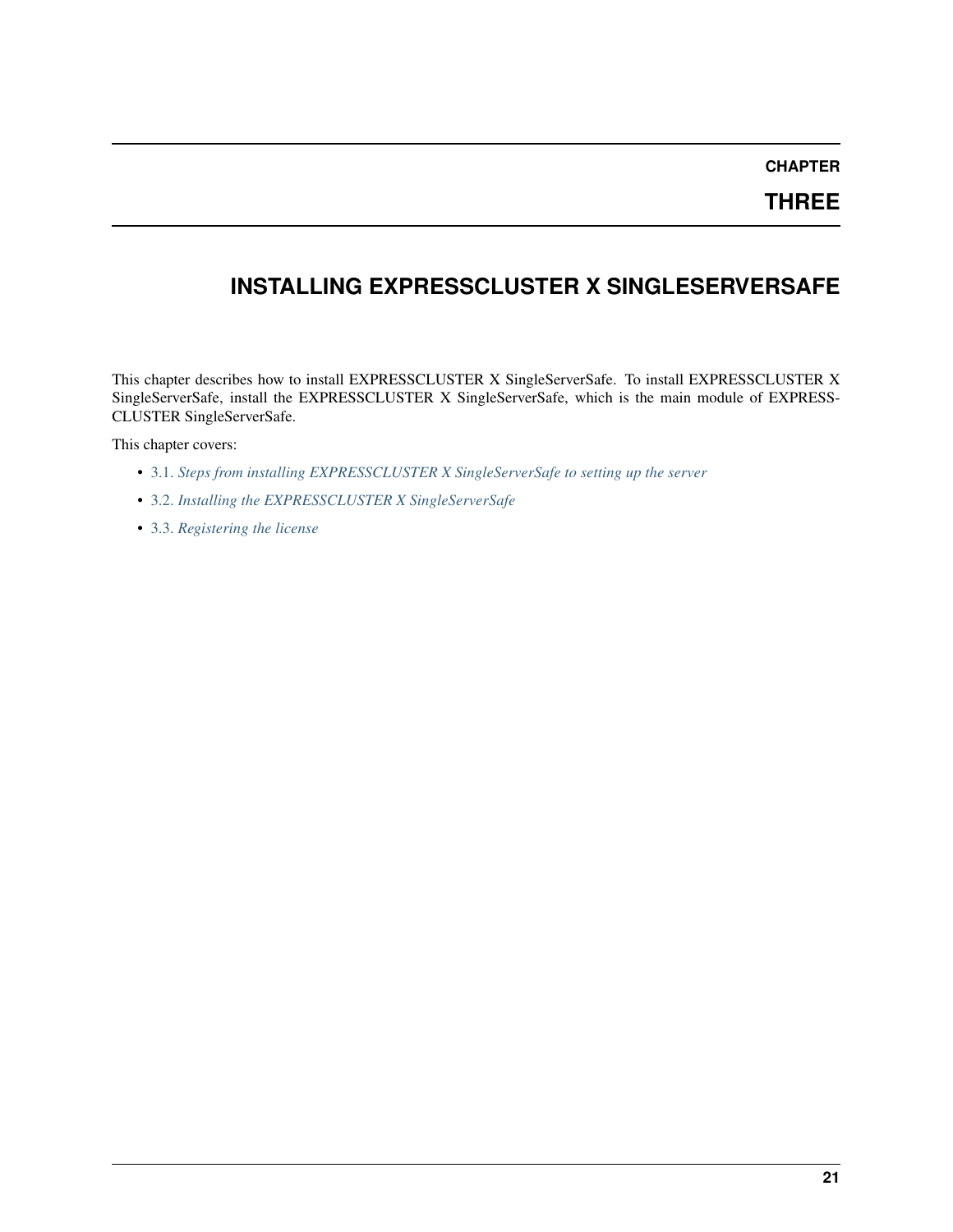## <span id="page-25-0"></span>**3.1 Steps from installing EXPRESSCLUSTER X SingleServerSafe to setting up the server**

The following summarizes the steps of EXPRESSCLUSTER X SingleServerSafe installation, system creation, license registration, and confirmation of the installed system described in this chapter. Before proceeding to the steps, make sure to read ["2.](#page-10-0) *[About EXPRESSCLUSTER X SingleServerSafe](#page-10-0)*" to confirm the system requirements and configuration.

- 1. Installing the EXPRESSCLUSTER X SingleServerSafe Install the EXPRESSCLUSTER X SingleServerSafe, which is the core EXPRESSCLUSTER X SingleServerSafe module, on each target server.
- 2. Registering the license Register the license by running the clplcnsc command.
- 3. Creating the configuration data by using the Cluster WebUI Create the configuration data by using the Cluster WebUI. Refer to "Creating configuration data" in the "EXPRESSCLUSTER X SingleServerSafe Configuration Guide".
- 4. Setting up a server

Apply the configuration data created using the Cluster WebUI to set up a server. When using the Cluster WebUI, Apply the configulation date by using it or clpcfctrl command. Refer to "Creating configuration data" in the "EXPRESSCLUSTER X SingleServerSafe Configuration Guide".

5. Verifying the cluster status using the Cluster WebUI Check the status of the server by using the Cluster WebUI. Refer to "Checking the cluster system" in the "EXPRESSCLUSTER X SingleServerSafe Configuration Guide".

### See also:

Refer to the "EXPRESSCLUSTER X SingleServerSafe Configuration Guide" as you proceed in accordance with the procedures in this guide. For the latest information on the system requirements and release information, see ["2.](#page-10-0) *[About](#page-10-0) [EXPRESSCLUSTER X SingleServerSafe](#page-10-0)*" and ["5.](#page-48-0) *[Latest version information](#page-48-0)*" in this guide.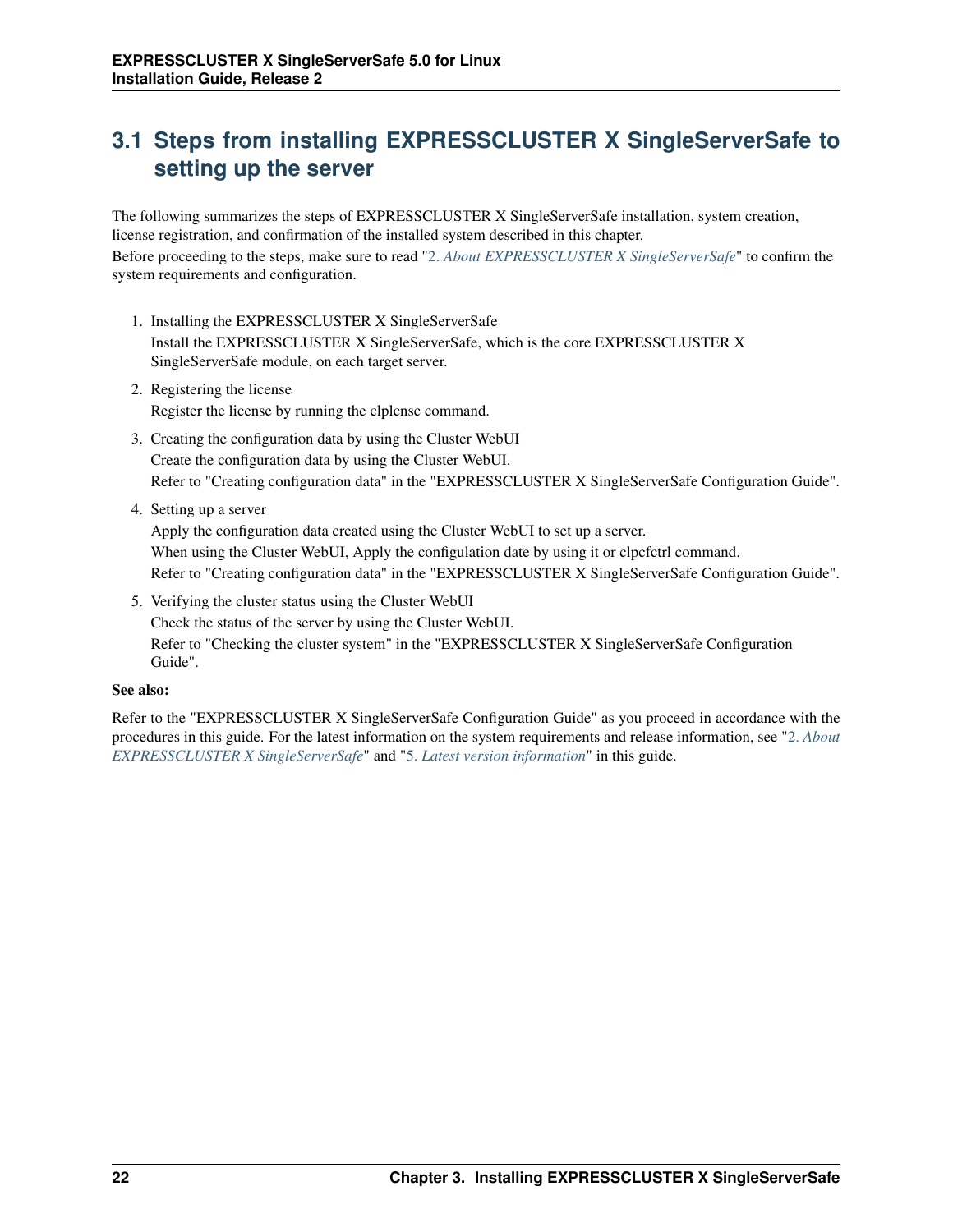## <span id="page-26-0"></span>**3.2 Installing the EXPRESSCLUSTER X SingleServerSafe**

Install the EXPRESSCLUSTER X SingleServerSafe, which is the main module of EXPRESSCLUSTER X SingleServerSafe, into the target server machine.

License registration is required in installing the EXPRESSCLUSTER X SingleServerSafe. Make sure to have the required license file or license sheet.

## **3.2.1 Installing EXPRESSCLUSTER X SingleServerSafe for the first time**

To install EXPRESSCLUSTER X SingleServerSafe, follow the procedure below.

Note: Log in as a root user when installing the EXPRESSCLUSTER X SingleServerSafe RPM / deb package.

- 1. Mount (mount) the installation DVD-ROM.
- 2. Run the rpm / dpkg command to install the package file. The installation RPM / deb package varies depending on the products.

Navigate to the folder, /Linux/5.0/en/server, in the DVD-ROM and run the following:

rpm -i expressclssss-version.x86\_64.rpm

For Ubuntu, run the following

```
dpkg -i expressclssss-version.amd64.deb
```
The installation starts.

### Note:

EXPRESSCLUSTER X SingleServerSafe will be installed in the following directory. You will not be able to uninstall the EXPRESSCLUSTER if you change this directory. Installation directory: /opt/nec/clusterpro

- 3. When the installation is completed, unmount (umount) the installation DVD-ROM.
- 4. Remove the installation DVD-ROM.

#### See also:

The use of the SNMP linkage function requires additional settings. For how to set up the SNMP linkage function, see ["3.2.2.](#page-27-0) *[Setting up the SNMP linkage function](#page-27-0)*"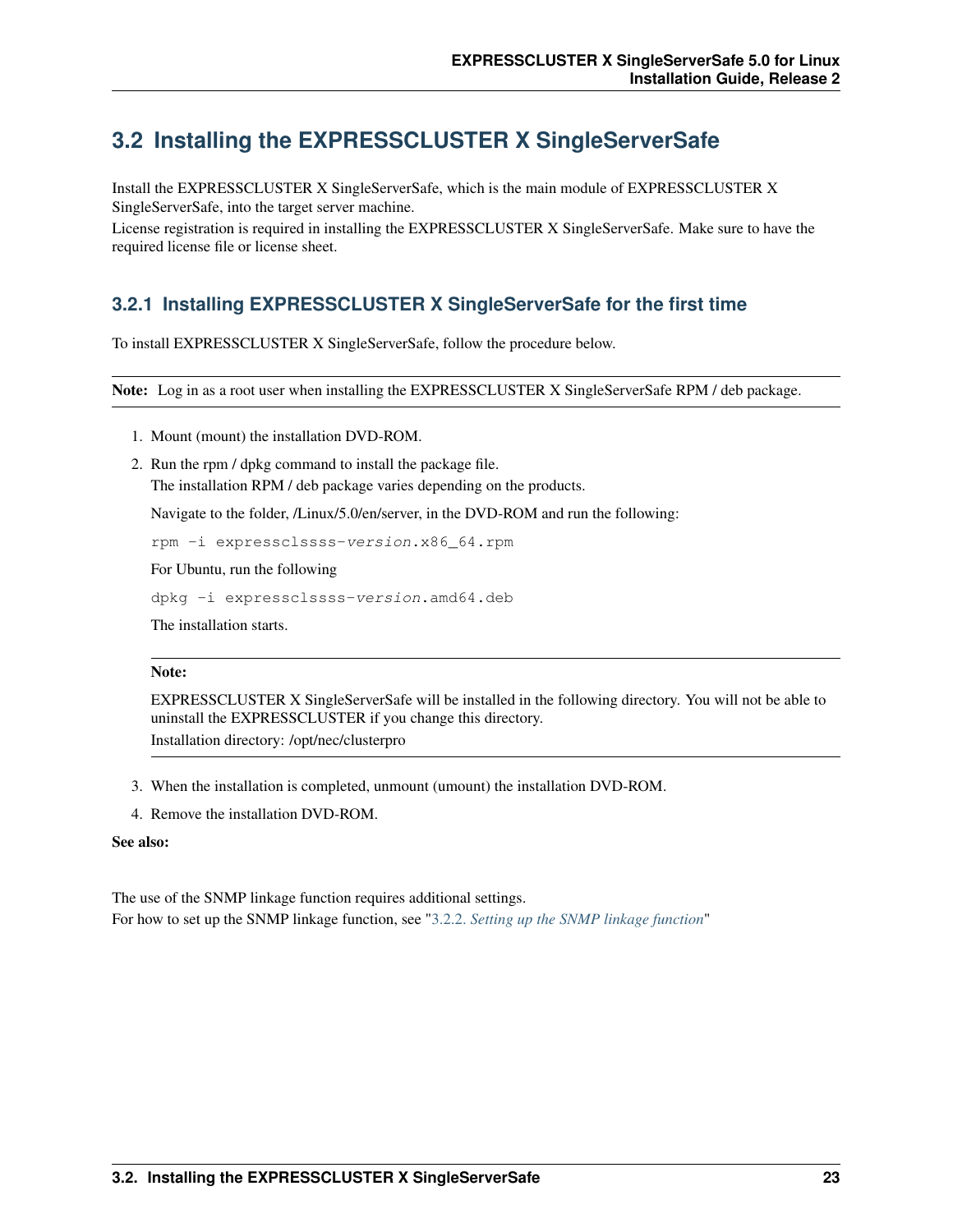## <span id="page-27-0"></span>**3.2.2 Setting up the SNMP linkage function**

Note: If you only use the SNMP trap transmission function, this procedure is not required.

To handle information acquisition requests on SNMP, Net-SNMP must be installed separately and the SNMP linkage function must be registered separately.

Follow the procedure below to set up the SNMP linkage function.

#### Note:

- To set up the SNMP linkage function, you must log in as the root user.
- The description related to Net-SNMP in the installation procedure may vary depending on the distribution.
- 1. Install Net-SNMP.
- 2. Check the snmpd version.

Run the following command:

snmpd -v

3. Stop the snmpd daemon.

Note: The daemon can usually be stopped by the following command:

• For an init.d environment:

/etc/init.d/snmpd stop

• For a systemd environment:

systemctl stop snmpd

4. Register the SNMP linkage function of EXPRESSCLUSTER in the configuration file for the snmpd daemon. Open the configuration file with a text editor.

Add the following description to the end of the file according to the snmpd version.

If the snmpd version is earlier than 5.7:

dlmod clusterManagementMIB /opt/nec/clusterpro/lib/libclpmgtmib.so

If the snmpd version is 5.7 or later:

dlmod clusterManagementMIB /opt/nec/clusterpro/lib/libclpmgtmib2.so

#### Note:

• The configuration file for the Net-SNMP snmpd daemon is usually located in the following directory:

/etc/snmp/snmpd.conf

• Add the OID of EXPRESSCLUSTER in the MIB view (view definition by snmpd.conf) permitted by the snmpd daemon.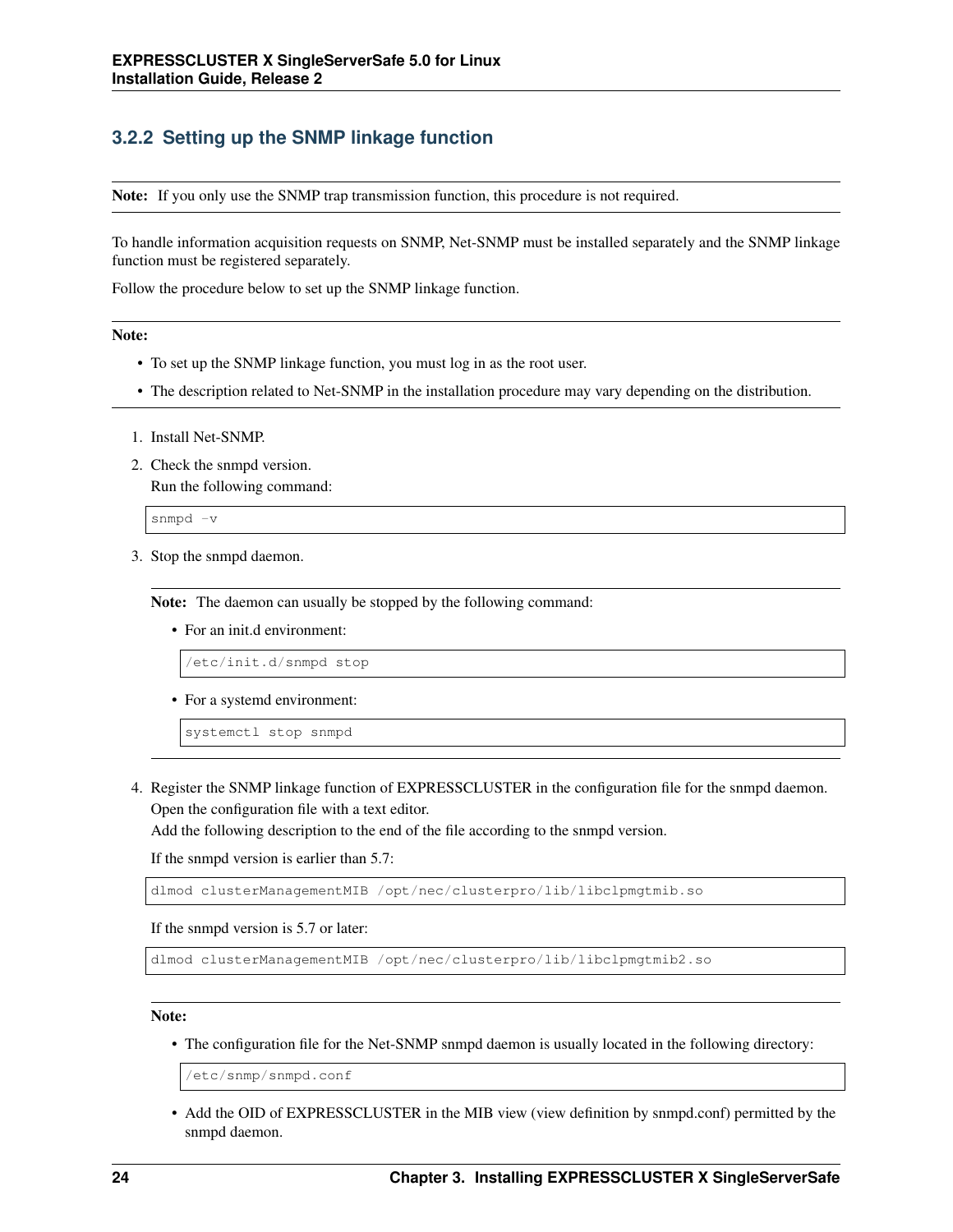The OID of EXPRESSCLUSTER is ".1.3.6.1.4.1.119.2.3.207".

5. Create symbolic links to libraries needed by the SNMP linkage function. The following three symbolic links are needed.

> libnetsnmp.so libnetsnmpagent.so libnetsnmphelpers.so

Follow the procedure below to create the symbolic links.

5-1.

Confirm the presence of the symbolic links. Change to following directory.

If those symbolic links exist in the following directory, proceed to step 6. /usr/lib64

#### 5-2.

Create symbolic links. Run the following commands.

```
ln -s libnetsnmp.so.X libnetsnmp.so
ln -s libnetsnmpagent.so.X libnetsnmpagent.so
ln -s libnetsnmphelpers.so.X libnetsnmphelpers.so
```
Substitute a numeric value for X according to the environment.

### 6. Start the snmpd daemon.

Note: The daemon can usually be started by the following command:

• For an init.d environment:

/etc/init.d/snmpd start

• For a systemd environment:

systemctl start snmpd

#### See also:

You must cancel the settings of the SNMP function when uninstalling the EXPRESSCLUSTER Server. For how to cancel the settings of the SNMP linkage function, see ["4.2.2.](#page-43-1) *[Canceling the SNMP linkage function settings](#page-43-1)*".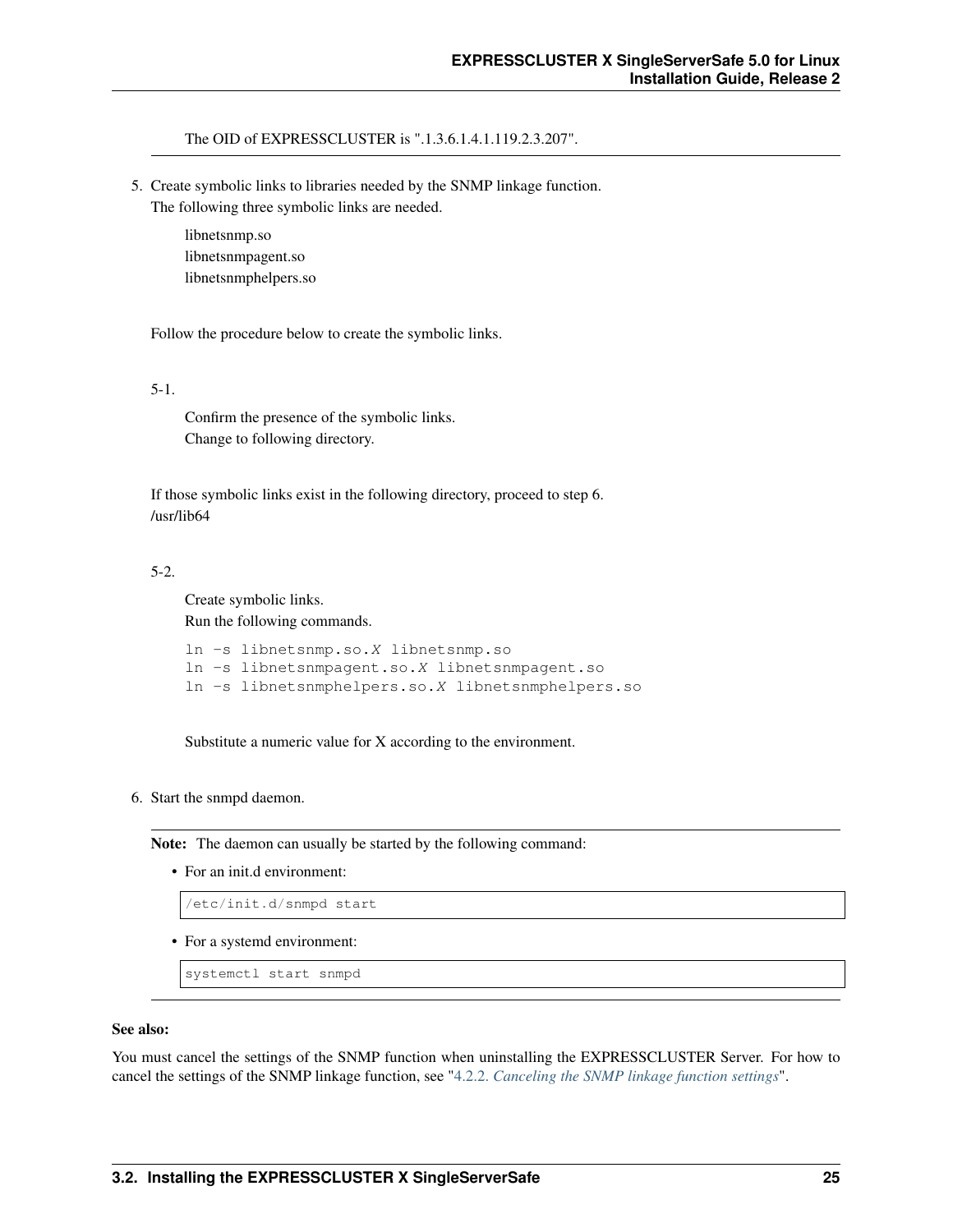Note: The settings required for SNMP communication are to be made on the SNMP agent.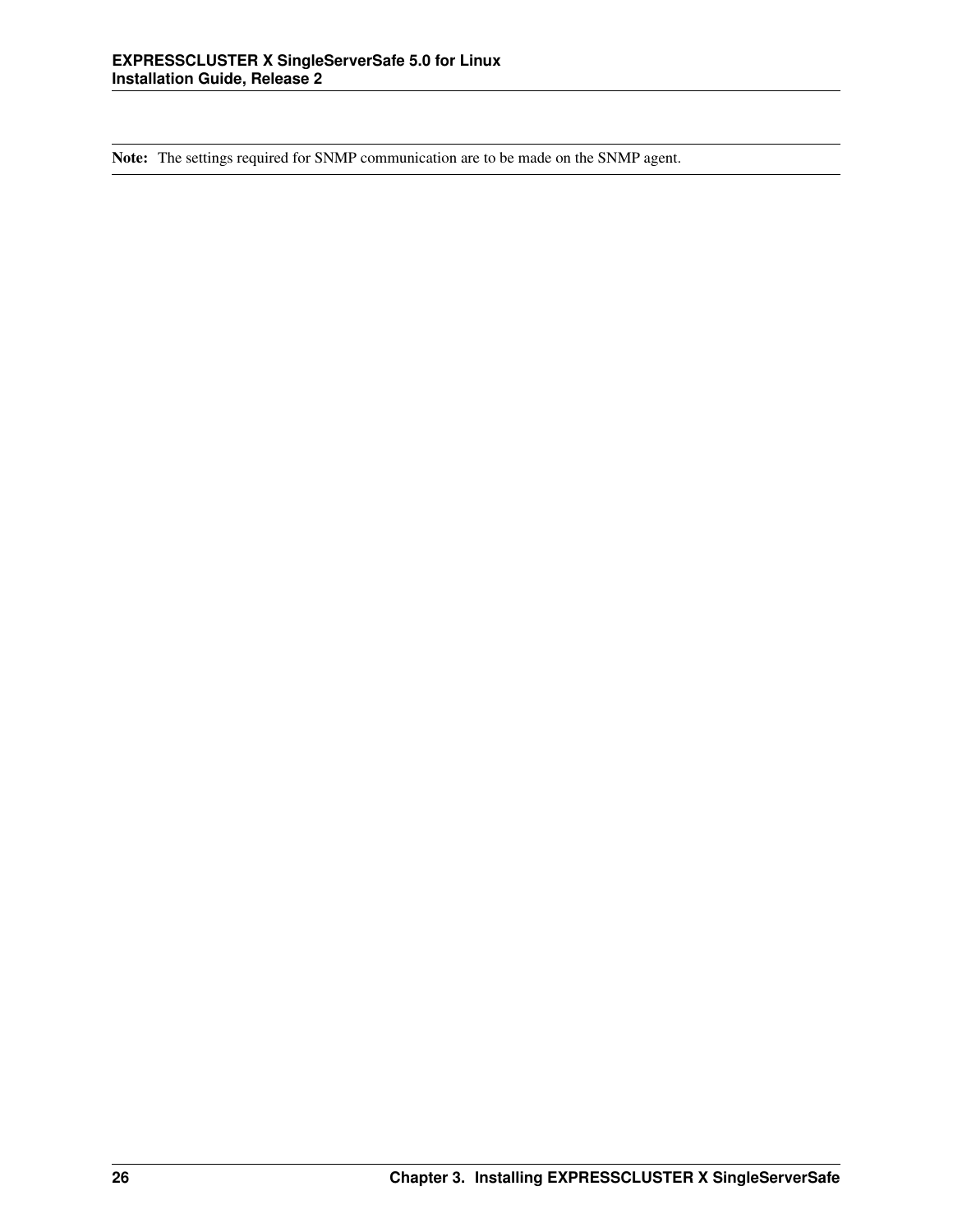## <span id="page-30-0"></span>**3.3 Registering the license**

## **3.3.1 Registering the CPU license**

You must register the CPU license to run the system you create.

### See also:

When the virtual server exists in the cluster system to be constructed, VM node license can be used not CPU license for the virtual server.

For the details about registration of VM node license, see ["3.3.4.](#page-32-0) *[Registering the VM node license](#page-32-0)*".

The names of the products to which the CPU license applies are listed below.

License product name EXPRESSCLUSTER X SingleServerSafe 5.0 for Linux

There are two ways of license registration; using the information on the license sheet and specifying the license file. These two ways are described for both the product and trial versions.

### Product version

- Specify the license file as the parameter of the license management command. (Refer to ["3.3.2.](#page-30-1) *[Registering the license by specifying the license file \(for both the product version and trial](#page-30-1) [version\)](#page-30-1)*".)
- Register the license by running the license management command and interactively entering the license information that comes with the licensed product.

(Refer to ["3.3.3.](#page-31-0) *[Registering the license interactively from the command line \(product version\)](#page-31-0)*".)

### Trial version

• Specify the license file as the parameter of the license management command. (Refer to ["3.3.8.](#page-35-0) *[Registering the license by specifying the license file \(for both the product version and trial](#page-35-0) [version\)](#page-35-0)*".)

### <span id="page-30-1"></span>**3.3.2 Registering the license by specifying the license file (for both the product version and trial version)**

The following describes how you register the license by specifying the license file when you have a license for the product version or trial version.

Check the following before executing these steps.

- You can log on as a root user to the server on which you are going to set up a system.
- 1. Log on to the server you are going to set up as a root user, and then run the following command:
	- # clplcnsc -i filepath

Specify the path to the license file for filepath specified by the -i option.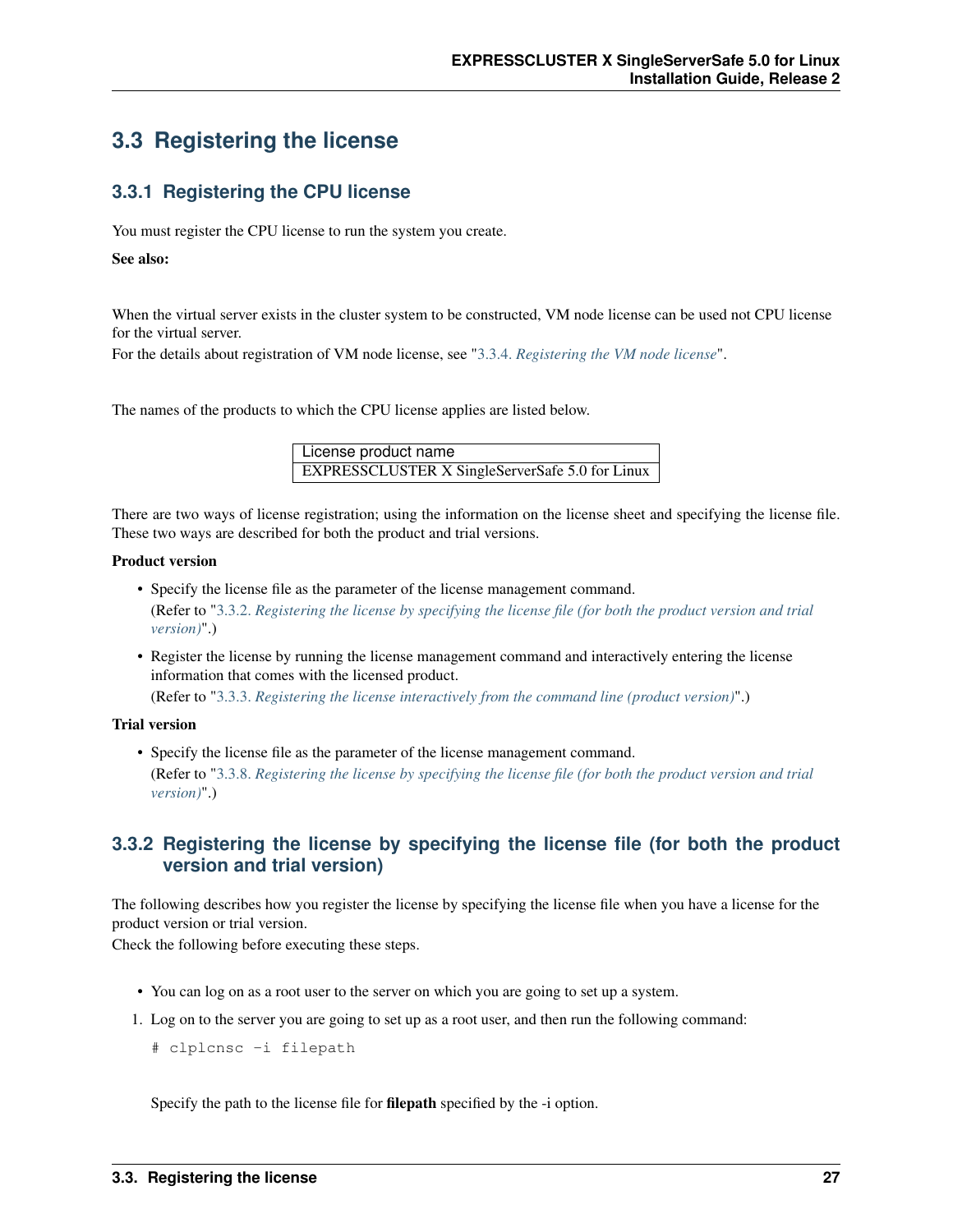When the command is successfully executed, the message "License registration succeeded." is displayed in the console. If another message is displayed, refer to "EXPRESSCLUSTER X SingleServerSafe command reference" in the "EXPRESSCLUSTER X SingleServerSafe Operation Guide".

- 2. Run the following command to verify the licenses registered.
	- # clplcnsc -l -a
- 3. When an optional product is not used, proceed to ["3.3.7.](#page-34-0) *[Registering the node license](#page-34-0)*".
- 4. When not using any optional products, restart the server by using the OS shutdown command to validate the license registration and run the server.

After restarting, proceed to "Creating configuration data" in the "EXPRESSCLUSTER X SingleServerSafe Configuration Guide", and follow the procedure.

### <span id="page-31-0"></span>**3.3.3 Registering the license interactively from the command line (product version)**

The following describes how you register the license for the product version interactively from the command line. Before you register the license, make sure that:

- You have the license sheet you officially obtained from the sales agent. The license sheet is sent to you when you purchase the product. The values on this license sheet are used for registration.
- You can log on to the server on which you are going to set up a system as a root user.

#### See also:

The clplcnsc command is used in the following procedures. For details about how to use the clplcnsc command, refer to "EXPRESSCLUSTER X SingleServerSafe command reference" in the "EXPRESSCLUSTER X SingleServerSafe Operation Guide".

1. Have the license sheet.

The instruction here is given using the values in the following license sheet as an example. When actually entering the values, modify them according to the information on your license sheet.

```
Product EXPRESSCLUSTER X SingleServerSafe 5.0 for Linux
License information:
Type Product version
License Key A1234567-B1234567-C1234567-D1234567
Serial Number AAAAAAAA000000
Number of Licensed CPUs 2
```
2. Log on to the server you are going to set up as a root user, and then run the following command:

```
# clplcnsc -i
```
3. The text that prompts you to enter the license version is displayed. Enter 1 when using a product version:

```
Selection of License Version.
1 Product version
2 Trial version
e Exit
Select License Version [1, 2, e (default:1)]... 1
```
4. The text that prompts you to enter the serial number is displayed. Enter the serial number written in your license sheet. Note this is case sensitive.

Enter serial number [Ex. XXXXXXXX000000]... AAAAAAAA000000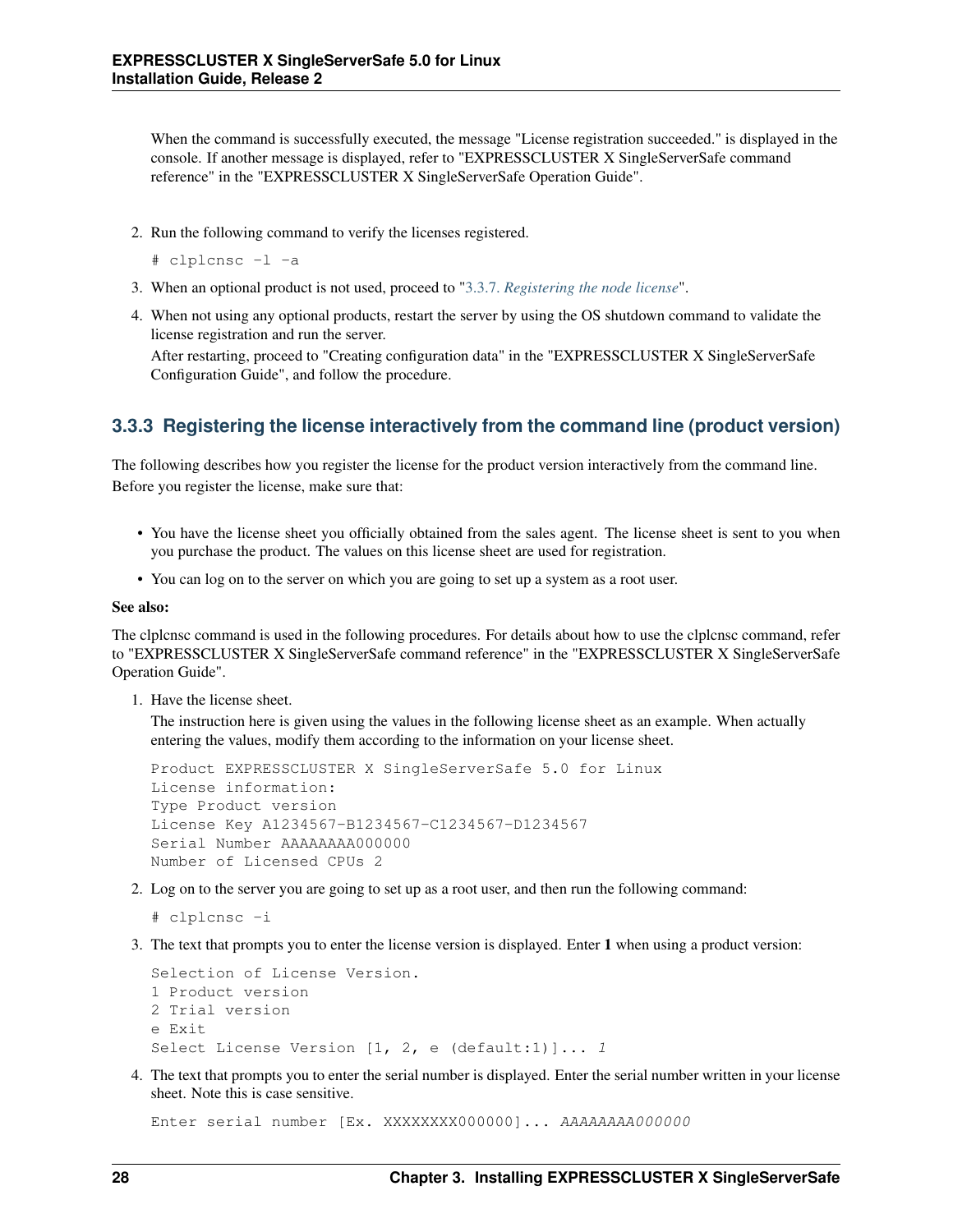5. The text that prompts you to enter the license key is displayed. Enter the license key written in your license sheet. Note this is case sensitive.

```
Enter license key
[XXXXXXXX-XXXXXXXX-XXXXXXXX-XXXXXXXX]...
A1234567-B1234567-C1234567-D1234567
```
When the command is successfully executed, the message "License registration succeeded." is displayed in the console. If another message is displayed, refer to "EXPRESSCLUSTER X SingleServerSafe command reference" in the "EXPRESSCLUSTER X SingleServerSafe Operation Guide".

- 6. Run the following command to verify the licenses registered.
	- # clplcnsc -l -a
- 7. When an optional product is used, proceed to "Registering the node license" in this chapter.
- 8. If no optional product is used, run the OS shutdown command to reboot the server. After rebooting the server, proceed to "Checking the cluster system" in the "EXPRESSCLUSTER X SingleServerSafe Configuration Guide", and follow the procedure.

### <span id="page-32-0"></span>**3.3.4 Registering the VM node license**

When the virtual server exists in the cluster system to be constructed, VM node license can be used not CPU license for the virtual server.

There are two ways of license registration; using the information on the license sheet and specifying the license file.

The names of the products to which the VM node license applies are listed below.

License Product Name EXPRESSCLUSTER X SingleServerSafe 5.0 for Linux VM

### Product version

- Specify the license file as the parameter of the license management command. Refer to ["3.3.5.](#page-32-1) *[Registering the](#page-32-1) [VM node license by specifying the license file \(Product version\).](#page-32-1)*."
- Register the license by running the license management command and interactively entering the license information that comes with the licensed product. Refer to ["3.3.6.](#page-33-0) *[Registering the VM node license interactively from](#page-33-0) [the command line \(Product version\)](#page-33-0)*".

### <span id="page-32-1"></span>**3.3.5 Registering the VM node license by specifying the license file (Product version).**

The following describes how you register the license by specifying the license file when you have a license for the product version.

Check the following before executing these steps.

- You can log on as a root user to the server on which you are going to set up a system.
- 1. Among the servers that you intend to use to build a cluster, log on to the virtual server as root user and run the following command.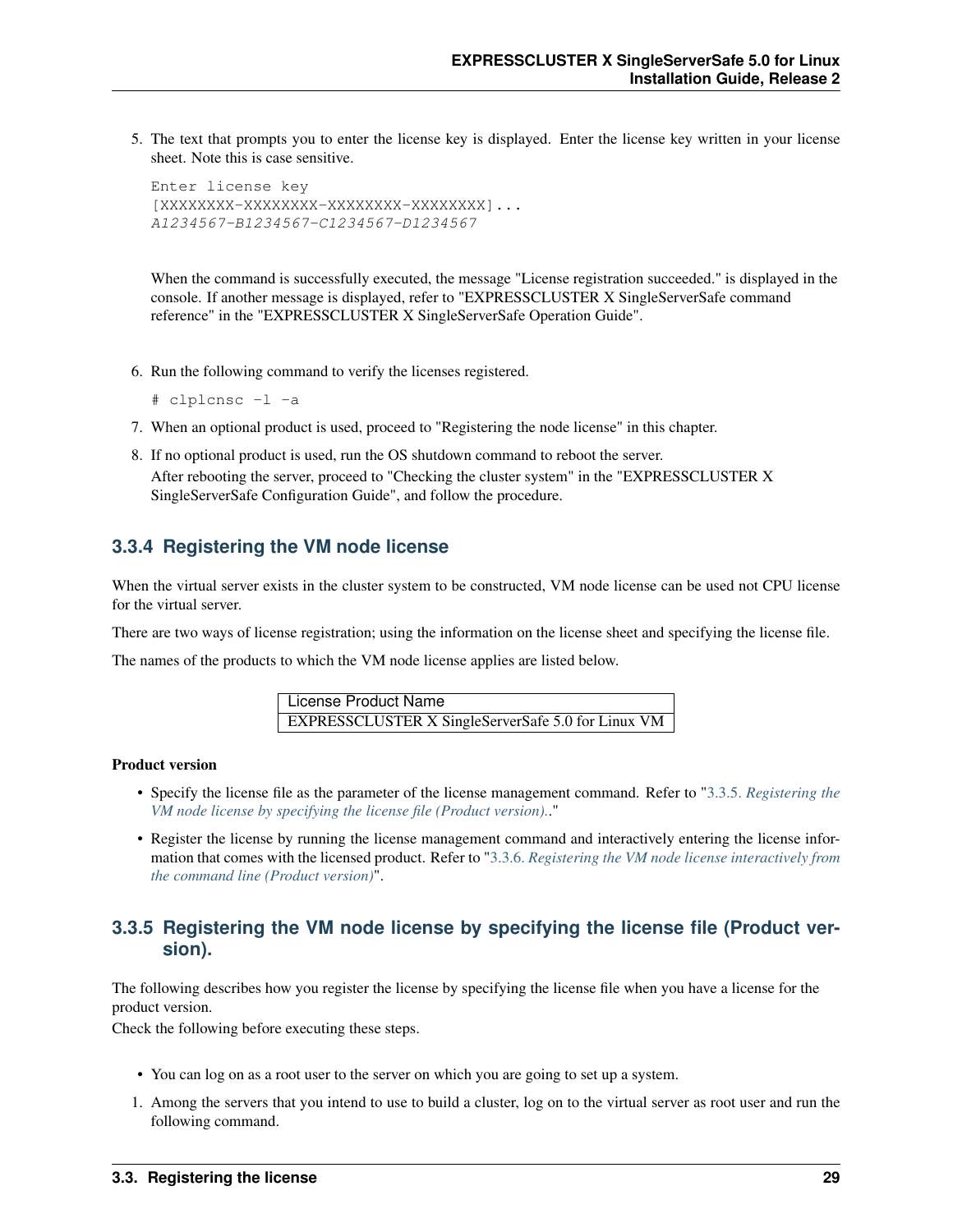```
# clplcnsc -i filepath
```
Specify the path to the license file for filepath specified by the -i option.

When the command is successfully executed, the message "License registration succeeded." is displayed on the console. When a message other than this is displayed, see "EXPRESSCLUSTER X SingleServerSafe command reference" in the "EXPRESSCLUSTER X SingleServerSafe Operation Guide".

2. Run the following command to verify the licenses registered.

```
# clplcnsc -l -a
```
- 3. When using option products, see ["3.3.7.](#page-34-0) *[Registering the node license](#page-34-0)*".
- 4. When not using option products, run the OS shutdown command to reboot the server. By doing this, the license registration becomes effective and you can start using the cluster.

After rebooting the server, proceed to "Checking the cluster system" in the "EXPRESSCLUSTER X SingleServerSafe Configuration Guide".

### <span id="page-33-0"></span>**3.3.6 Registering the VM node license interactively from the command line (Product version)**

The following describes how you register the license for the product version interactively from the command line. Before you register the license, make sure to:

- Have the official license sheet that comes with the product. The license sheet is sent to you when you purchase the product. You will enter the values on the license sheet.
- Be allowed to logon as root user to the virtual servers of servers constituting the system.

#### See also:

The clplcnsc command is used in the following procedures. For more information on how to use the clplcnsc command, see "EXPRESSCLUSTER X SingleServerSafe command reference" in the "EXPRESSCLUSTER X SingleServerSafe Operation Guide".

1. Have the license sheet.

The instruction here is given using the values in the following license sheet as an example. When actually entering the values, modify them according to the information on your license sheet.

```
Product name: EXPRESSCLUSTER X SingleServerSafe 5.0 for Linux VM
License information:
Type Product Version
License Key A1234567-B1234567-C1234567-D1234567
Serial Number AAAAAAAA000000
Number of License Server 1
```
2. A virtual server of which you intend to construct a cluster, log on to the server as root user and run the following command.

# clplcnsc -i

3. The text that prompts you to enter the license version is displayed. Enter 1 since it is a product version:

```
Selection of License Version.
1 Product version
2 Trial version
```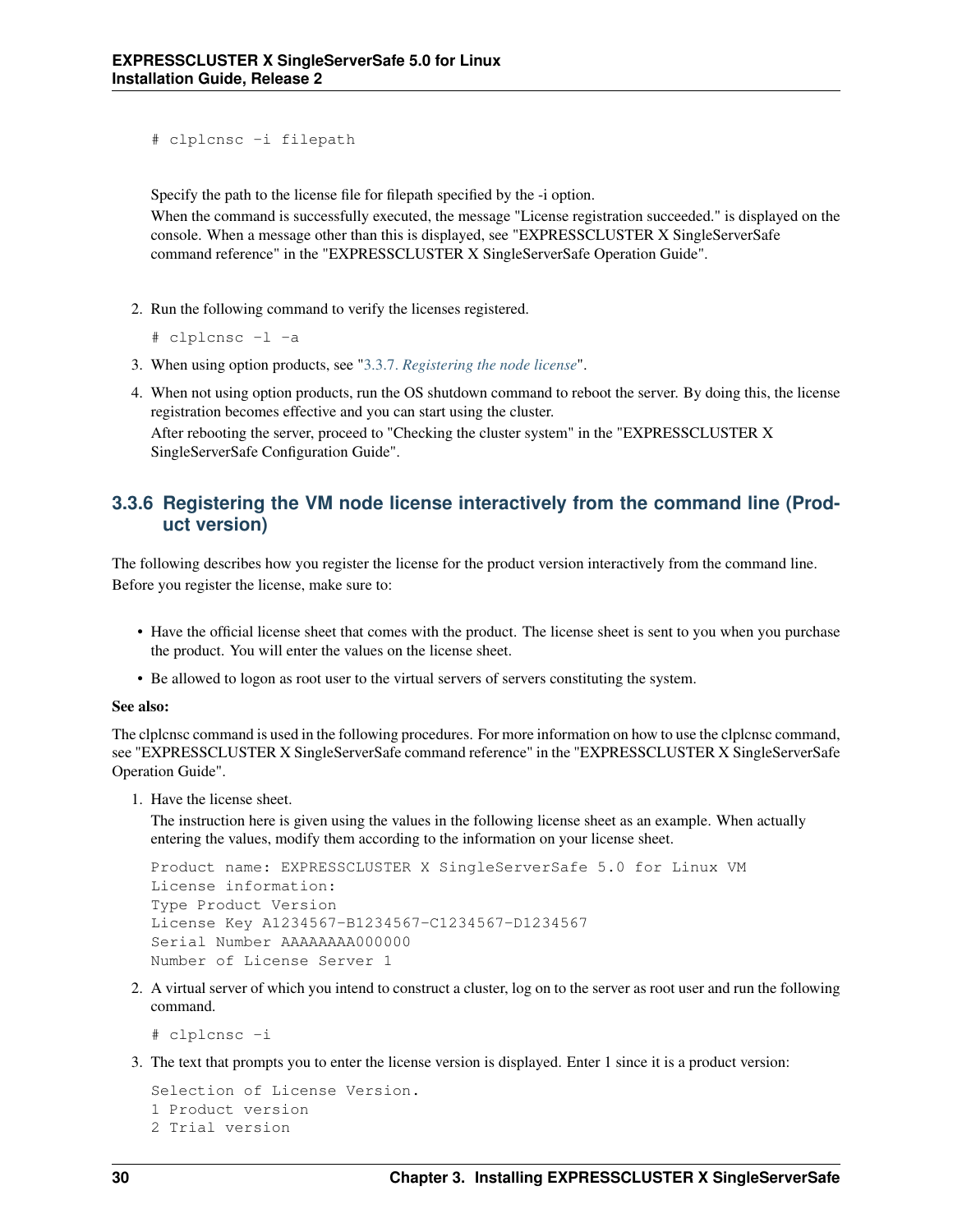```
e Exit
Select License Version. [1, 2, or e (default:1)]... 1
```
4. The text that prompts you to enter the serial number is displayed. Enter the serial number written in your license sheet. Note this is case sensitive.

Enter serial number [Ex. XXXXXXXX000000]... AAAAAAAA000000

5. The text that prompts you to enter the license key is displayed. Enter the license key written in your license sheet. Note this is case sensitive.

```
Enter license key
[XXXXXXXX-XXXXXXXX-XXXXXXXX-XXXXXXXX]...
A1234567-B1234567-C1234567-D1234567
```
When the command is successfully executed, the message "License registration succeeded." is displayed on the console. When a message other than this is displayed, see "EXPRESSCLUSTER X SingleServerSafe command reference" in the "EXPRESSCLUSTER X SingleServerSafe Operation Guide".

6. Run the following command to verify the licenses registered.

```
# clplcnsc -l -a
```
- 7. When using option products, see ["3.3.7.](#page-34-0) *[Registering the node license](#page-34-0)*".
- 8. When not using option products, run the OS shutdown command to reboot the server. After rebooting the server, proceed to next "Checking the cluster system" in the "EXPRESSCLUSTER X SingleServerSafe Configuration Guide".

### <span id="page-34-0"></span>**3.3.7 Registering the node license**

It is required to register a node license for X 5.0 Agent products and X 5.0 Alert Service (hereafter referred to as "optional products") to operate them on the system.

The names of the optional products to which the node license applies are listed below.

| License product name                                           |
|----------------------------------------------------------------|
| <b>EXPRESSCLUSTER X Database Agent 5.0 for Linux</b>           |
| EXPRESSCLUSTER X Internet Server Agent 5.0 for Linux           |
| <b>EXPRESSCLUSTER X File Server Agent 5.0 for Linux</b>        |
| <b>EXPRESSCLUSTER X Application Server Agent 5.0 for Linux</b> |
| <b>EXPRESSCLUSTER X Alert Service 5.0 for Linux</b>            |
| EXPRESSCLUSTER X Java Resource Agent 5.0 for Linux             |
| EXPRESSCLUSTER X System Resource Agent 5.0 for Linux           |

Register the node license for the set up server on which to use optional products. There are two ways of license registration; using the information on the license sheet and specifying the license file. These two ways are described for both the product and trial versions.

#### Product version

• Specify the license file as the parameter of the license management command.

(Refer to ["3.3.8.](#page-35-0) *[Registering the license by specifying the license file \(for both the product version and trial](#page-35-0) [version\)](#page-35-0)*".)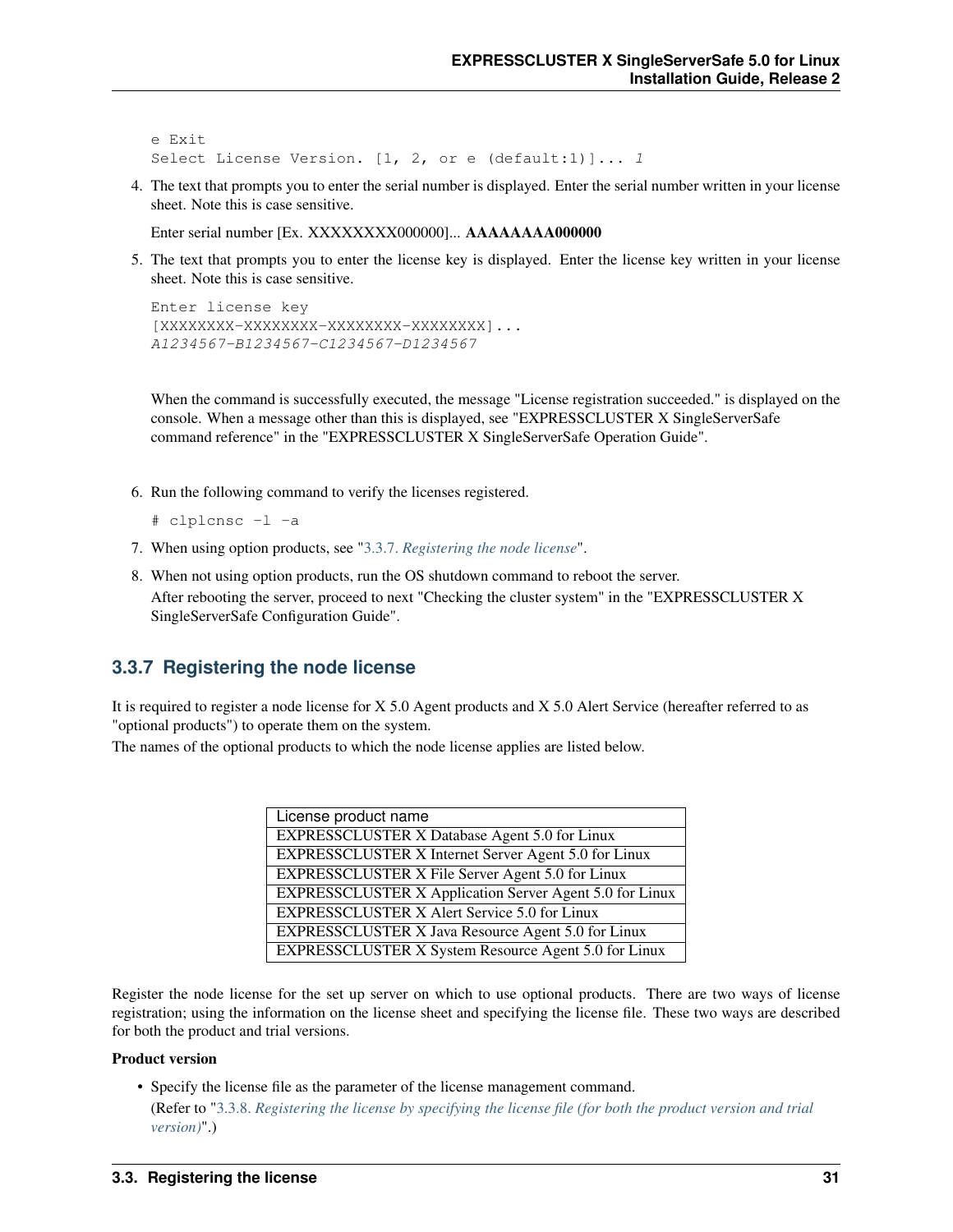• Register the license by running the license management command and interactively entering the license information that comes with the licensed product.

(Refer to ["3.3.9.](#page-35-1) *[Registering the node license interactively from the command line \(product version\)](#page-35-1)* ".)

### Trial version

• Specify the license file as the parameter of the license management command. (Refer to ["3.3.8.](#page-35-0) *[Registering the license by specifying the license file \(for both the product version and trial](#page-35-0) [version\)](#page-35-0)*".)

## <span id="page-35-0"></span>**3.3.8 Registering the license by specifying the license file (for both the product version and trial version)**

The following describes how you register the license by specifying the license file when you have a license for the product version or trial version.

Check the following before executing these steps.

- You can log on as a root user to the server on which you are going to use an optional product.
- 1. Of the servers you are going to set up, log on to the server on which the optional product is to be used as a root user, and then run the following command:
	- # clplcnsc -i filepath

Specify the path to the license file for *filepath* specified by the -i option.

When the command is successfully executed, the message "License registration succeeded." is displayed in the console. If another message is displayed, see "EXPRESSCLUSTER X SingleServerSafe command reference" in the "EXPRESSCLUSTER X SingleServerSafe Operation Guide".

- 2. Run the following command to verify the licenses registered.
	- # clplcnsc -l -a
- 3. Restart the server by using the OS shutdown command to validate the license registration and run the server. After restarting, proceed to "Creating configuration data" in the "EXPRESSCLUSTER X SingleServerSafe Configuration Guide", and follow the procedure.

### <span id="page-35-1"></span>**3.3.9 Registering the node license interactively from the command line (product version)**

The following describes how you register the license for the product version interactively from the command line. Before you register the license, make sure that:

- You have the license sheet you officially obtained from the sales agent. The license sheet is sent to you when you purchase the product. The number of license sheets you need is as many as the number of servers on which the option product will be used. The values on this license sheet are used for registration.
- Of the servers you are going to set up, you can log on to the server on which the optional product is to be used as a root user.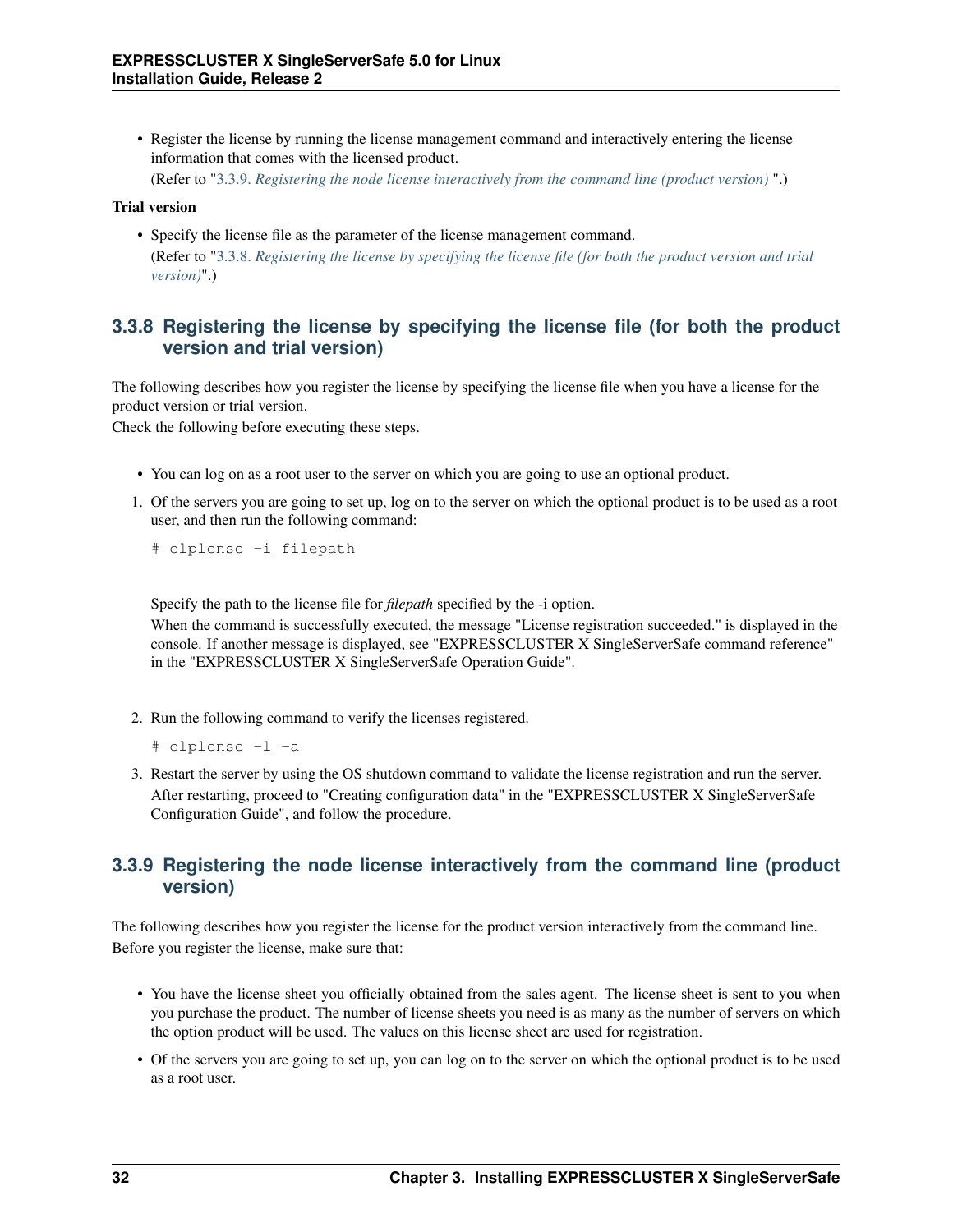#### See also:

The clplcnsc command is used in the following procedures. For details about how to use the clplcnsc command, refer to "EXPRESSCLUSTER X SingleServerSafe command reference" in the "EXPRESSCLUSTER X SingleServerSafe Operation Guide".

1. Have the license sheet.

The instruction here is given using the values in the following license sheet (Database Agent) as an example. When actually entering the values, modify them according to the information on your license sheet.

```
Product EXPRESSCLUSTER X Database Agent 5.0 for Linux
License information:
Type Product version
License Key A1234567- B1234567- C1234567- D1234567
Serial Number AAAAAAAA000000
Number of nodes 1
```
2. Of the servers you are going to set up, log on to the server on which the optional product is to be used as the root user, and then run the following command:

```
# clplcnsc -i
```
3. The text that prompts you to enter the license version is displayed. Enter 1 since it is a product version:

```
Selection of License Version.
1 Product Version
2 Trial Version
e Exit
Select License Version [1, 2, or e (default:1)]... 1
```
4. The text that prompts you to enter the serial number is displayed. Enter the serial number written in your license sheet. Note this is case sensitive.

Enter serial number [Ex. XXXXXXXX000000]... AAAAAAAA000000

5. The text that prompts you to enter the license key is displayed. Enter the license key written in your license sheet. Note this is case sensitive.

```
Enter license key
[XXXXXXXX-XXXXXXXX-XXXXXXXX-XXXXXXXX]...
A1234567-B1234567-C1234567-D1234567
```
When the command is successfully executed, the message "License registration succeeded." is displayed in the console. If another message is displayed, refer to "EXPRESSCLUSTER X SingleServerSafe command reference" in the "EXPRESSCLUSTER X SingleServerSafe Operation Guide".

6. Run the following command to verify the licenses registered.

```
# clplcnsc -l -a
```
7. Restart the server by using the OS shutdown command to validate the license registration and run the server. After restarting, proceed to "Creating configuration data" in the "EXPRESSCLUSTER X SingleServerSafe Configuration Guide", and follow the procedure.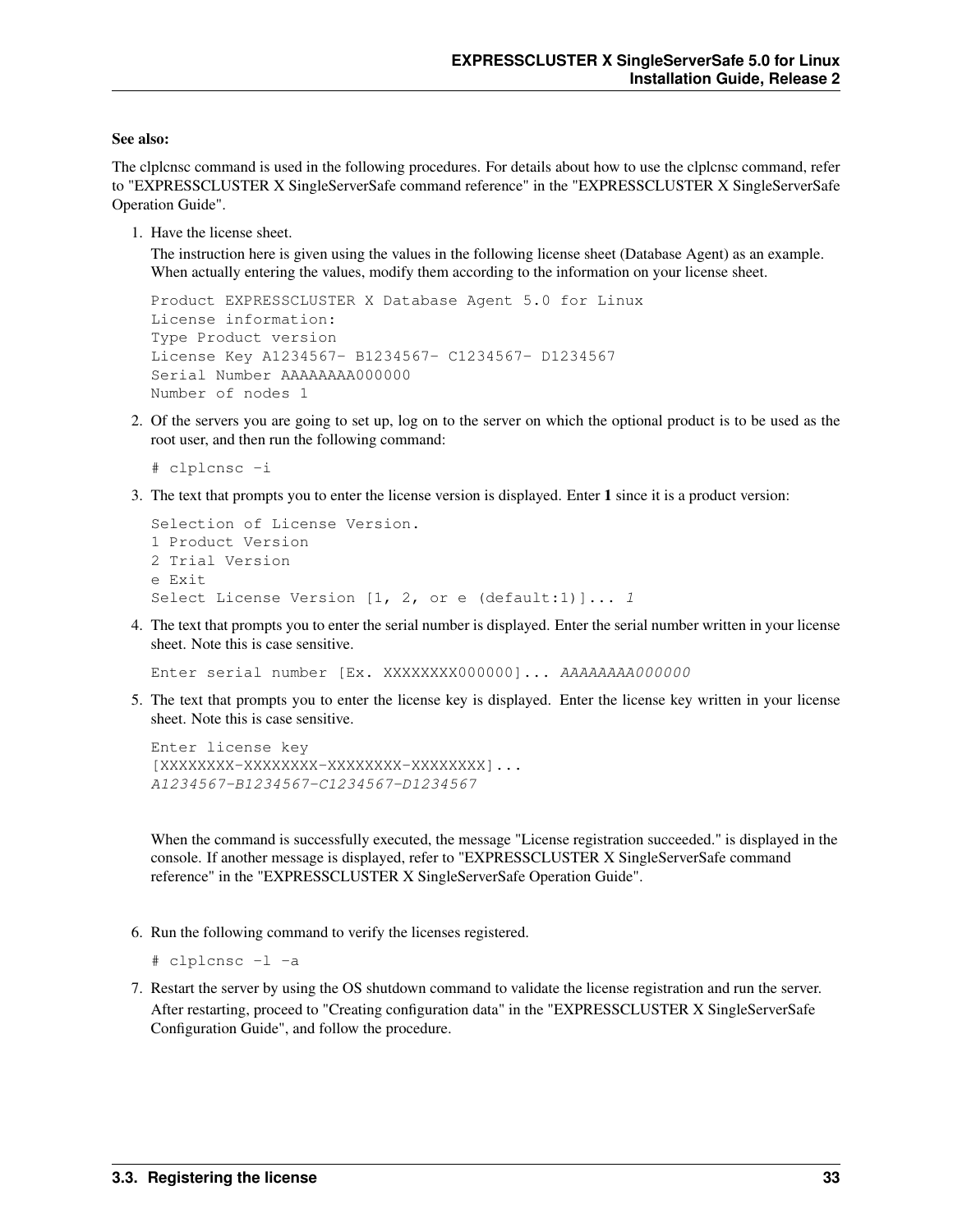## **3.3.10 Registering the fixed term license**

Use the fixed term license to operate the cluster system which you intend to construct for a limited period of time. This license becomes effective on the date when the license is registered and then will be effective for a certain period of time.

In preparation for the expiration, the license for the same product can be registered multiple times. Extra licenses are saved and a new license will take effect when the current license expires.

The names of the products to which the fixed term license applies are listed below.

| License product name                                    |
|---------------------------------------------------------|
| <b>Main product</b>                                     |
| EXPRESSCLUSTER X SingleServerSafe 5.0 for Linux         |
| <b>Optional Products</b>                                |
| EXPRESSCLUSTER X Database Agent 5.0 for Linux           |
| EXPRESSCLUSTER X Internet Server Agent 5.0 for Linux    |
| <b>EXPRESSCLUSTER X File Server Agent 5.0 for Linux</b> |
| EXPRESSCLUSTER X Application Server Agent 5.0 for Linux |
| <b>EXPRESSCLUSTER X Alert Service 5.0 for Linux</b>     |
| EXPRESSCLUSTER X Java Resource Agent 5.0 for Linux      |
| EXPRESSCLUSTER X System Resource Agent 5.0 for Linux    |

A License is registered by specifying the license file.

### **3.3.11 Registering the fixed term license by specifying the license file**

The following describes how you register a fixed term license. Check the following before executing these steps.

• You can log on as a root user to the server on which you are going to set up a system.

Follow the following steps to register all the license files for the products to be used.

1. Log on to the server you are going to set up as a root user, and then run the following command:

# clplcnsc -i filepath

Specify the path to the license file for filepath specified by the -i option.

When the command is successfully executed, the message "License registration succeeded." is displayed in the console. If another message is displayed, refer to "EXPRESSCLUSTER X SingleServerSafe command reference" in the "EXPRESSCLUSTER X SingleServerSafe Operation Guide".

If you have two or more license files for the same product in preparation for the expiration, execute the command to register the extra license files in the same way as above.

- 2. If there are other products you intend to use, repeat the step 1.
- 3. Run the following command to verify the licenses registered.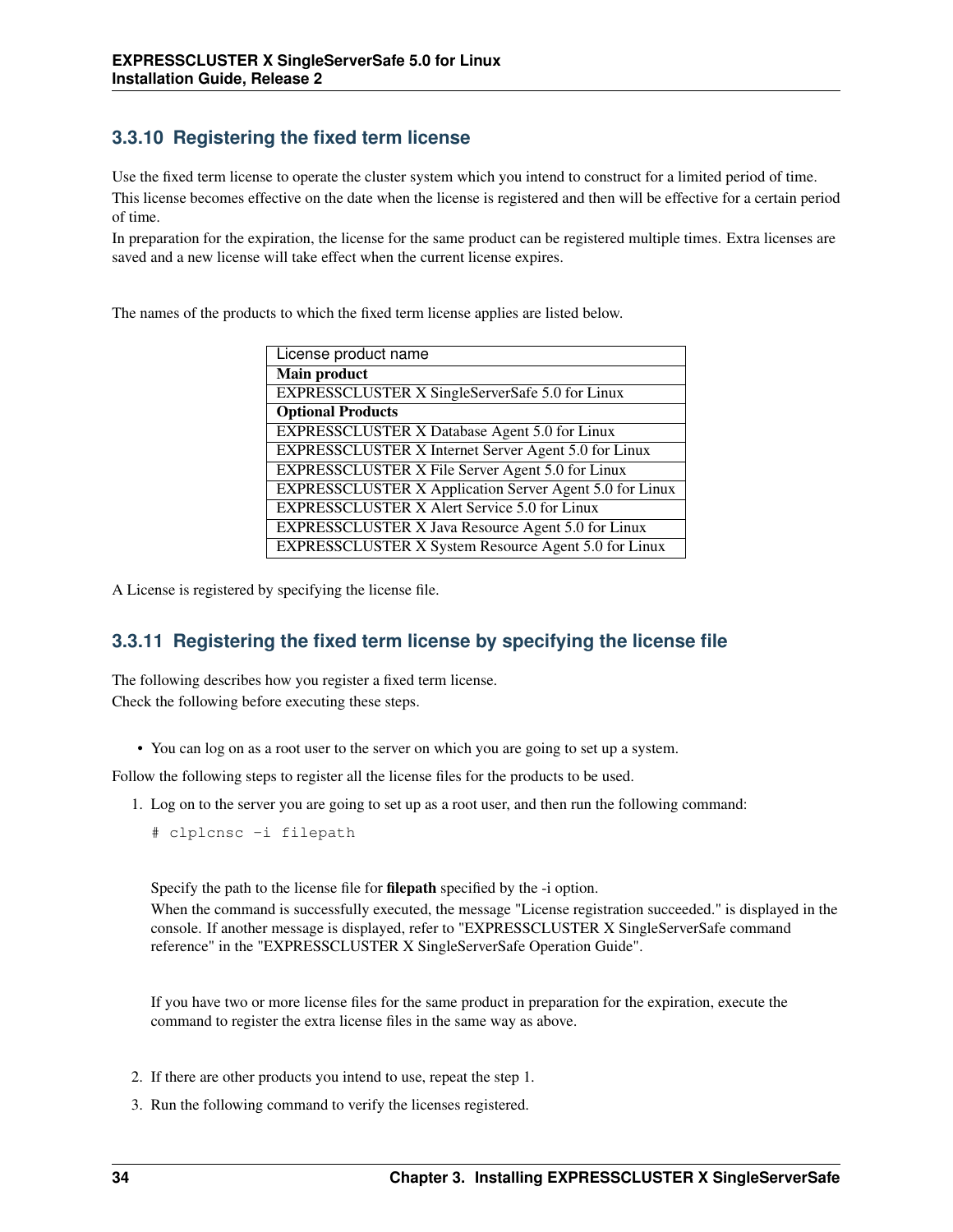- # clplcnsc -l -a
- 4. Rstart the server by using the OS shutdown command to validate the license registration and run the server. After restarting, proceed to "Creating configuration data" in the "EXPRESSCLUSTER X SingleServerSafe Configuration Guide", and follow the procedure.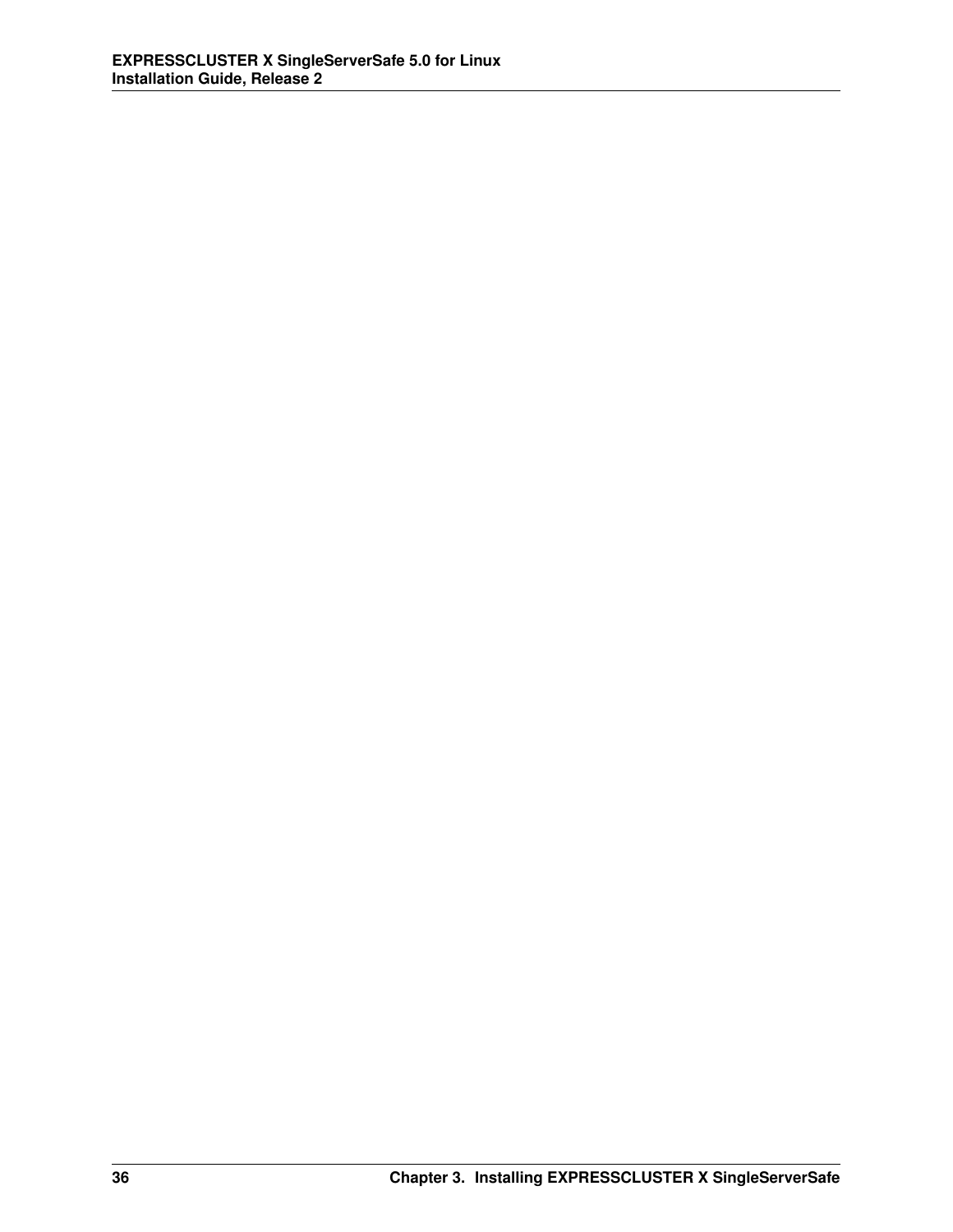**FOUR**

# **UPDATING, UNINSTALLING, REINSTALLING OR UPGRADING**

This chapter describes how to update EXPRESSCLUSTER X SingleServerSafe, uninstall and reinstall EXPRESS-CLUSTER X SingleServerSafe, and upgrade to EXPRESSCLUSTER X.

This chapter covers:

- [4.1.](#page-41-0) *[Updating EXPRESSCLUSTER X SingleServerSafe](#page-41-0)*
- [4.2.](#page-43-0) *[Uninstalling EXPRESSCLUSTER X SingleServerSafe](#page-43-0)*
- [4.3.](#page-45-0) *[Reinstalling EXPRESSCLUSTER X SingleServerSafe](#page-45-0)*
- [4.4.](#page-46-0) *[Upgrading to EXPRESSCLUSTER X](#page-46-0)*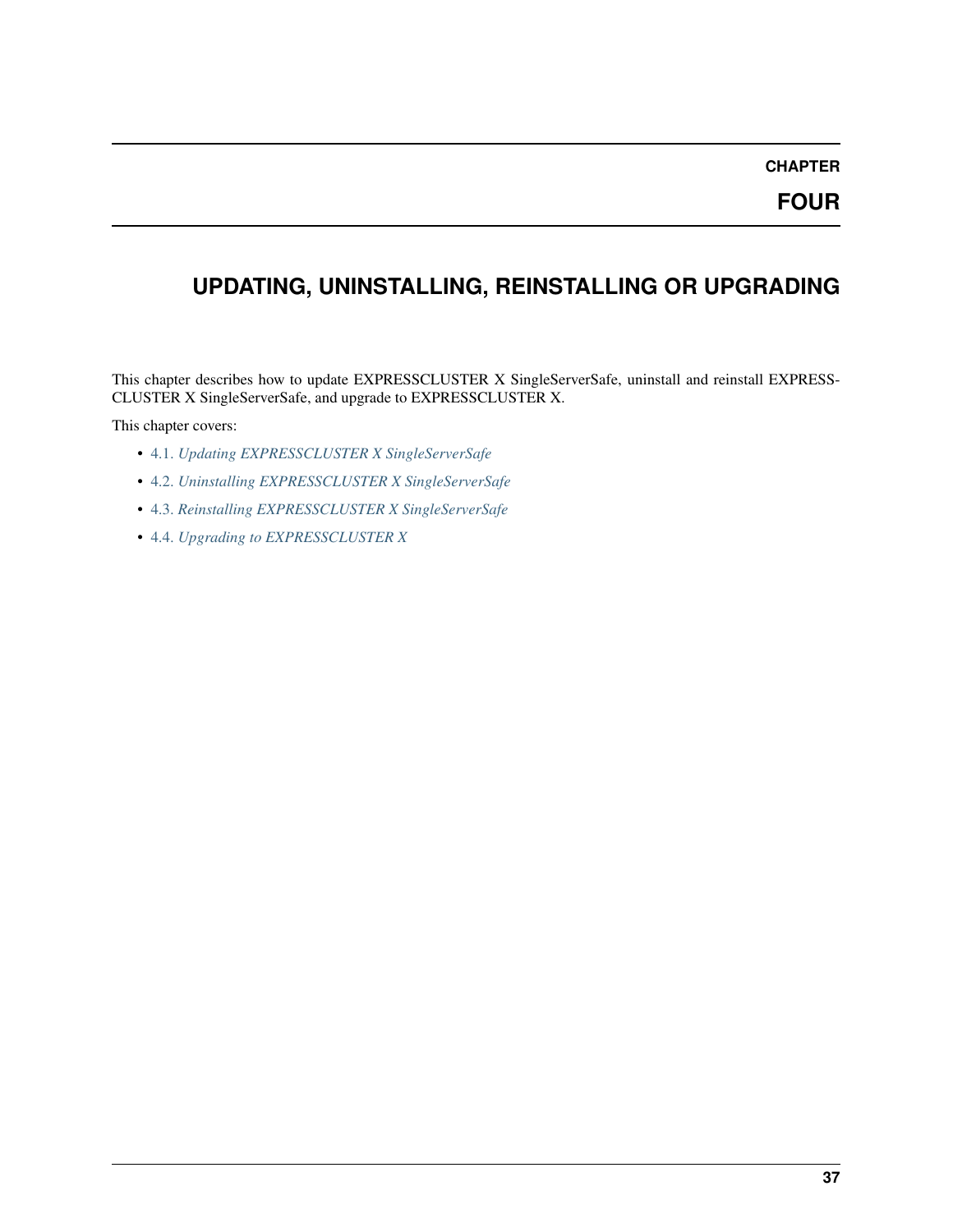# <span id="page-41-0"></span>**4.1 Updating EXPRESSCLUSTER X SingleServerSafe**

An older version of EXPRESSCLUSTER X SingleServerSafe can be updated to the latest version.

## <span id="page-41-1"></span>**4.1.1 Updating the EXPRESSCLUSTER X SingleServerSafe RPM**

Before starting the update, read the following notes.

- The upgrade procedure described in this section is valid for EXPRESSCLUSTER X SingleServerSafe 3.3 for Linux (internal version 3.3.5-1) for Linux or later.
- In EXPRESSCLUSTER X SingleServerSafe 4.2 for Linux or later, port numbers for EXPRESSCLUSTER have been added. If you upgrade from EXPRESSCLUSTER X SingleServerSafe 4.1 for Linux or earlier, make necessary ports accessible beforehand.

For information on port numbers for EXPRESSCLUSTER, refer to["2.3.2.](#page-19-0) *[Verifying the firewall settings](#page-19-0) [\(Required\)](#page-19-0)*".

• To update, use an account that has root privileges.

#### See also:

For the procedure of updating between the different versions of the same major version, refer to the "Update Procedure Manual".

The following procedures explain how to upgrade from EXPRESSCLUSTER X SingleServerSafe 3.3 or 4.x to EX-PRESSCLUSTER X SingleServerSafe 5.0.

- 1. Make sure that the server and all the resources are in the normal status by using the Cluster WebUI, WebManager or clpstat command.
- 2. Save the current cluster configuration file with the Cluster WebUI, Builder or clpcfctrl command. For details about saving the cluster configuration file with clpcfctrl command, refer to "Applying and backing up configuration data (clpcfctrl command)" in " Backing up the configuration data (clpcfctrl --pull)" - "EXPRESSCLUSTER X SingleServerSafe command reference" in the "EXPRESSCLUSTER X SingleServerSafe Operation Guide".
- 3. Uninstall EXPRESSCLUSTER X SingleServerSafe from the server. For details about the uninstallation procedure, refer to ["4.2.](#page-43-0) *[Uninstalling EXPRESSCLUSTER X SingleServerSafe](#page-43-0)*" in this chapter.
- 4. Install the EXPRESSCLUSTER X 5.0 SingleServerSafe on the server. For details about the installation procedure, refer to ["3.2.](#page-26-0) *[Installing the EXPRESSCLUSTER X SingleServerSafe](#page-26-0)*" and ["3.3.](#page-30-0) *[Registering the license](#page-30-0)*" in this guide.
- 5. On the server with EXPRESSCLUSTER X SingleServerSafe installed as above, execute the command for converting configuration data.
	- a. Move to the work directory (such as /tmp) in which the conversion command is to be executed.
	- b. To the moved work directory, copy and deploy the cluster configuration data backed up in step 2. Deploy clp.conf and the scripts directory.

#### Note:

If backed up on Cluster WebUI, the cluster configuration data is zipped. Unzip the file, and clp.conf and the scripts directory will be extracted.

c. Execute the following command to convert the cluster configuration data:

```
# clpcfconv.sh -i .
```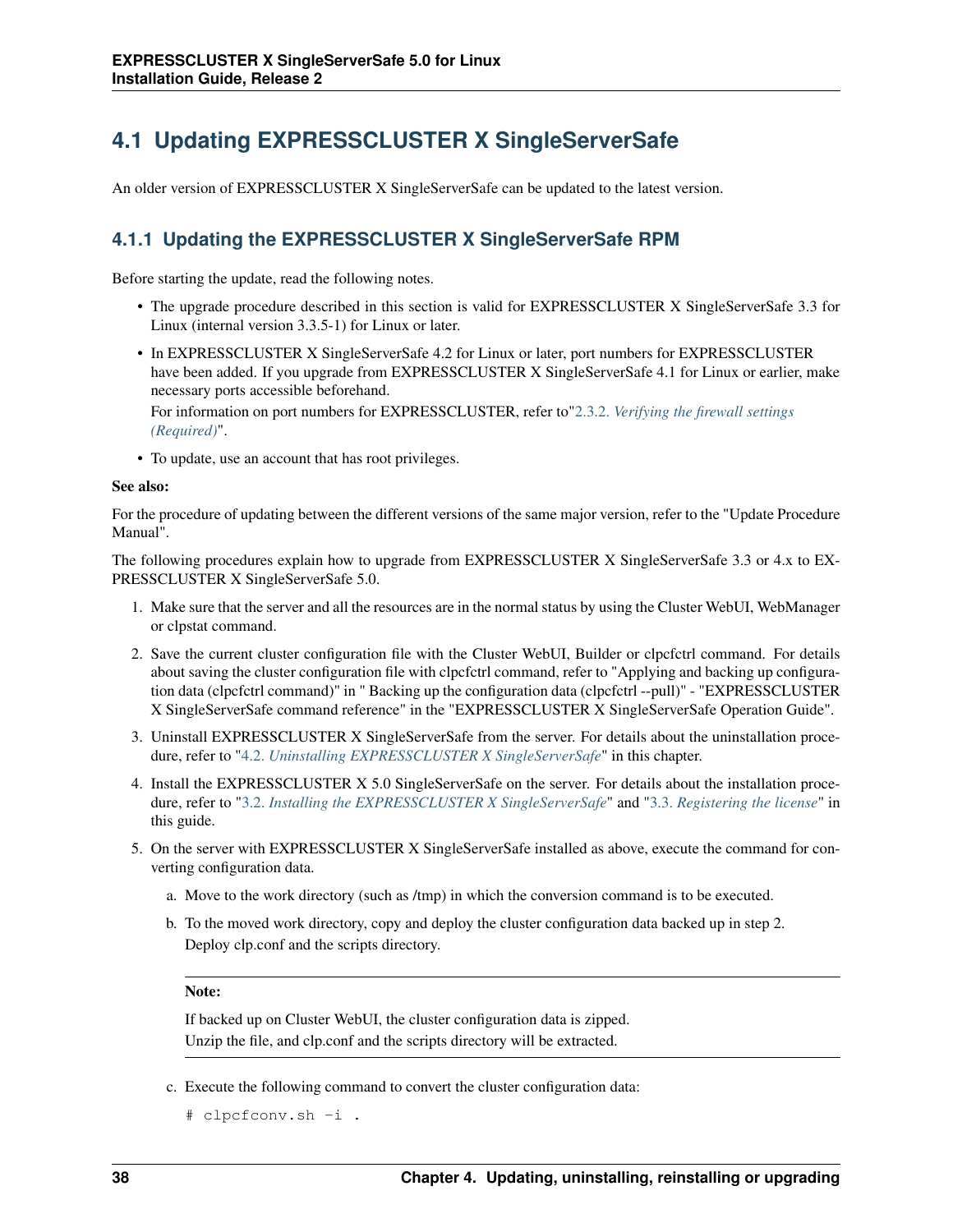d. Under the work directory, zip the cluster configuration data (clp.conf) and the scripts directory.

Note: Create the zip file so that when unzipped, the clp.conf file and scripts directory are created.

- 6. Open the config mode of Cluster WebUI, and click Import. Import the cluster configuration data zipped in step 5.
- 7. Of the cluster configuration data, manually update its items if necessary. See ["7.3.2.](#page-68-0) *[Removed Functions](#page-68-0)*". Then, if you have used any of the functions with its corresponding action described in the Action column of the table, change the cluster configuration data according to the described action.
- 8. Click Export of the Cluster WebUI to apply the configuration data.
- 9. Open the operation mode of Cluster WebUI, and start the cluster.
- 10. Updating completes. Check that the server is operating normally by the clpstat command or Cluster WebUI.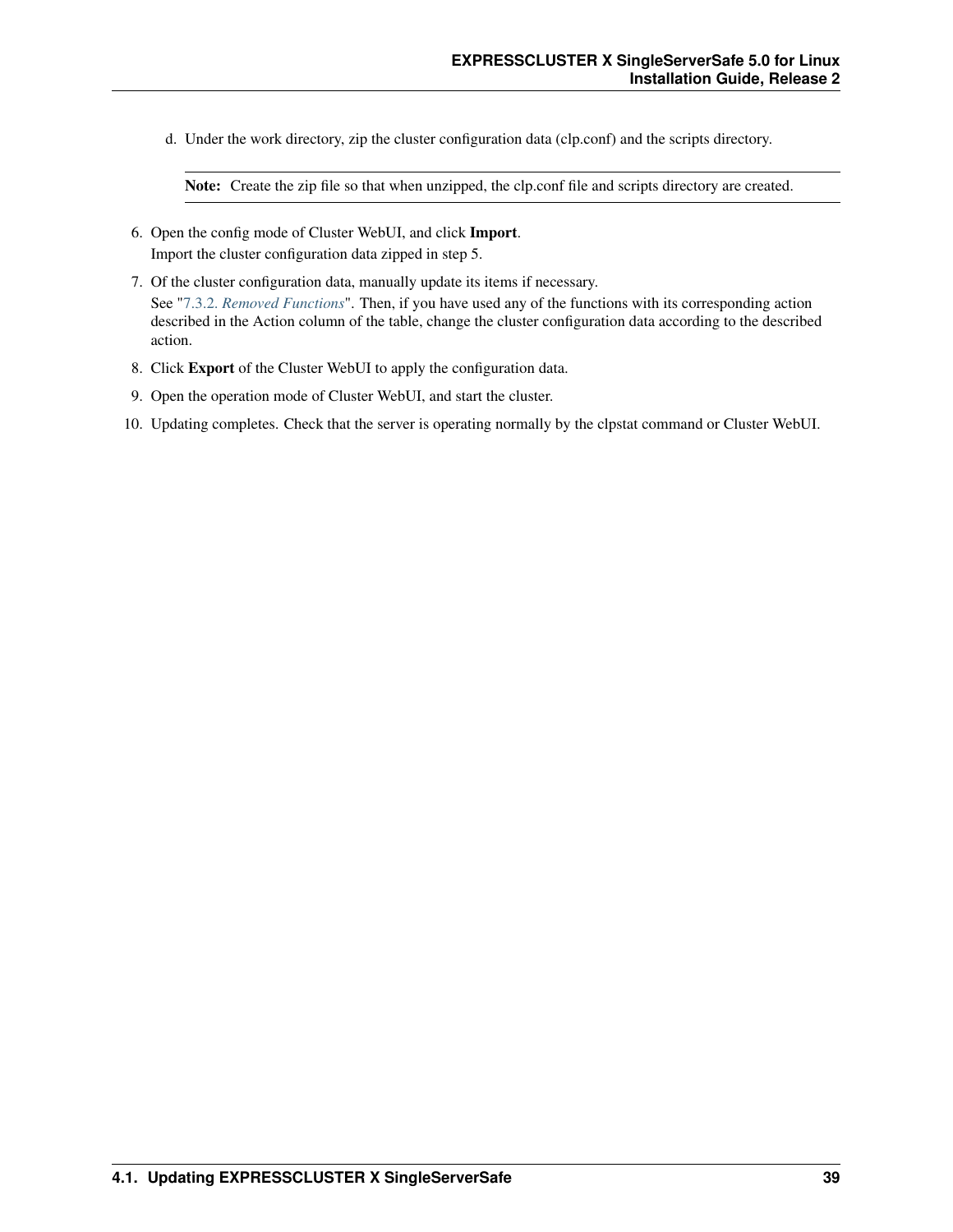# <span id="page-43-0"></span>**4.2 Uninstalling EXPRESSCLUSTER X SingleServerSafe**

## <span id="page-43-1"></span>**4.2.1 Uninstalling EXPRESSCLUSTER Server**

Note: You must log on as a root user to uninstall EXPRESSCLUSTER X SingleServerSafe.

To uninstall EXPRESSCLUSTER Server, follow the procedure below.

- 1. If the SNMP linkage function has been used, you must cancel the linkage before uninstalling EXPRESSCLUS-TER Server. For how to cancel the settings of the SNMP linkage function, see "Canceling the SNMP linkage function settings".
- 2. Disable the services by running the following command.

clpsvcctrl.sh --disable -a

- 3. Shut down the server by using the Cluster WebUI or clpstdn command, and then restart it.
- 4. Run the rpm -e expressclssss command. For Ubuntu, run the dpkg -r expressclssss command.

Note: Do not specify other options than the one stated above.

### **4.2.2 Canceling the SNMP linkage function settings**

You must cancel the SNMP function settings before uninstalling the EXPRESSCLUSTER Server. Follow the procedure below to cancel the SNMP linkage function settings.

Note: To cancel the SNMP linkage function settings, you must log in as the root user.

Note: The description related to Net-SNMP in the uninstallation procedure may vary depending on the distribution.

1. Stop the snmpd daemon.

Note: The daemon can usually be stopped by the following command:

• For an init.d environment:

/etc/init.d/snmpd stop

- For a systemd environment:
	- systemctl stop snmpd
- 2. Cancel registration of the SNMP linkage function in the configuration file for the snmpd daemon.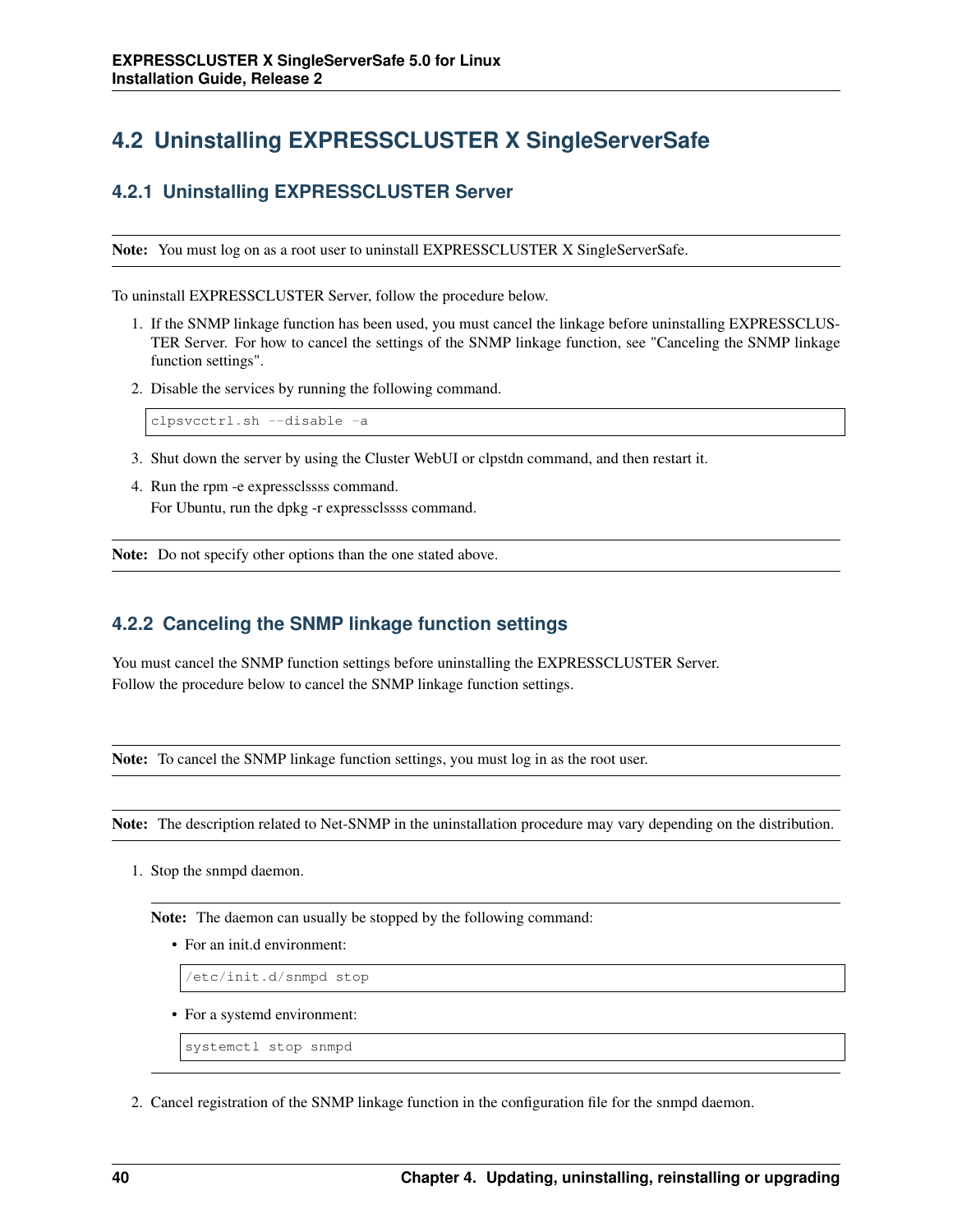Open the configuration file with a text editor. Delete the following line from the file.

```
dlmod clusterManagementMIB /opt/nec/clusterpro/lib/libclpmgtmib.so
dlmod clusterManagementMIB /opt/nec/clusterpro/lib/libclpmgtmib2.so
```
Note: The configuration file for the snmpd daemon is usually located in the following directory:

/etc/snmp/snmpd.conf

#### Note:

Delete the OID of EXPRESSCLUSTER from the MIB view (view definition by snmpd.conf) permitted by the snmpd daemon.

The OID of EXPRESSCLUSTER is ".1.3.6.1.4.1.119.2.3.207".

- 3. If you created symbolic links at ["3.2.2.](#page-27-0) *[Setting up the SNMP linkage function](#page-27-0)* ", delete them.
- 4. Start the snmpd daemon.

Note: The daemon can usually be started by the following command:

• For an init.d environment:

/etc/init.d/snmpd start

• For a systemd environment:

systemctl start snmpd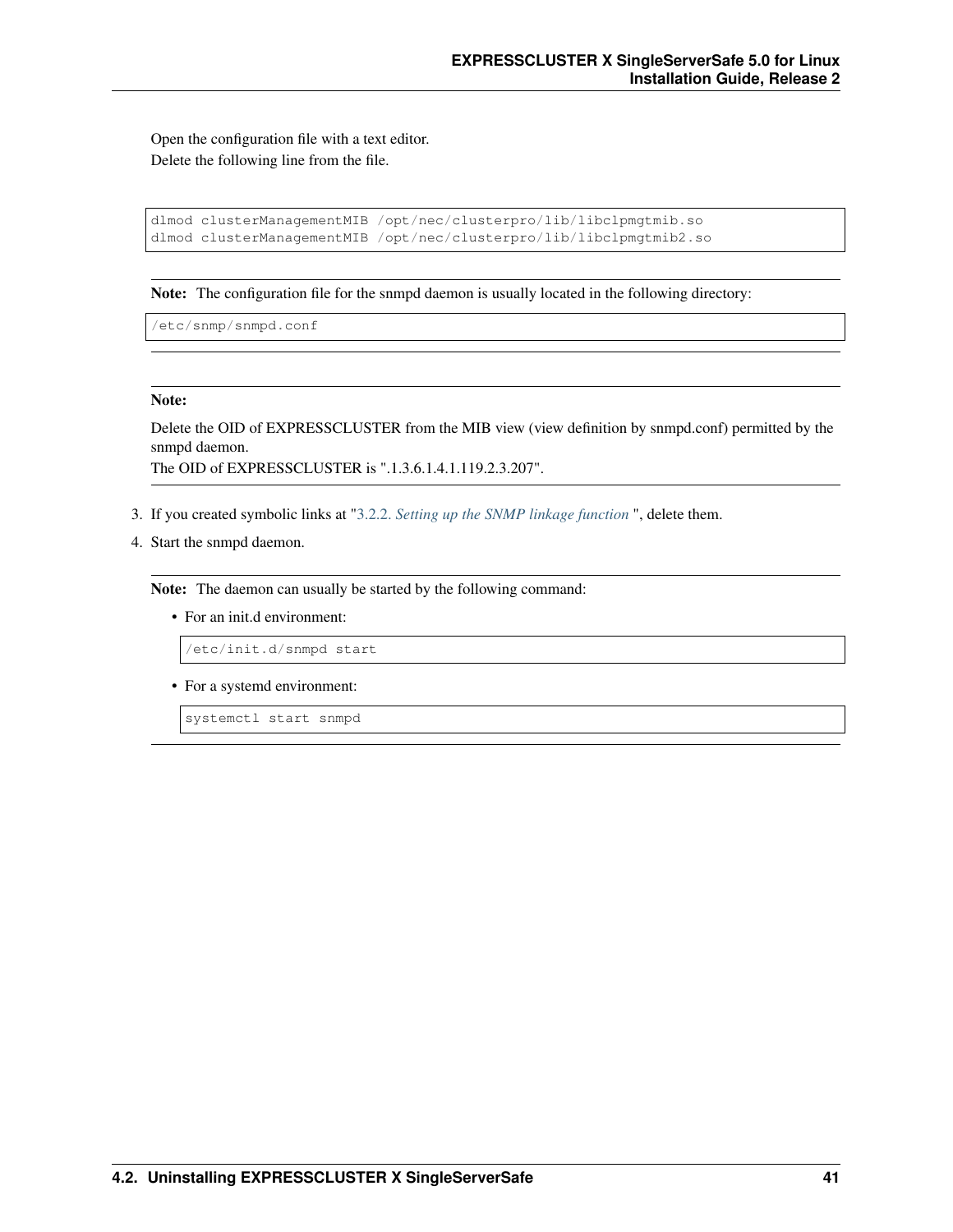# <span id="page-45-0"></span>**4.3 Reinstalling EXPRESSCLUSTER X SingleServerSafe**

## **4.3.1 Reinstalling the EXPRESSCLUSTER SingleServerSafe**

To re-install the EXPRESSCLUSTER X SingleServerSafe, you have to prepare the cluster configuration data created by the Cluster WebUI.

If you do not have the cluster configuration data created by the Cluster WebUI at hand, you can back up the data with the clpcfctrl command. Refer to "Applying and backing up configuration data (clpcfctrl command)" in " Backing up the configuration data (clpcfctrl --pull)" - "EXPRESSCLUSTER X SingleServerSafe command reference" in the "EXPRESSCLUSTER X SingleServerSafe Operation Guide".

To reinstall the EXPRESSCLUSTER X, follow the procedures below:

- 1. Uninstall the EXPRESSCLUSTER X SingleServerSafe. For details about the uninstallation procedure, see ["4.2.1.](#page-43-1) *[Uninstalling EXPRESSCLUSTER Server](#page-43-1)*" in this chapter.
- 2. Install the EXPRESSCLUSTER X SingleServerSafe and re-create the servers. For details about the installation procedure, see ["3.](#page-24-0) *[Installing EXPRESSCLUSTER X SingleServerSafe](#page-24-0)*" in this guide.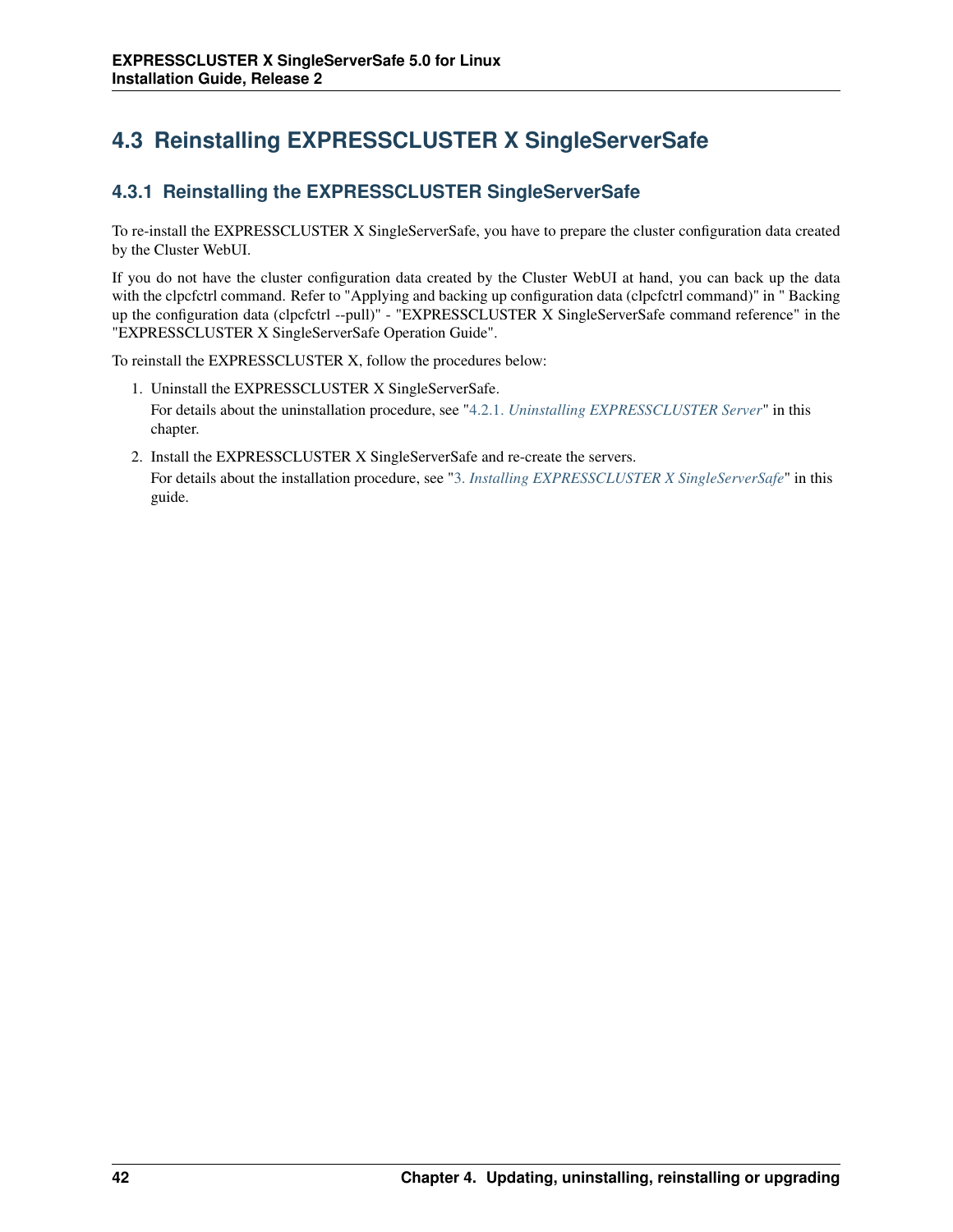# <span id="page-46-0"></span>**4.4 Upgrading to EXPRESSCLUSTER X**

When upgrading EXPRESSCLUSTER X SingleServerSafe to EXPRESSCLUSTER X, you can migrate the configuration data created using the Cluster WebUI (or the latest data if you changed the configuration). In this case, save the latest configuration data before starting the upgrade. In addition to saving it to the Cluster WebUI after creation, you can back up the configuration data by using the clpcfctrl command. Refer to "Applying and backing up configuration data (clpcfctrl command)" in "Backing up the configuration data (clpcfctrl --pull)" - "EXPRESSCLUSTER X SingleServerSafe command reference" in the "EXPRESSCLUSTER X SingleServerSafe Operation Guide".

To upgrade EXPRESSCLUSTER X SingleServerSafe to EXPRESSCLUSTER X, follow the procedure below.

- 1. Back up the configuration data.
- 2. Uninstall EXPRESSCLUSTER X SingleServerSafe from the server for which to perform the upgrade. For details about the uninstallation procedure, see ["4.2.1.](#page-43-1) *[Uninstalling EXPRESSCLUSTER Server](#page-43-1)*" in this chapter.
- 3. Shut down the OS when uninstalling the EXPRESSCLUSTER X SingleServerSafe is completed.
- 4. Install EXPRESSCLUSTER X, and set up its environment. You can use the backup configuration data for this process. For details about how to set up EXPRESSCLUSTER X, see the EXPRESSCLUSTER X manual.

#### Note:

For EXPRESSCLUSTER X, register the following licenses:

- EXPRESSCLUSTER X SingleServerSafe (two-CPU license)
- EXPRESSCLUSTER X SingleServerSafe upgrade license

These licenses can be used for EXPRESSCLUSTER X (two-CPU license).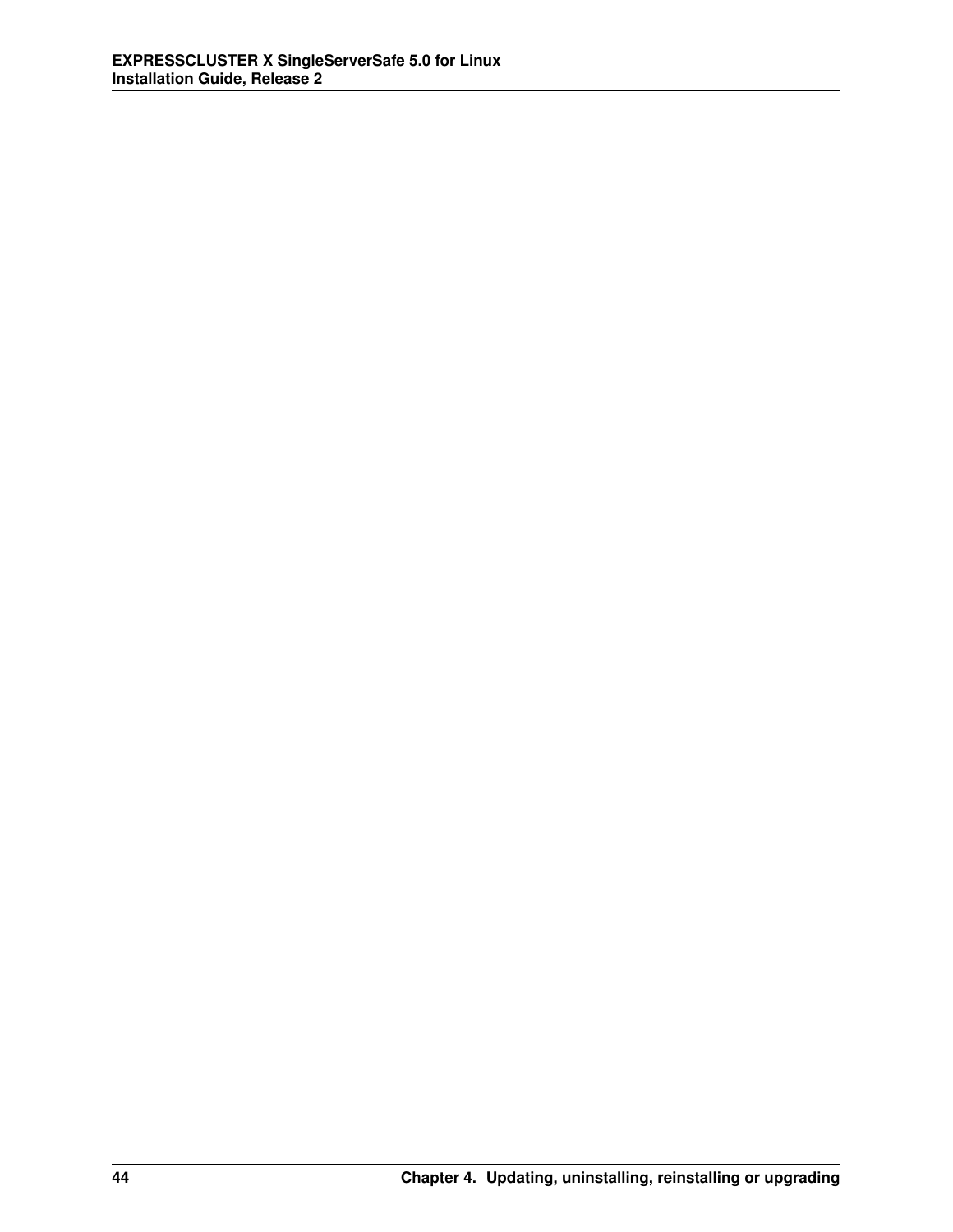# **LATEST VERSION INFORMATION**

The latest information on the upgraded and improved functions is described in details. The latest information on the upgraded and improved functions is described in details.

This chapter covers:

- [5.1.](#page-49-0) *[EXPRESSCLUSTER X SingleServerSafe version and corresponding manual editions](#page-49-0)*
- [5.2.](#page-50-0) *[New features and improvements](#page-50-0)*
- [5.3.](#page-52-0) *[Corrected information](#page-52-0)*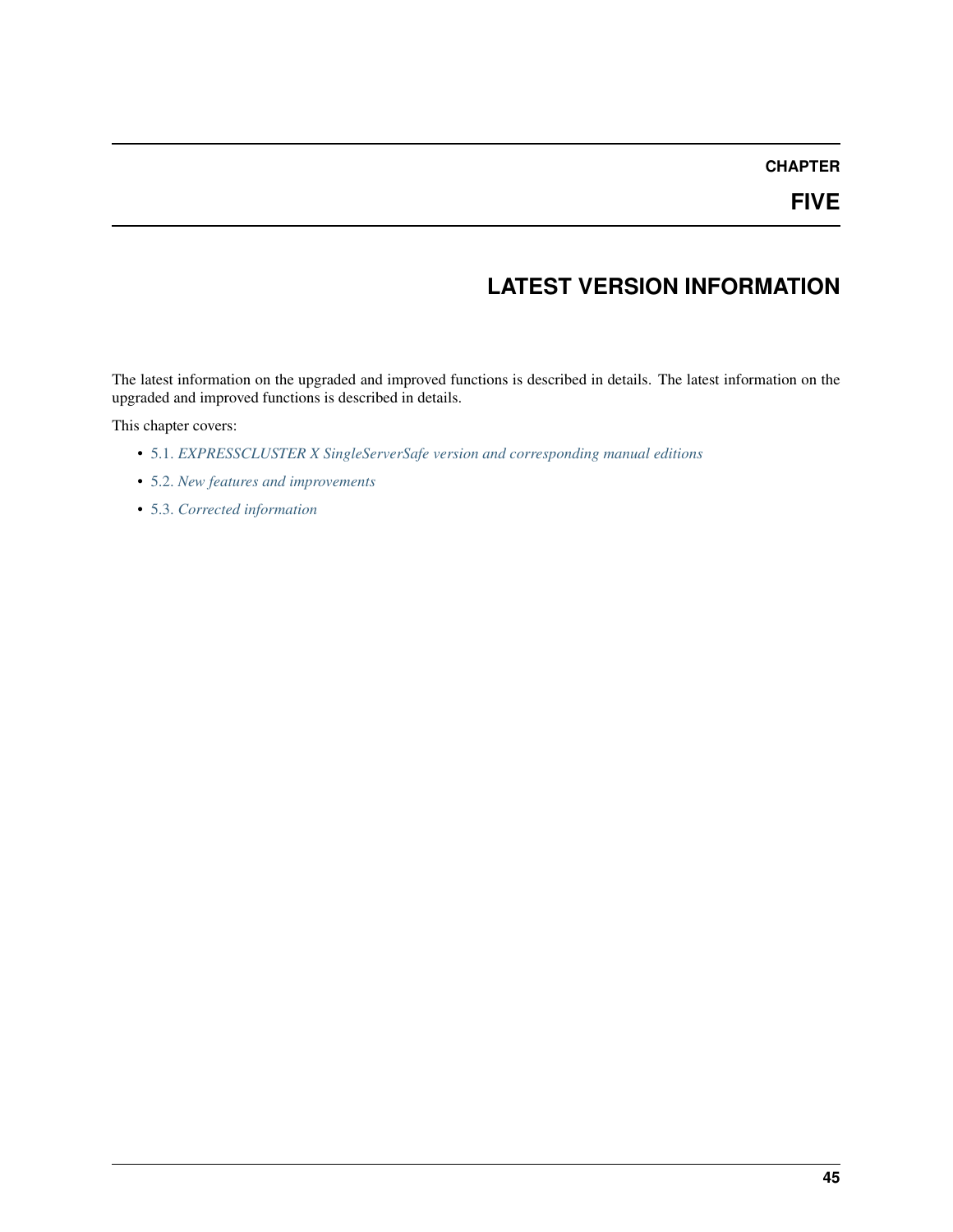# <span id="page-49-0"></span>**5.1 EXPRESSCLUSTER X SingleServerSafe version and corresponding manual editions**

This guide assumes the version of EXPRESSCLUSTER X SingleServerSafe below for its descriptions. Note the version of EXPRESSCLUSTER X SingleServerSafe and corresponding manual edition.

| EXPRESSCLUSTER X SingleServerSafe Internal Version | Manual                     | Edition     | Remarks |
|----------------------------------------------------|----------------------------|-------------|---------|
| $5.0.1 - 1$                                        | Installation Guide         | 2nd Edition |         |
|                                                    | <b>Configuration Guide</b> | 1st Edition |         |
|                                                    | <b>Operation Guide</b>     | 1st Edition |         |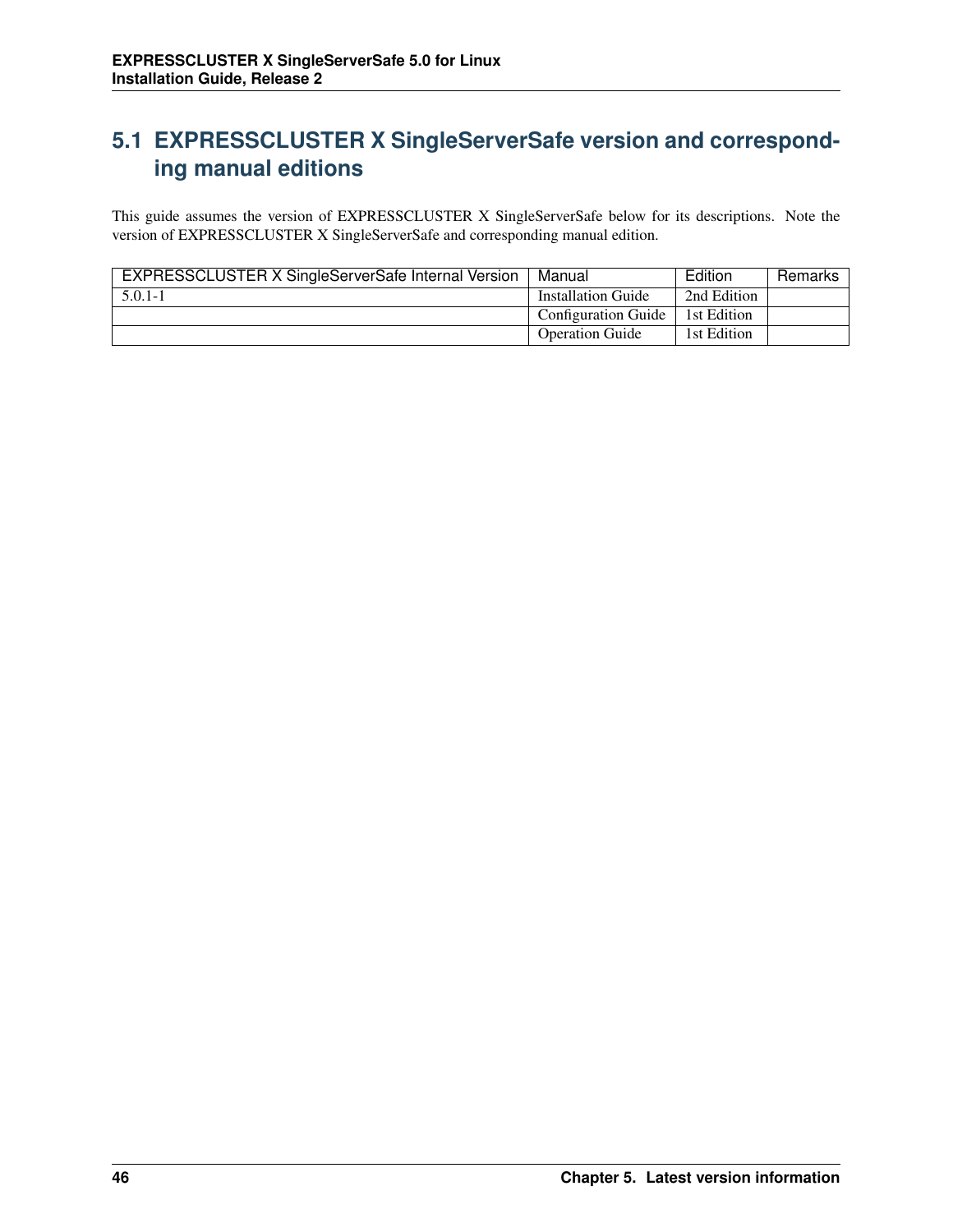# <span id="page-50-0"></span>**5.2 New features and improvements**

The following features and improvements have been released.

| No.             | Internal Version | Contents                                                                              |  |  |
|-----------------|------------------|---------------------------------------------------------------------------------------|--|--|
| 1               | $5.0.0 - 1$      | The newly released kernel is now supported.                                           |  |  |
| $\overline{2}$  | $5.0.0 - 1$      | Ubuntu 20.04.3 LTS is now supported.                                                  |  |  |
| $\overline{3}$  | $5.0.0 - 1$      | SUSE LINUX Enterprise Server 12 SP3 is now supported.                                 |  |  |
| $\overline{4}$  | $5.0.0 - 1$      | Along with the major upgrade, some functions have been removed. For details,          |  |  |
|                 |                  | refer to the list of removed functions.                                               |  |  |
| $\overline{5}$  | $5.0.0 - 1$      | Added a function to give a notice in an alert log that the server restart count was   |  |  |
|                 |                  | reset as the final action against the detected activation error or deactivation error |  |  |
|                 |                  | of a group resource or against the detected error of a monitor resource.              |  |  |
| $\overline{6}$  | $5.0.0 - 1$      | Added the clpfwctrl command for adding a firewall rule.                               |  |  |
| $\overline{7}$  | $5.0.0 - 1$      | Added a function to collectively change actions (followed by OS shutdowns             |  |  |
|                 |                  | such as a recovery action following an error detected by a monitor resource)          |  |  |
|                 |                  | into OS reboots.                                                                      |  |  |
| $\overline{8}$  | $5.0.0 - 1$      | Improved the alert message regarding the wait process for start/stop between          |  |  |
|                 |                  | groups.                                                                               |  |  |
| $\overline{9}$  | $5.0.0 - 1$      | The display option for the clpstat configuration information has allowed dis-         |  |  |
|                 |                  | playing the setting value of the resource start attribute.                            |  |  |
| 10              | $5.0.0 - 1$      | The clpcl/clpstdn command has allowed specifying the -h option even when the          |  |  |
|                 |                  | local server belongs to a stopped cluster.                                            |  |  |
| $\overline{11}$ | $5.0.0 - 1$      | A warning message is now displayed when Cluster WebUI is connected via a              |  |  |
|                 |                  | non-actual IP address and is switched to config mode.                                 |  |  |
| $\overline{12}$ | $5.0.0 - 1$      | In the config mode of Cluster WebUI, a group can now be deleted with the group        |  |  |
|                 |                  | resource registered.                                                                  |  |  |
| $\overline{13}$ | $5.0.0 - 1$      | Changed the content of the error message that a communication timeout oc-             |  |  |
|                 |                  | curred in Cluster WebUI.                                                              |  |  |
| 14              | $5.0.0 - 1$      | Added a function to copy a group, group resource, or monitor resource regis-          |  |  |
|                 |                  | tered in the config mode of Cluster WebUI.                                            |  |  |
| 15              | $5.0.0 - 1$      | Added a function to move a group resource registered in the config mode of            |  |  |
|                 |                  | Cluster WebUI, to another group.                                                      |  |  |
| 16              | $5.0.0 - 1$      | The settings can now be changed at the group resource list of [Group Properties]      |  |  |
|                 |                  | in the config mode of Cluster WebUI.                                                  |  |  |
| $\overline{17}$ | $5.0.0 - 1$      | The settings can now be changed at the monitor resource list of [Monitor Com-         |  |  |
|                 |                  | mon Properties] in the config mode of Cluster WebUI.                                  |  |  |
| $\overline{18}$ | $5.0.0 - 1$      | The dependency during group resource deactivation is now displayed in the             |  |  |
|                 |                  | config mode of Cluster WebUI.                                                         |  |  |
| $\overline{19}$ | $5.0.0 - 1$      | Added a function to display a dependency diagram at the time of group resource        |  |  |
|                 |                  | activation/deactivation in the config mode of Cluster WebUI.                          |  |  |
| 20              | $5.0.0 - 1$      | Added a function to narrow down a range of display by type or resource name           |  |  |
|                 |                  | of a group resource or monitor resource on the status screen of Cluster WebUI.        |  |  |
| 21              | $5.0.0 - 1$      | The online manual of Cluster WebUI now supports EXPRESSCLUSTER X                      |  |  |
|                 |                  | SingleServerSafe.                                                                     |  |  |
| $\overline{22}$ | $5.0.0 - 1$      | User mode monitor resources and dynamic DNS monitor resources now support             |  |  |
|                 |                  | the function for collecting cluster statistics information.                           |  |  |
| $\overline{23}$ | $5.0.0 - 1$      | An intermediate certificate can now be used as a certificate file when HTTPS is       |  |  |
|                 |                  | used for communication in the WebManager service.                                     |  |  |
| 24              | $5.0.0 - 1$      | Added the clpcfconv.sh command, which changes the cluster configuration data          |  |  |
|                 |                  | file from the old version to the current one.                                         |  |  |
|                 |                  |                                                                                       |  |  |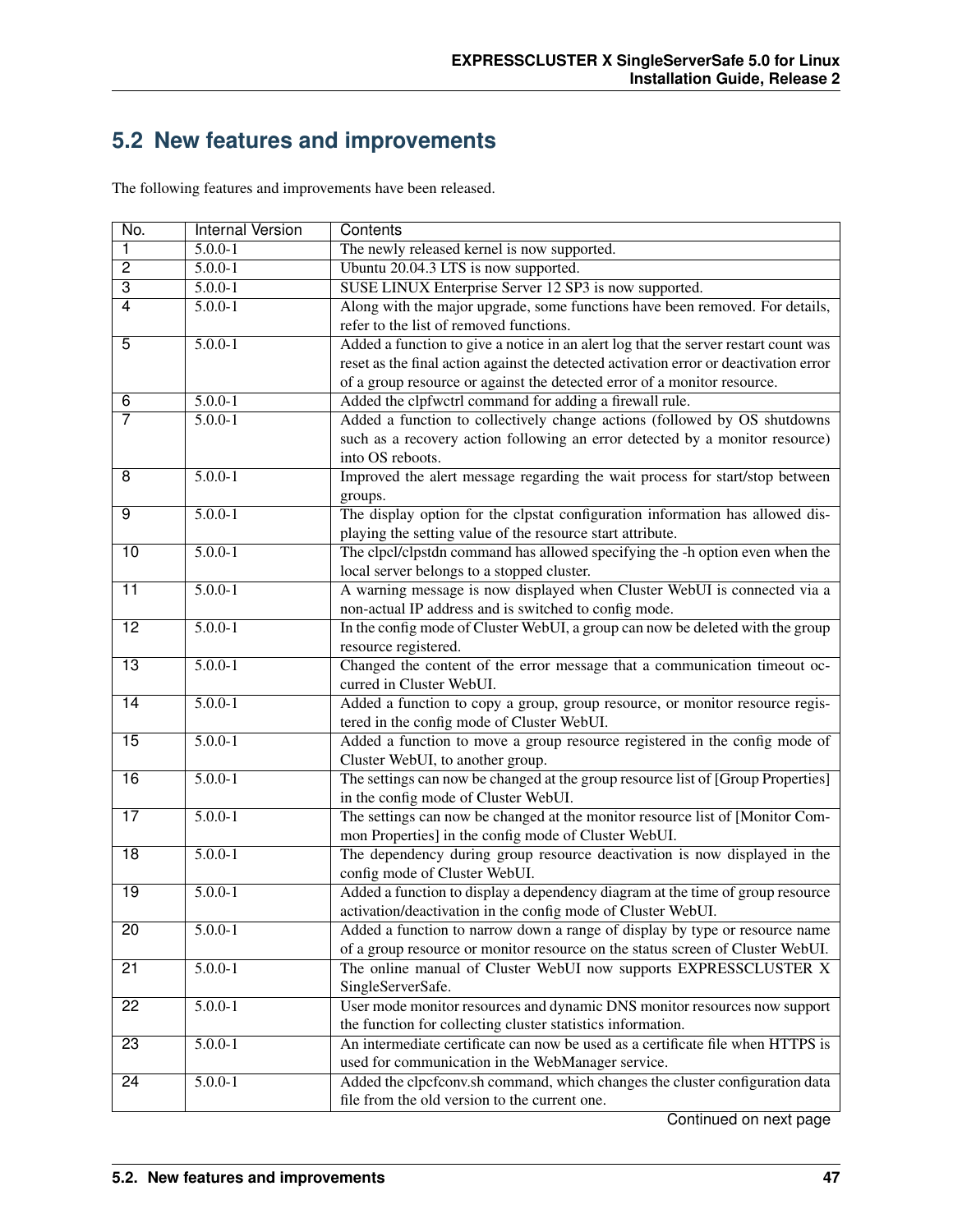| No.             | <b>Internal Version</b> | Contents                                                                                 |
|-----------------|-------------------------|------------------------------------------------------------------------------------------|
| 25              | $5.0.0 - 1$             | Added a function to delay the start of the cluster service for starting the OS.          |
| $\overline{26}$ | $5.0.0 - 1$             | Increased the items of cluster configuration data to be checked.                         |
| 27              | $5.0.0 - 1$             | Details such as measures can now be displayed for error results of checking              |
|                 |                         | cluster configuration data in Cluster WebUI.                                             |
| $\overline{28}$ | $5.0.0 - 1$             | The OS type can be specified for specifying the create option of the clpcfset            |
|                 |                         | command.                                                                                 |
| $\overline{29}$ | $5.0.0 - 1$             | Added a function to delete a resource or parameter from cluster configuration            |
|                 |                         | data, which is enabled by adding the del option to the clpcfset command.                 |
| 30              | $5.0.0 - 1$             | Added the clpcfadm.py command, which enhances the interface for the clpcfset<br>command. |
| $\overline{31}$ | $5.0.0 - 1$             | The start completion timing of an AWS DNS resource has been changed to the               |
|                 |                         | timing before which the following is confirmed: The record set was propagated            |
|                 |                         | to AWS Route 53.                                                                         |
| 32              | $5.0.0 - 1$             | Changed the default value for [Wait Time to Start Monitoring] of AWS DNS                 |
|                 |                         | monitor resources to 300 seconds.                                                        |
| $\overline{33}$ | $5.0.0 - 1$             | Improved the functionality of monitor resources not to be affected by disk IO            |
|                 |                         | delay as follows: When a timeout occurs due to the disk wait dormancy (D                 |
|                 |                         | state) of the monitor process, they consider the status as a warning instead of an       |
|                 |                         | error.                                                                                   |
| $\overline{34}$ | $5.0.0 - 1$             | The clpstat command can now be run duplicately.                                          |
| 35              | $5.0.0 - 1$             | Added the Node Manager service.                                                          |
| $\overline{36}$ | $5.0.0 - 1$             | Added a function for statistical information on heartbeat.                               |
| $\overline{37}$ | $5.0.0 - 1$             | SELinux enforcing mode is now supported.                                                 |
| $\overline{38}$ | $\overline{5.0.0}$ -1   | HTTP monitor resources now support digest authentication.                                |
| $\overline{39}$ | $5.0.0 - 1$             | The FTP server that uses FTPS for the FTP monitor resource can now be mon-               |
|                 |                         | itored.                                                                                  |
| 40              | $5.0.0 - 1$             | JBoss EAP domain mode of JVM monitor resources can now be monitored in                   |
|                 |                         | Java 9 or later.                                                                         |

Table 5.2 – continued from previous page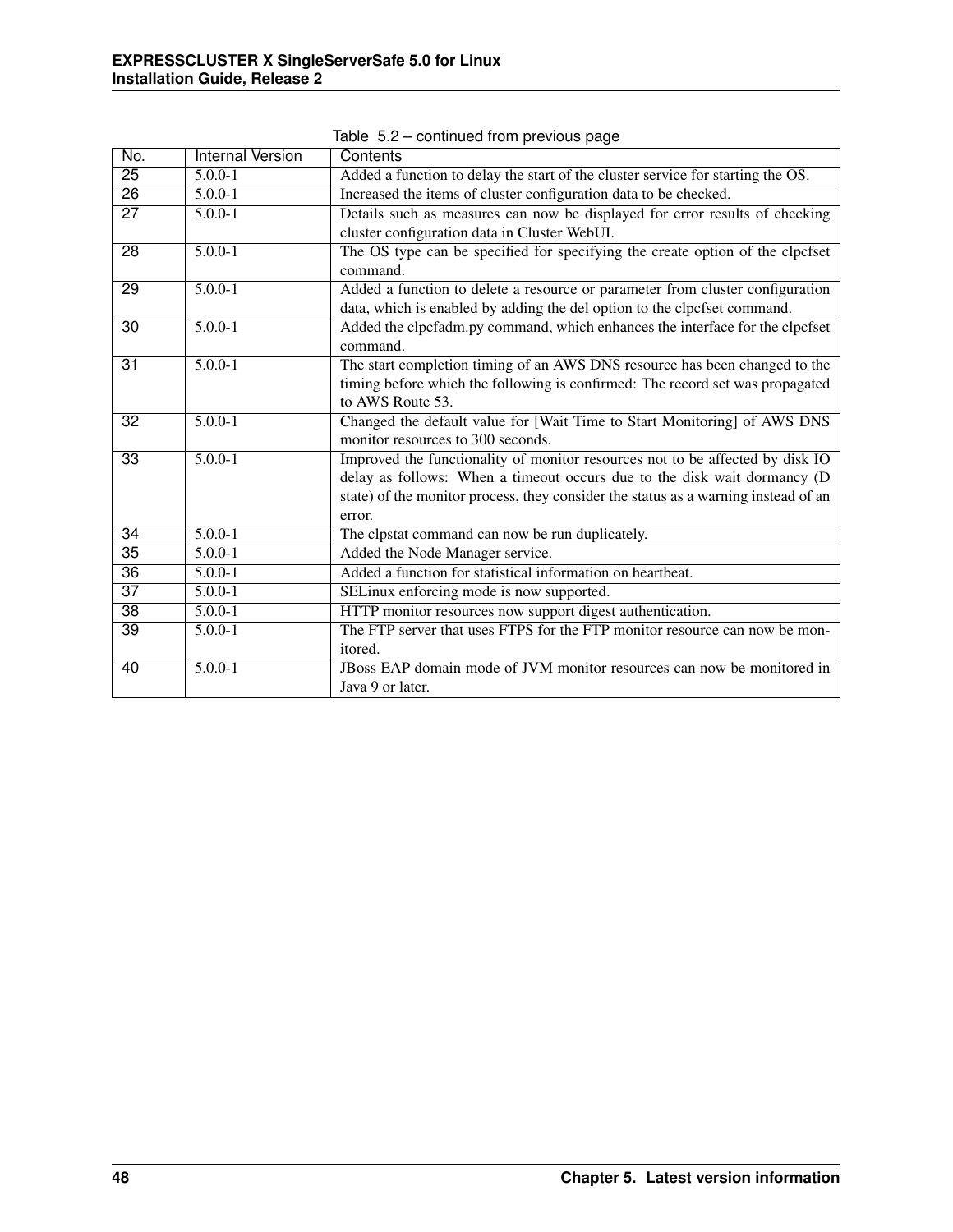# <span id="page-52-0"></span>**5.3 Corrected information**

Modification has been performed on the following minor versions.

#### Critical level:

L

Operation may stop. Data destruction or mirror inconsistency may occur. Setup may not be executable.

#### M

Operation stop should be planned for recovery. The system may stop if duplicated with another fault.

#### S

A matter of displaying messages. Recovery can be made without stopping the system.

| No. | Version in<br>which the<br>problem has<br>been solved<br>/ Version in<br>which the<br>problem<br>occurred | Phenomenon                                                                                                                                              | Level | Occurrence condition/<br>Occurrence frequency                                                                                                                                                          |
|-----|-----------------------------------------------------------------------------------------------------------|---------------------------------------------------------------------------------------------------------------------------------------------------------|-------|--------------------------------------------------------------------------------------------------------------------------------------------------------------------------------------------------------|
| 1   | $5.0.0 - 1$<br>$14.1.0 - 1$ to<br>$4.3.2 - 1$                                                             | In the config mode of Cluster We-<br>bUI, modifying a comment on a<br>group resource may not be applied.                                                | S.    | This problem occurs in the follow-<br>ing case: A comment on a group re-<br>source is modified, the [Apply] but-<br>ton is clicked, the change is undone,<br>and then the [OK] button is clicked.      |
| 2   | $5.0.0 - 1$<br>$/4.1.0 - 1$ to<br>$4.3.2 - 1$                                                             | In the config mode of Cluster We-<br>bUI, modifying a comment on a<br>monitor resource may not be ap-<br>plied.                                         | S     | This problem occurs in the follow-<br>ing case: A comment on a moni-<br>tor resource is modified, the [Apply]<br>button is clicked, the change is un-<br>done, and then the [OK] button is<br>clicked. |
| 3   | $5.0.0 - 1$<br>$/4.0.0 - 1$ to<br>$4.3.2 - 1$                                                             | In the status screen of Cluster We-<br>bUI, a communication timeout dur-<br>ing the operation of a cluster causes<br>a request to be repeatedly issued. | M     | This problem always occurs when a<br>communication timeout occurs be-<br>tween Cluster WebUI and a cluster<br>server.                                                                                  |
| 4   | $5.0.0 - 1$<br>$/4.1.0 - 1$ to<br>$4.3.2 - 1$                                                             | The config mode of Cluster WebUI<br>does not allow specifying a time-<br>out value for shutdown monitoring<br>larger than that for heartbeat.           | S.    | This problem always occurs.                                                                                                                                                                            |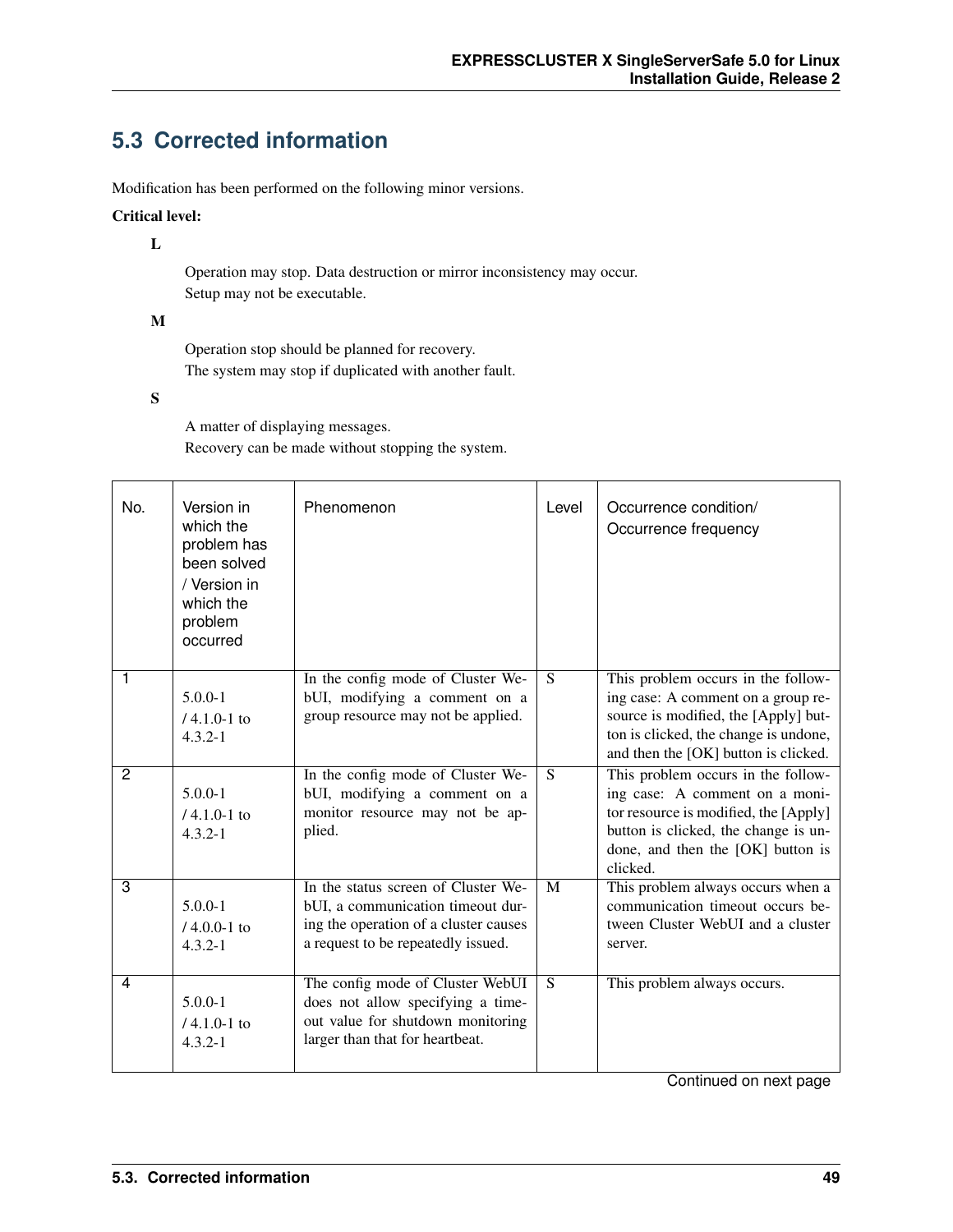| No.             | Version in<br>which the<br>problem has<br>been solved<br>/ Version in<br>which the<br>problem<br>occurred | Phenomenon                                                                                                                                                                                                                        | Level                   | Occurrence condition/<br>Occurrence frequency                                                                                                                             |
|-----------------|-----------------------------------------------------------------------------------------------------------|-----------------------------------------------------------------------------------------------------------------------------------------------------------------------------------------------------------------------------------|-------------------------|---------------------------------------------------------------------------------------------------------------------------------------------------------------------------|
| 5               | $5.0.0 - 1$<br>$/ 3.1.0 - 1$ to<br>$4.3.2 - 1$                                                            | A cluster service may not stop.                                                                                                                                                                                                   | $\overline{S}$          | This problem very rarely occurs<br>when stopping a cluster service is<br>tried.                                                                                           |
| 6               | $5.0.0 - 1$<br>$/4.0.0 - 1$ to<br>$4.3.2 - 1$                                                             | A monitor resource may mistakenly<br>detect a monitoring timeout.                                                                                                                                                                 | M                       | This problem very rarely occurs<br>when a monitoring process is exe-<br>cuted by a monitor resource.                                                                      |
| 7               | $5.0.0 - 1$<br>$/4.2.0 - 1$ to<br>$4.3.2 - 1$                                                             | Executing the clpcfchk command as<br>follows causes a mixture of the cur-<br>rent check results and the previous<br>ones: The -o option is used to spec-<br>ify a directory where a file of the<br>previous check results exists. | $\overline{S}$          | This problem occurs when a direc-<br>tory specified with the -o option of<br>the clpcfchk command includes a<br>file of the previous check results<br>(cfchk_result.csv). |
| 8               | $5.0.0 - 1$<br>$/4.3.0 - 1$ to<br>$4.3.2 - 1$                                                             | In checking a cluster configuration,<br>a check for fstab may fail.                                                                                                                                                               | $\overline{S}$          | This problem occurs with a slash $(1)$<br>placed after a device name or mount<br>point written into the /etc/fstab file.                                                  |
| 9               | $5.0.0 - 1$<br>$/4.2.0 - 1$ to<br>$4.3.2 - 1$                                                             | The OS start time is targeted for<br>checking a cluster configuration.                                                                                                                                                            | $\overline{S}$          | This problem always occurs in<br>checking a cluster configuration.                                                                                                        |
| $\overline{10}$ | $5.0.0 - 1$<br>$/4.3.0 - 1$ to<br>$4.3.2 - 1$                                                             | The clpcfset command may abend.                                                                                                                                                                                                   | $\overline{\mathbf{S}}$ | This problem occurs when an empty<br>string is specified as an attribute<br>value.                                                                                        |
| 11              | $5.0.0 - 1$<br>$/4.0.0-1$ to<br>$4.3.2 - 1$                                                               | In an AWS environment, a forced<br>stop script may time out.                                                                                                                                                                      | S                       | This problem may occur when a<br>forced stop script is run In an AWS<br>environment.                                                                                      |

Table 5.3 – continued from previous page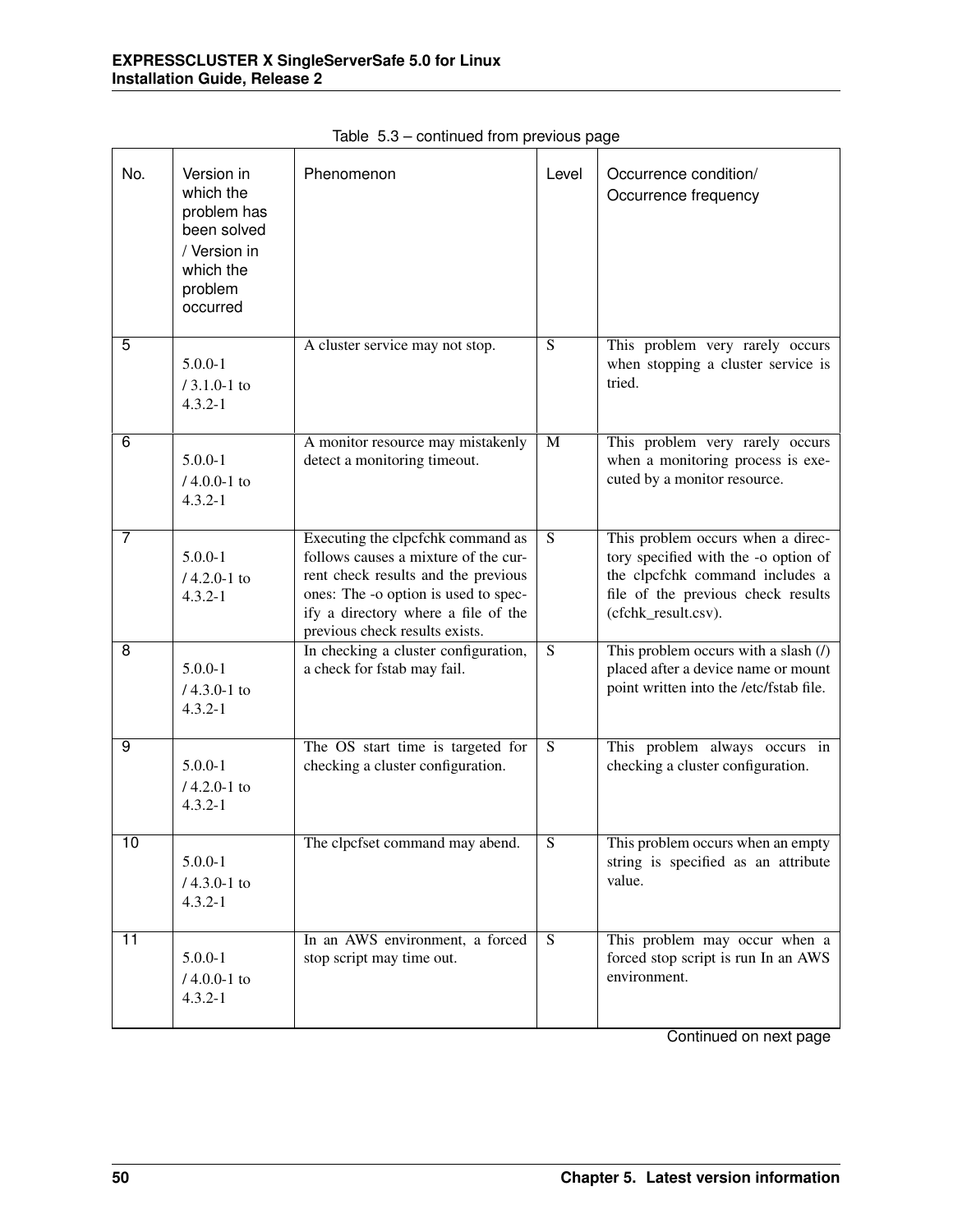| No.             | Version in<br>which the<br>problem has<br>been solved<br>/ Version in<br>which the<br>problem<br>occurred | Phenomenon                                                                                                                                                           | Level          | Occurrence condition/<br>Occurrence frequency                                                                                                                               |
|-----------------|-----------------------------------------------------------------------------------------------------------|----------------------------------------------------------------------------------------------------------------------------------------------------------------------|----------------|-----------------------------------------------------------------------------------------------------------------------------------------------------------------------------|
| 12              | $5.0.0 - 1$<br>$/4.0.0 - 1$ to<br>$4.3.2 - 1$                                                             | In the WebManager service, [Client<br>Session Timeout] may not work.                                                                                                 | ${\bf S}$      | This problem occurs in the follow-<br>ing case: Before the time specified<br>in [Client Session Timeout] passes,<br>the next request is not issued.                         |
| 13              | $5.0.0 - 1$<br>$/4.0.0 - 1$ to<br>$4.3.2 - 1$                                                             | When a monitoring process by a<br>monitor resource times out, detect-<br>ing a monitoring error may take<br>time.                                                    | $\overline{S}$ | This problem very rarely occurs<br>when a monitoring process by a<br>monitor resource times out.                                                                            |
| $\overline{14}$ | $5.0.0 - 1$<br>$/4.0.0 - 1$ to<br>$4.3.2 - 1$                                                             | In [Monitoring usage of memory]<br>for process resource monitor re-<br>sources, [Duration time (min)] has<br>been replaced with [Maximum Re-<br>fresh Count (time)]. | $\overline{S}$ | This problem occurs when the prop-<br>erties are displayed with Cluster<br>WebUI or the clpstat command.                                                                    |
| 15              | $5.0.0 - 1$<br>$/ 1.0.0 - 1$ to<br>$4.3.2 - 1$                                                            | Deactivating a disk resource may<br>fail with its disk type set to [raw].                                                                                            | $\overline{S}$ | This problem occurs in the follow-<br>ing case: During the deactivation of<br>a disk resource with its disk type set<br>to [raw], a process exists accessing<br>the device. |
| 16              | $5.0.0 - 1$<br>$/4.2.0 - 1$ to<br>$4.3.2 - 1$                                                             | The EXPRESSCLUSTER Informa-<br>tion Base service may abend.                                                                                                          | S              | This problem very rarely occurs<br>when one of the following is<br>performed:<br>- Cluster startup<br>- Cluster stop<br>- Cluster suspension<br>- Cluster resumption        |
| 17              | $5.0.1 - 1$<br>$/ 5.0.0 - 1$                                                                              | In Ubuntu environments, the clpcf-<br>conv.sh command (for converting<br>cluster configuration data files) fails<br>to be executed.                                  | <sub>S</sub>   | This problem occurs in Ubuntu en-<br>vironments.                                                                                                                            |
| 18              | $5.0.1 - 1$<br>$/ 5.0.0 - 1$                                                                              | For the clprexec command, the --<br>script option does not work.                                                                                                     | S              | This problem occurs when the cl-<br>prexec command is executed with<br>the --script option specified.                                                                       |

Table 5.3 – continued from previous page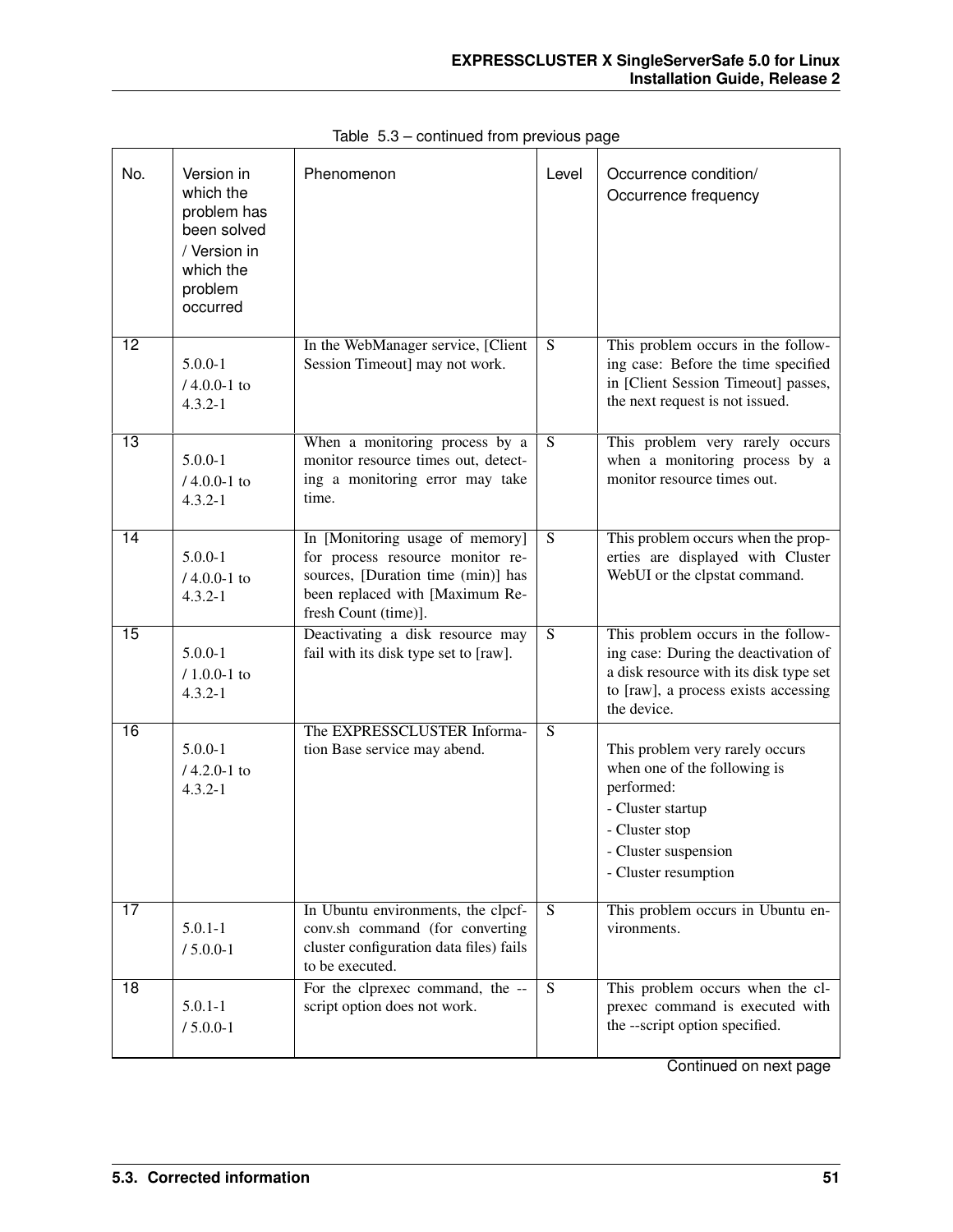| No. | Version in<br>which the<br>problem has<br>been solved<br>/ Version in<br>which the<br>problem<br>occurred | Phenomenon                                                                                                                  | Level | Occurrence condition/<br>Occurrence frequency                                                      |
|-----|-----------------------------------------------------------------------------------------------------------|-----------------------------------------------------------------------------------------------------------------------------|-------|----------------------------------------------------------------------------------------------------|
| 19  | $5.0.1 - 1$<br>$/4.3.2 - 1$ ,<br>$5.0.0 - 1$                                                              | monitor<br>Oracle<br>For.<br>resources:<br>When the monitoring times out,<br>the retrying process may not work<br>normally. | M     | This problem occurs with an Oracle<br>monitor resource when the monitor-<br>ing process times out. |

Table 5.3 – continued from previous page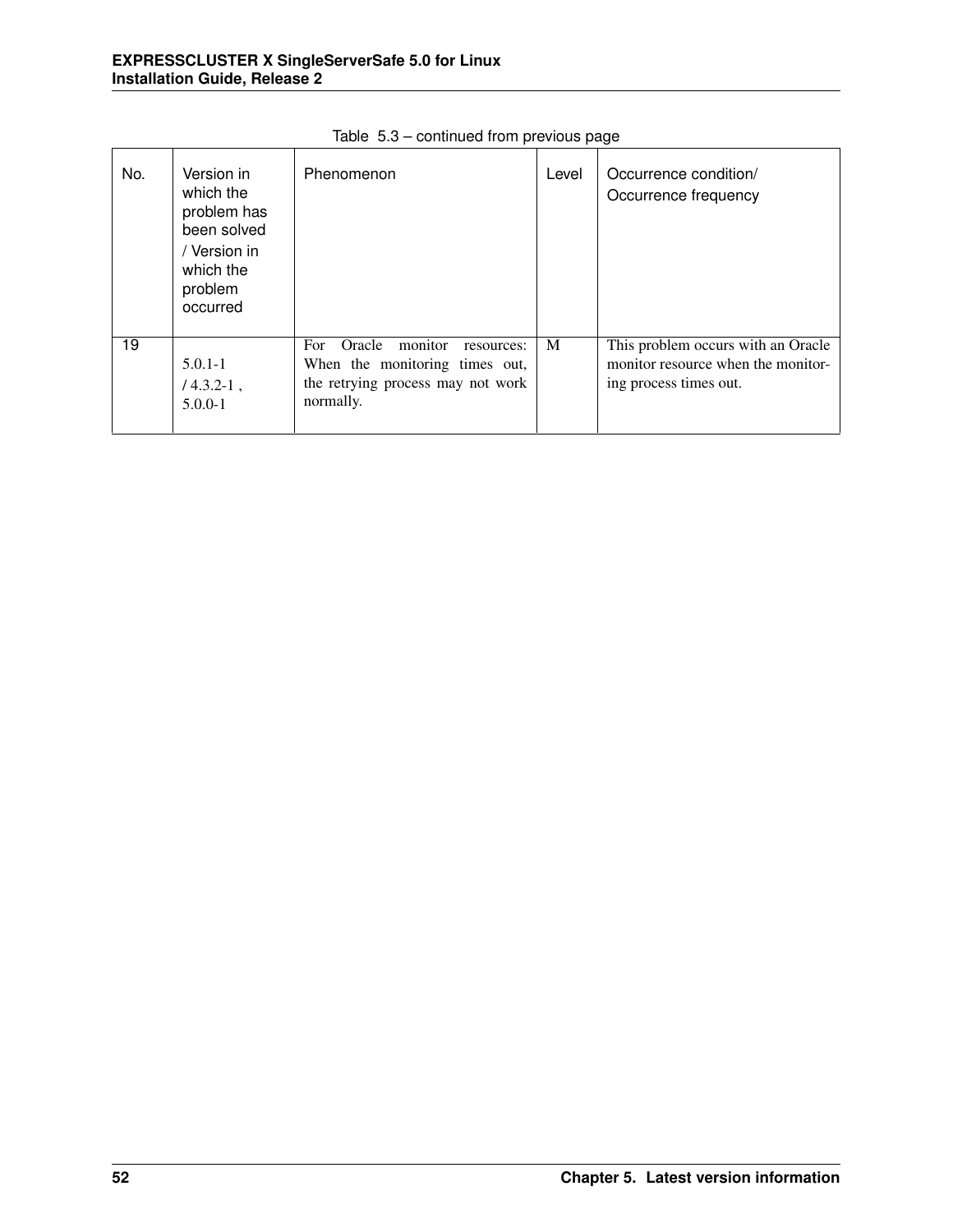#### **CHAPTER**

**SIX**

# **ADDITIONAL INFORMATION**

This chapter provides tips on installing EXPRESSCLUSTER X SingleServerSafe. This chapter covers:

- [6.1.](#page-57-0) *[EXPRESSCLUSTER X SingleServerSafe services](#page-57-0)*
- [6.2.](#page-58-0) *[Migration from the trial license to the official license](#page-58-0)*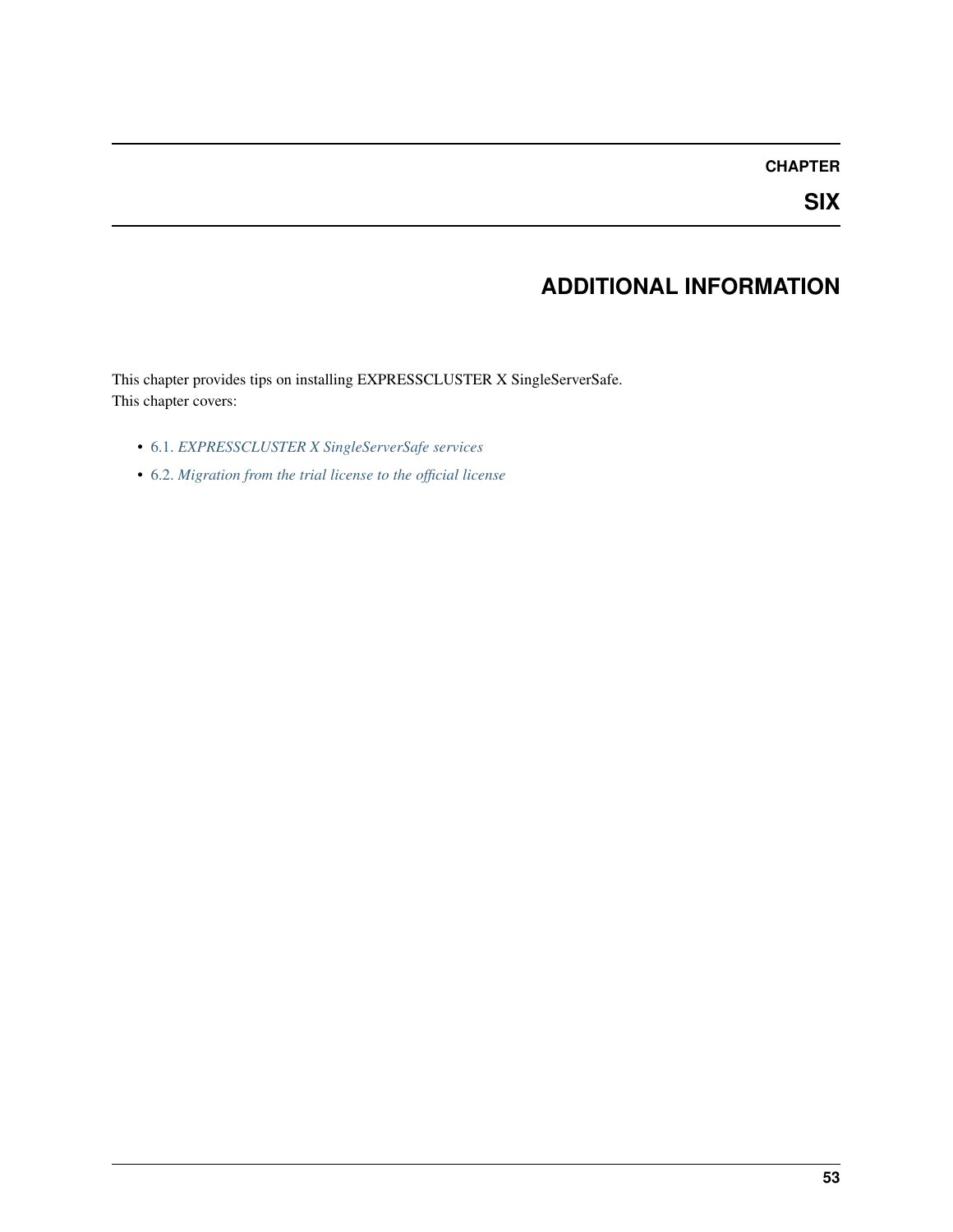# <span id="page-57-0"></span>**6.1 EXPRESSCLUSTER X SingleServerSafe services**

EXPRESSCLUSTER X SingleServerSafe consists of the system services listed below.

| <b>System Service Name</b> | Explanation                                                                                                                 |
|----------------------------|-----------------------------------------------------------------------------------------------------------------------------|
| clusterpro                 | <b>EXPRESSCLUSTER</b> daemon:<br>Main EXPRESSCLUSTER service                                                                |
| clusterpro_evt             | <b>EXPRESSCLUSTER</b> event:<br>Service for controlling syslog and logs output by<br><b>EXPRESSCLUSTER</b>                  |
| clusterpro_trn             | <b>EXPRESSCLUSTER</b> data transfer:<br>Service for controlling license synchronization and<br>configuration data transfers |
| clusterpro_ib              | <b>EXPRESSCLUSTER Information Base:</b><br>Service for managing EXPRESSCLUSTER<br>information.                              |
| clusterpro_api             | <b>EXPRESSCLUSTER API:</b><br>Service for controlling the EXPRESSCLUSTER<br>Restful API features.                           |
| clusterpro_alertsync       | EXPRESSCLUSTER alert synchronization:<br>Service for alert synchronization                                                  |
| clusterpro_webmgr          | <b>EXPRESSCLUSTER WebManager:</b><br>WebManager Server service                                                              |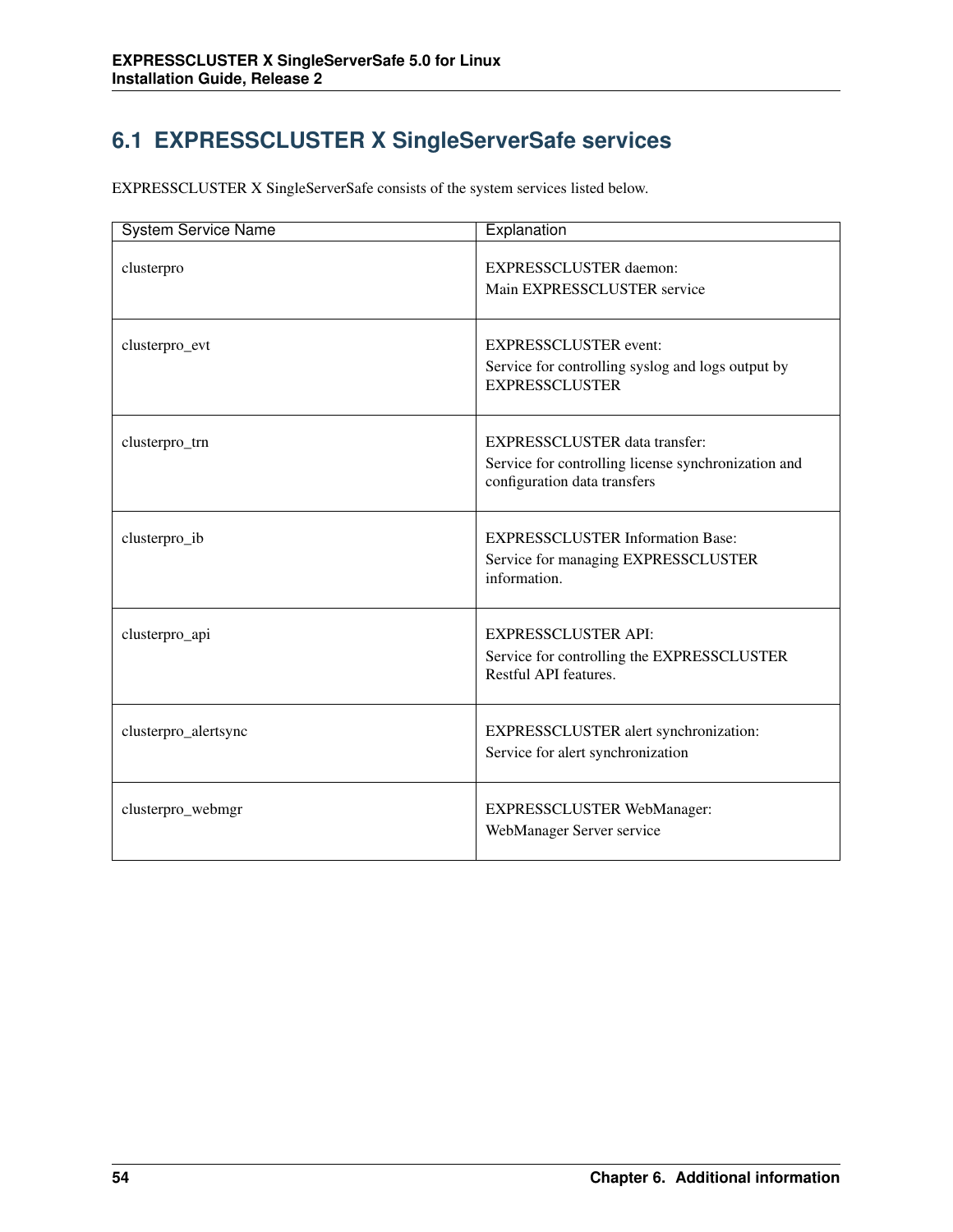## <span id="page-58-0"></span>**6.2 Migration from the trial license to the official license**

When registering the official license to a server running with the trial license, you can add the official license without deleting the trial license. When you list the registered licenses, both the official and trial licenses are shown, but there is no problem.

For details about adding a license, see ["3.](#page-24-0) *[Installing EXPRESSCLUSTER X SingleServerSafe](#page-24-0)*" in this guide.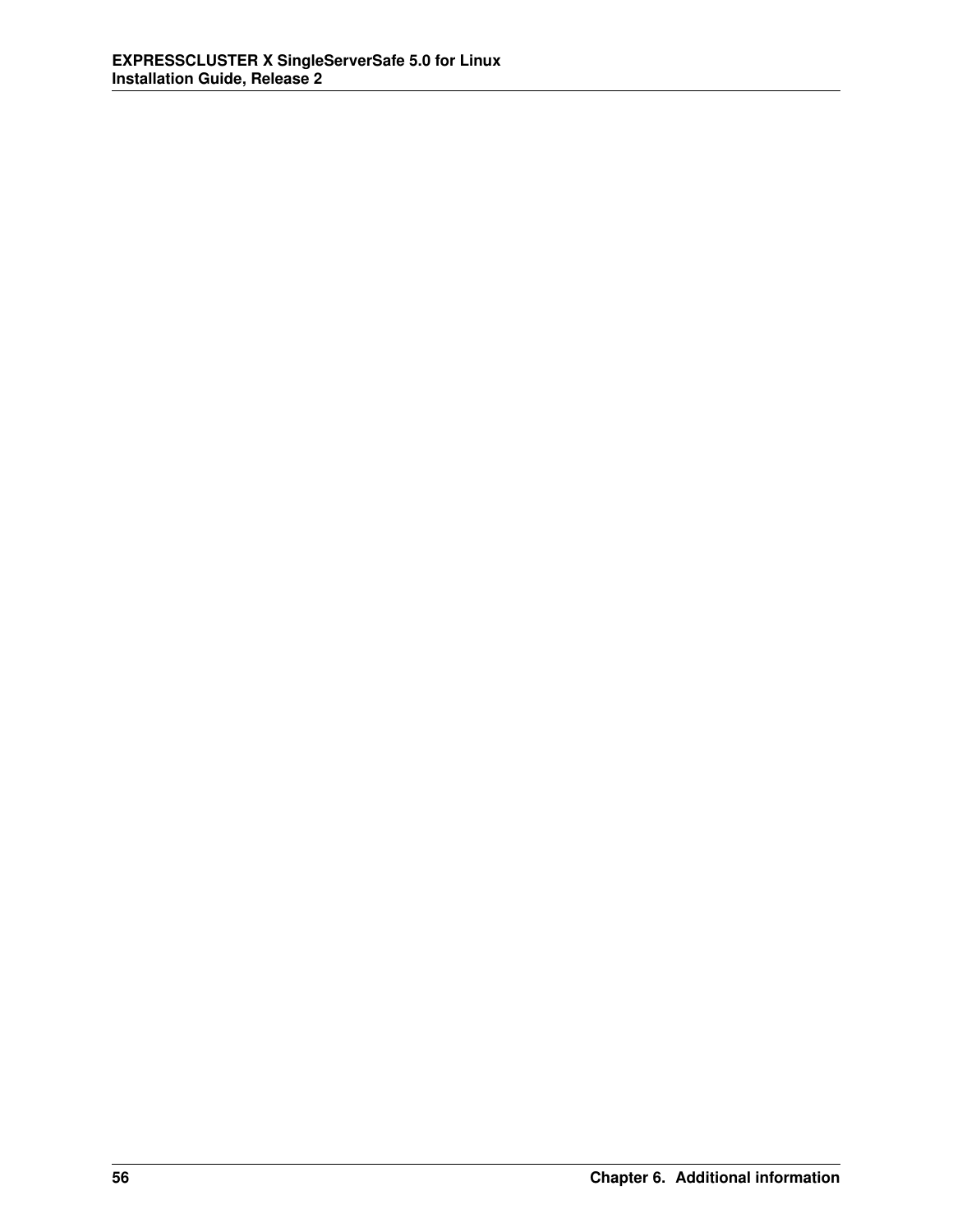## **CHAPTER**

**SEVEN**

# **NOTES AND RESTRICTIONS**

This chapter provides information on known problems and how to troubleshoot the problems. This chapter covers:

- [7.1.](#page-61-0) *[Before and at the time of installing operating system](#page-61-0)*
- [7.2.](#page-63-0) *[Before installing EXPRESSCLUSTER X SingleServerSafe](#page-63-0)*
- [7.3.](#page-68-1) *[Upgrading EXPRESSCLUSTER X SingleServerSafe](#page-68-1)*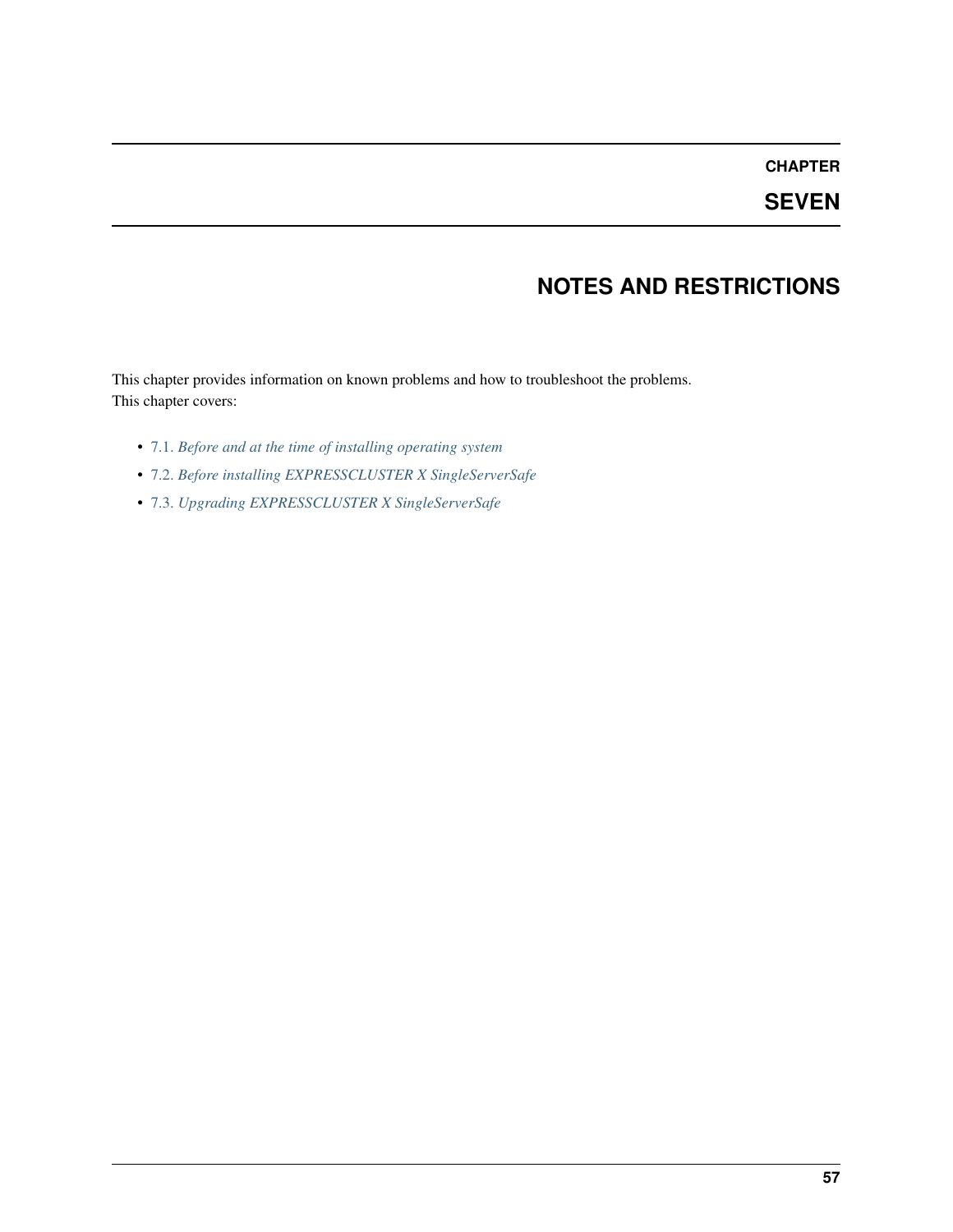# <span id="page-61-0"></span>**7.1 Before and at the time of installing operating system**

Notes on parameters to be determined when installing an operating system, allocating resources, and naming rules are described in this section.

### **7.1.1 /opt/nec/clusterpro file system**

It is recommended to use a file system that is capable of journaling to avoid system failure. Linux (kernel version 2.6 or later) supports file systems such as ext3, ext4, JFS, ReiserFS, and XFS as a journaling file system. If a file system that is not capable of journaling is used, you must run an interactive command (fsck for the root file system) when rebooting the server after server or OS stop (when normal shutdown could not be done).

## **7.1.2 Dependent library**

libxml2

Install libxml2 when installing the operating system.

## **7.1.3 Dependent driver**

softdog

- This driver is necessary when softdog is used to monitor user mode monitor resource.
- Configure a loadable module. Static driver cannot be used.

## **7.1.4 Required package**

When you install the OS, install the following packages as well:

- tar
- NetworkManager-config-server

## **7.1.5 SELinux settings**

• If you want to use a system monitor resource or process resource monitor resource, specify permissive or disabled for SELinux.

If you set enforcing, communication required in EXPRESSCLUSTER X SingleServerSafe may not be achieved.

• If you want to load the drivers of EXPRESSCLUSTER with enforcing specified for SELinux, complete the procedure as described in the following: "*[SELinux settings \(Required\)](#page-20-0)*"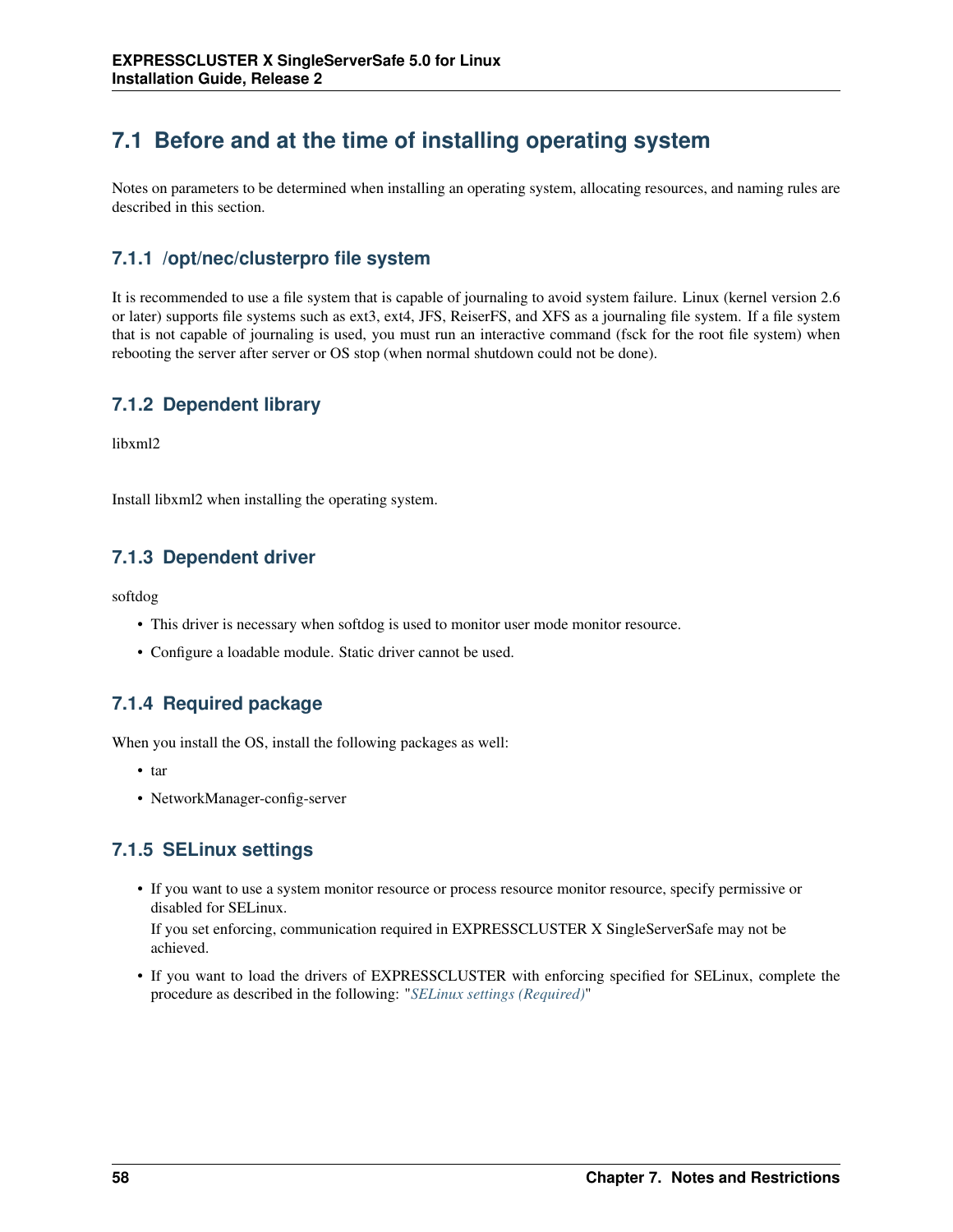### **7.1.6 EXPRESSCLUSTER X Alert Service**

The license for the EXPRESSCLUSTER X Alert Service allows you to use the mail report function, but not the warning light function.

## **7.1.7 Secure Boot settings**

• Disable the Secure Boot settings.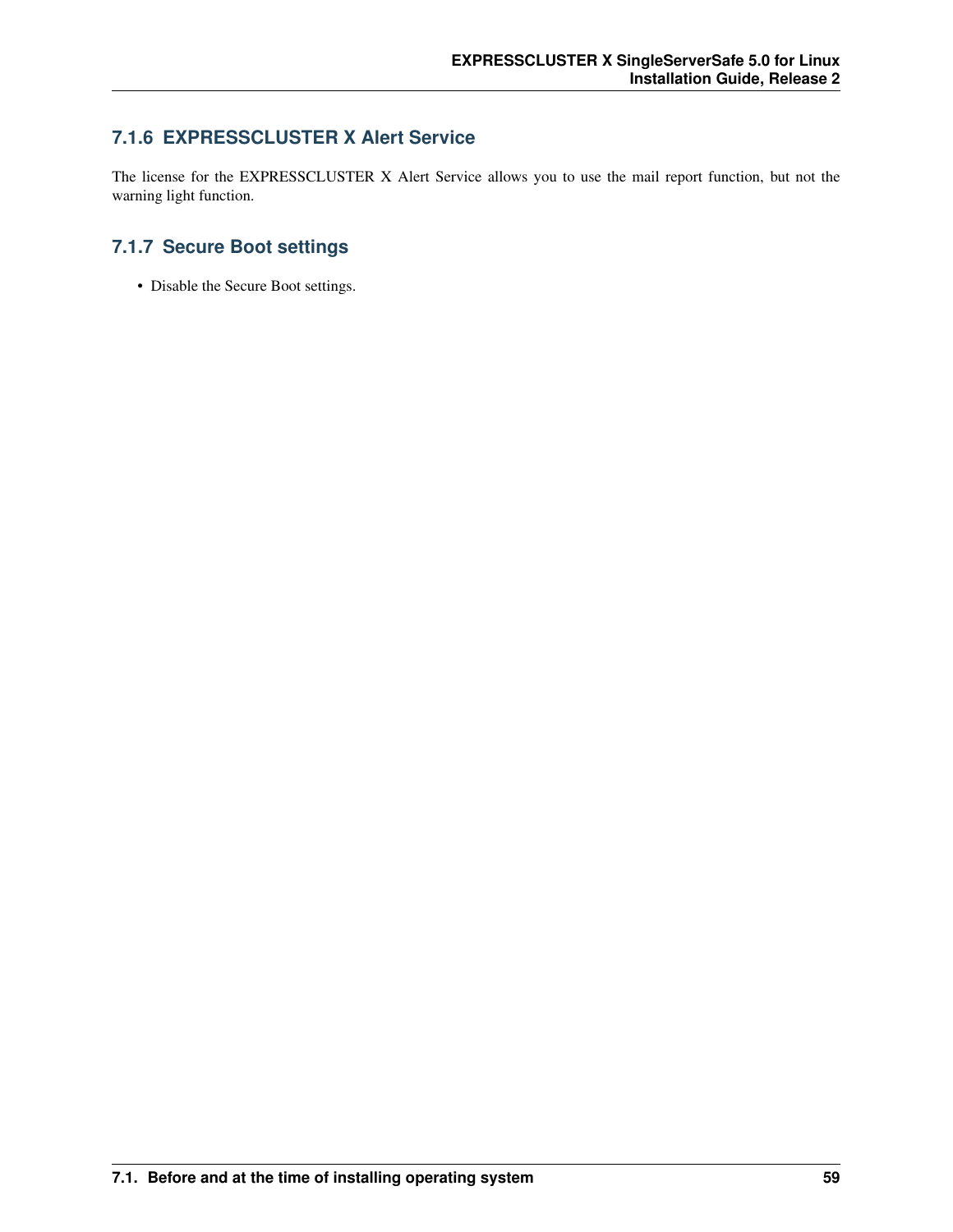# <span id="page-63-0"></span>**7.2 Before installing EXPRESSCLUSTER X SingleServerSafe**

Notes after installing an operating system, when configuring OS and disks are described in this section.

### **7.2.1 Communication port number**

EXPRESSCLUSTER X SingleServerSafe employs the following port numbers by default. You can change the port number by using the Cluster WebUI.

Do not allow other programs to access any port with the following port numbers.

Configure to be able to access the port number below when setting a firewall on a server.

• Server

| From   |                                        | To     |                             | Remarks                                 |
|--------|----------------------------------------|--------|-----------------------------|-----------------------------------------|
| Server | Automatic alloca-                      | Server | 29001/TCP                   | Internal communi-                       |
|        | tion <sup>4</sup>                      |        |                             | cation                                  |
| Server | Automatic alloca-<br>tion <sup>4</sup> | Server | 29002/TCP                   | Data transfer                           |
| Server | Automatic alloca-<br>tion <sup>4</sup> | Server | 29002/UDP                   | Heartheat                               |
| Server | Automatic alloca-<br>tion <sup>4</sup> | Server | 29003/UDP                   | Alert synchroniza-<br>tion              |
| Server | Automatic alloca-<br>tion <sup>4</sup> | Server | 29008/TCP                   | informa-<br>Cluster<br>tion management  |
| Server | Automatic alloca-<br>tion <sup>4</sup> | Server | 29010/TCP                   | Restful API inter-<br>nal communication |
| Server | Automatic alloca-<br>tion <sup>4</sup> | Server | <b>XXXX<sup>5</sup>/UDP</b> | Internal communi-<br>cation for log     |

• Server - Client

| From               |                                   | ıc     |           | Remarks            |
|--------------------|-----------------------------------|--------|-----------|--------------------|
| Restful API client | Automatic allocation <sup>4</sup> | Server | 29009/TCP | HTTP communication |

• Server - Cluster WebUI

| From          |                                            |           | Remarks            |
|---------------|--------------------------------------------|-----------|--------------------|
| Cluster WebUI | Automatic allocation <sup>4</sup>   Server | 29003/TCP | http communication |

• Others

<span id="page-63-1"></span><sup>4</sup> An available port number at the time is automatically assigned.

<span id="page-63-2"></span> $<sup>5</sup>$  In the Port Number (log) tab in Cluster Properties, select UDP for log communication, and use the port number configured at Port Number.</sup> The default log communication method, UNIX Domain, does not use a communication port.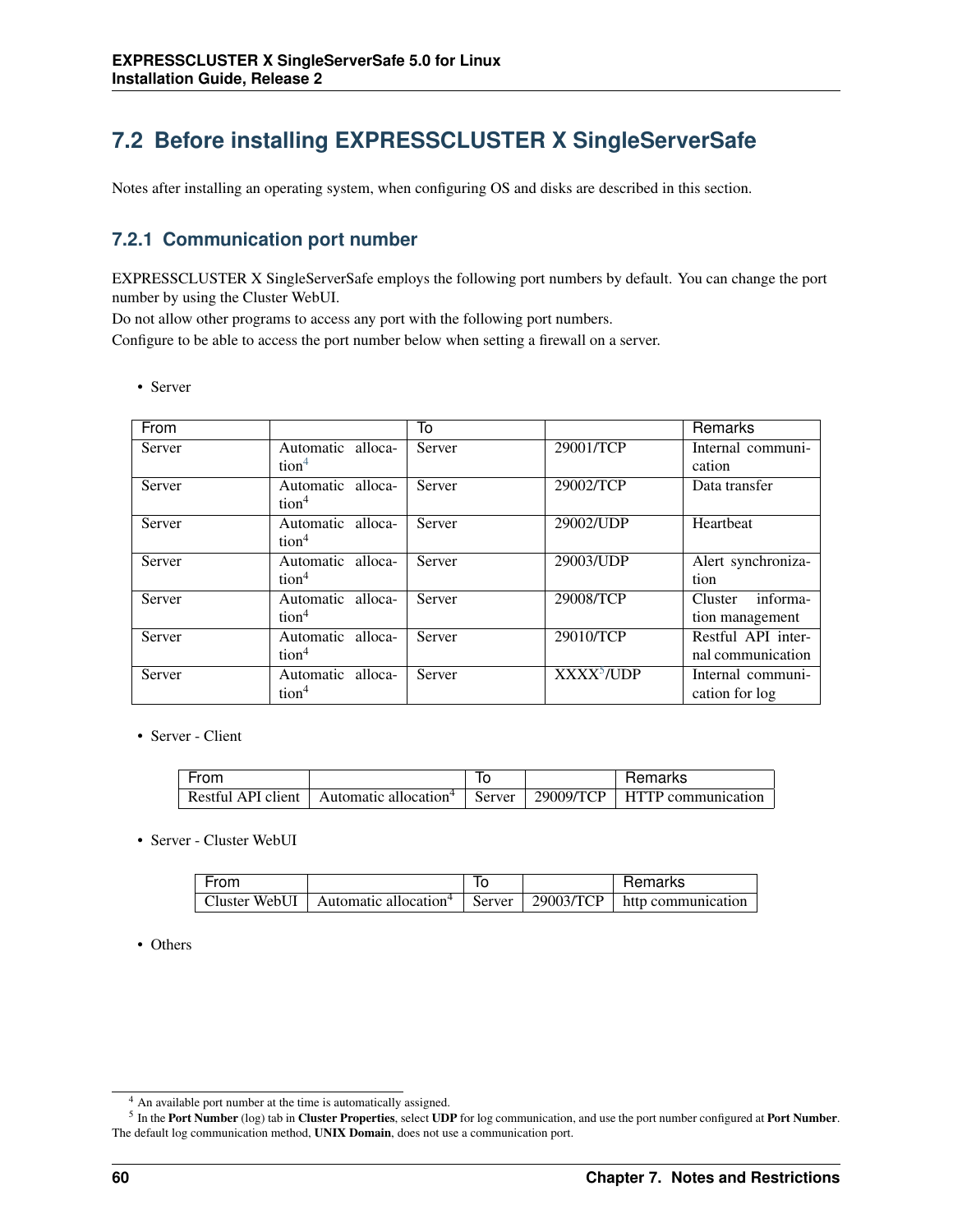| From   |                      | To         |                                       | Remarks              |
|--------|----------------------|------------|---------------------------------------|----------------------|
| Server | snmp trap            | Monitoring | 162/UDP                               | Monitoring target of |
|        |                      | target     |                                       | the external linkage |
|        |                      |            |                                       | monitor configured   |
|        |                      |            |                                       | for BMC linkage      |
| Server | icmp                 | Monitoring | icmp                                  | IP monitor           |
|        |                      | target     |                                       |                      |
| Server | alloca-<br>Automatic | Server     | Management port number                | <b>JVM</b> monitor   |
|        | tion <sup>4</sup>    |            | set by the Cluster WebUI <sup>6</sup> |                      |
| Server | alloca-<br>Automatic | Monitoring | Connection port number set            | <b>JVM</b> monitor   |
|        | tion <sup>4</sup>    | target     | by the Cluster WebUI <sup>6</sup>     |                      |

#### **7.2.2 Changing the range of automatic allocation for the communication port numbers**

- The range of automatic allocation for the communication port numbers managed by the OS might overlap the communication port numbers used by EXPRESSCLUSTER X SingleServerSafe.
- Change the OS settings to avoid duplication when the range of automatic allocation for the communication numbers managed by OS and the communication numbers used by EXPRESSCLUSTER X SingleServerSafe are duplicated.

Examples of checking and displaying OS setting conditions.

The range of automatic allocation for the communication port numbers depends on the distribution.

```
# cat /proc/sys/net/ipv4/ip_local_port_range
1024 65000
```
This is the condition to be assigned for the range from 1024 to 65000 when the application requests automatic allocation for the communication port numbers to the OS.

```
# cat /proc/sys/net/ipv4/ip_local_port_range
32768 61000
```
This is the condition to be assigned for the range from 32768 to 61000 when the application requests automatic allocation for the communication port numbers to the OS.

#### Examples of OS settings change

Add the line below to /etc/sysctl.conf. (When changing to the range from 30000 to 65000)

net.ipv4.ip\_local\_port\_range = 30000 65000

<span id="page-64-0"></span><sup>6</sup> The JVM monitor resource uses the following two port numbers.

<sup>–</sup> A management port number is a port number that the JVM monitor resource internally uses. To set this number, use the **Connection Setting** dialog box opened from the JVM monitor tab in Cluster Properties of the Cluster WebUI. For details, refer to "Details of other settings" in the "EXPRESSCLUSTER X SingleServerSafe Configuration Guide".

<sup>–</sup> A connection port number is used to establish a connection to the target Java VM (WebLogic Server or WebOTX). To set this number, use the Monitor (special) tab in Properties of the Cluster WebUI for the corresponding JVM monitor resource. For details, refer to "Monitor resource details" in the "EXPRESSCLUSTER X SingleServerSafe Configuration Guide".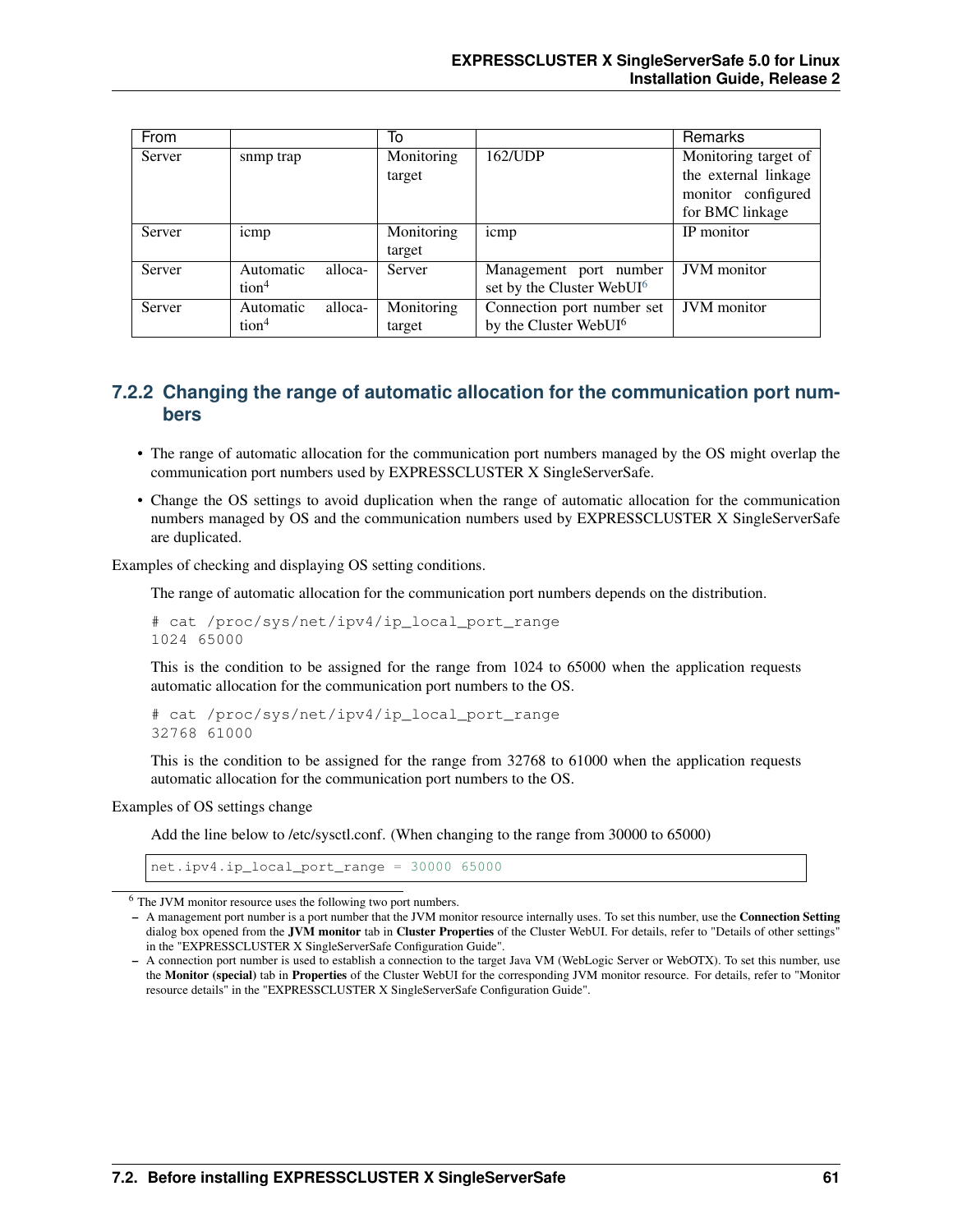## **7.2.3 Checking the network settings**

- Check the network settings by using the ifconfig and ping commands.
- Public LAN (used for communication with all the other machines)
- Host name

### **7.2.4 OpenIPMI**

- The following functions use OpenIPMI:
	- Final Action at Activation Failure / Deactivation Failure
	- Monitor resource action upon failure
	- User mode monitor resource
	- Shutdown monitoring
- When the monitor method is ipmi, OpenIPMI is used.
- EXPRESSCLUSTER X SingleServerSafe does not come with ipmiutil. The user is required to install the rpm file for OpenIPMI separately.
- Check whether your servers (hardware) support OpenIPMI in advance.
- Note that hardware conforming to the IPMI specifications might not be able to run OpenIPMI.
- When server monitoring software provided by another server vendor is used, do not select IPMI for the monitoring method of user-mode monitor resources and shutdown monitoring. Such server monitoring software and OpenIPMI both use BMC (Baseboard Management Controller) on the server, which causes a conflict and makes monitoring impossible.

### **7.2.5 User mode monitor resource, shutdown monitoring(monitoring method: softdog)**

• When softdog is selected as a monitoring method, use the soft dog driver.

Make sure not to start the features that use the softdog driver except EXPRESSCLUSTER. Examples of such features are as follows:

- Heartbeat feature that comes with OS
- i8xx\_tco driver
- iTCO\_WDT driver
- watchdog feature and shutdown monitoring feature of systemd
- When softdog is set up as the monitoring method, disable the heartbeat function of the operating system.
- For SUSE LINUX 11, the softdog monitoring method cannot be set up when the i8xx\_tco driver is in use. If you do not intend to use the i8xx\_tco driver, set up the system so that the driver is not loaded.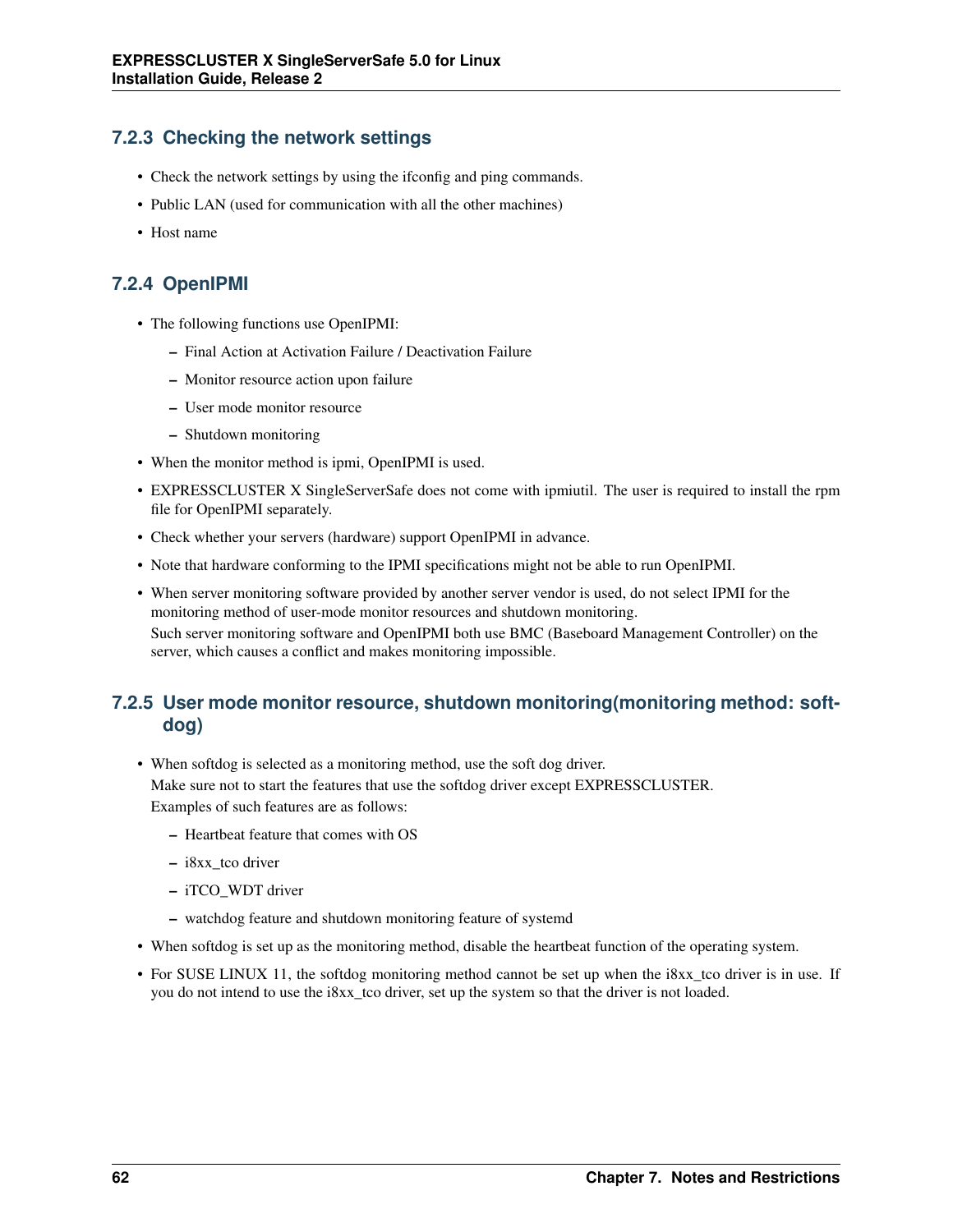## **7.2.6 Collecting logs**

• For SUSE LINUX 11, when the log collection function of EXPRESSCLUSTER X SingleServerSafe is used for OS syslog acquisition, the suffixes of syslog (message) files are rotated and changed, so the function for specifying syslog generation does not operate.

To make the syslog generation specifiable for the log collection function, change the syslog rotation setting as described below.

• Comment out compress and dateext in the /etc/logrotate.d/syslog file

### **7.2.7 nsupdate and nslookup**

- The following functions use nsupdate and nslookup.
	- Dynamic DNS monitor resource of monitor resource (ddnsw)
- EXPRESSCLUSTER X SingleServerSafe does not include nsupdate and nslookup. Therefore, install the rmp files of nsupdate and nslookup, in addition to the EXPRESSCLUSTER X SingleServerSafe installation.
- NEC does not support the items below regarding nsupdate and nslookup. Use nsupdate and nslookup at your own risk.
	- Inquiries about nsupdate and nslookup
	- Guaranteed operations of nsupdate and nslookup
	- Malfunction of nsupdate or nslookup or failure caused by such a malfunction
	- Inquiries about support of nsupdate and nslookup on each server

#### **7.2.8 FTP monitor resources**

• If a banner message to be registered to the FTP server or a message to be displayed at connection is long or consists of multiple lines, a monitor error may occur. When monitoring by the FTP monitor resource, do not register a banner message or connection message.

### **7.2.9 Notes on using Red Hat Enterprise Linux 7**

- The shutdown monitor function cannot be used.
- In mail reporting function takes advantage of the [mail] command of OS provides. Because the minimum composition is [mail] command is not installed, please execute one of the following.
	- Select the [SMTP] by the Mail Method on the Alert Service tab of Cluster Properties.
	- Installing mailx.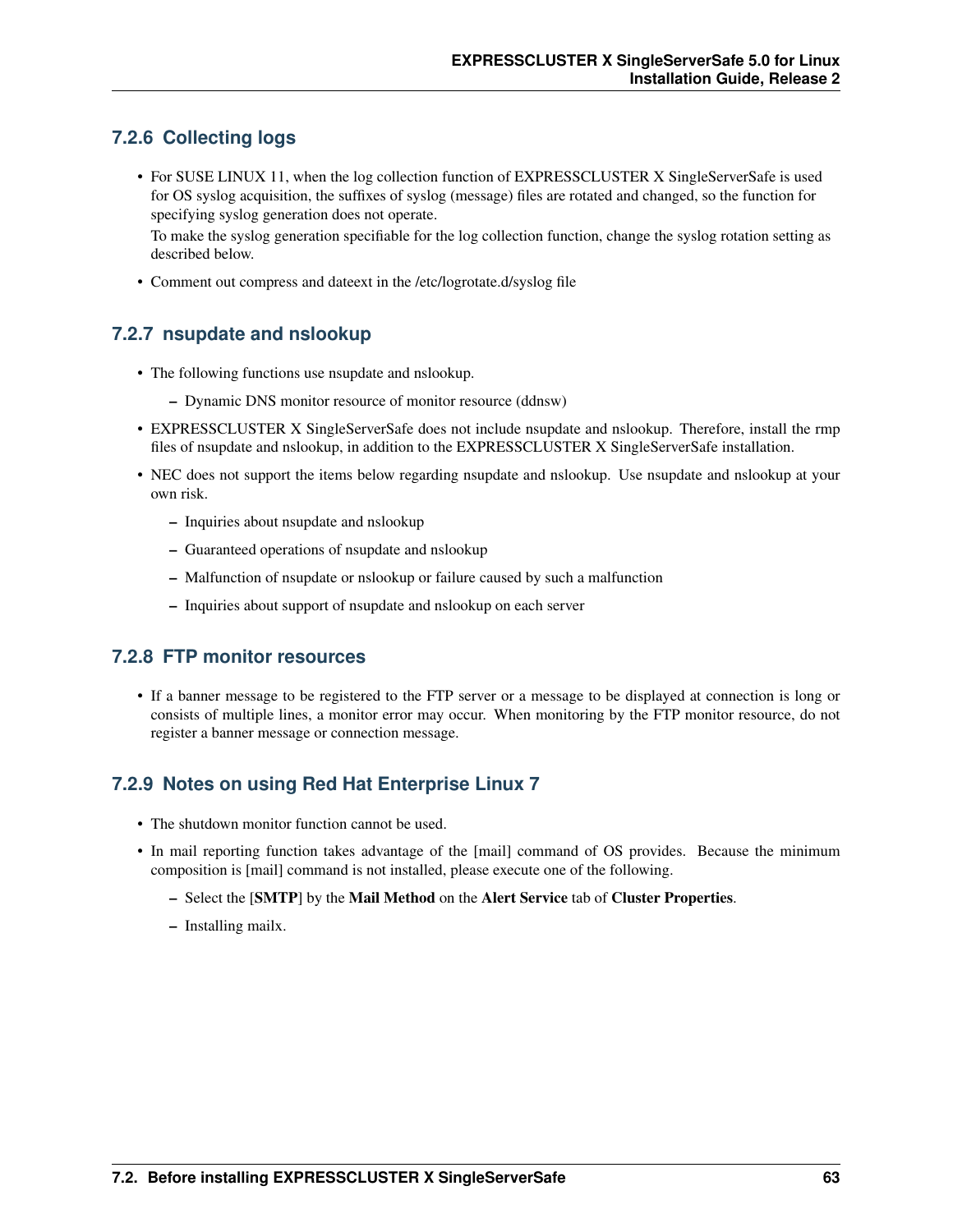## **7.2.10 Notes on using Ubuntu**

- To execute EXPRESSCLUSTER X SingleServerSafe -related commands, execute them as the root user.
- Only a WebSphere monitor resource is supported in Application Server Agent. This is because other Application Server isn't supporting Ubuntu.
- In mail reporting function takes advantage of the [mail] command of OS provides. Because the minimum composition is [mail] command is not installed, please execute one of the following.
	- Select the [SMTP] by the Mail Method on the Alert Service tab of Cluster Properties.
	- Installing mailutils.
- Information acquisition by SNMP cannot be used.

### **7.2.11 Samba monitor resources**

- In order to support SMB protocol version 2.0 or later, NTLM authentication, and SMB signature, Samba monitor resources use a shared library 'libsmbclient.so.0' for the internal version 4.1.0-1 or later. Confirm that it is installed since libsmbclient.so.0 is included in libsmbclient package.
- If the version of libsmbclient is 3 or earlier (for example, libsmbclient included in RHEL 6), .you can specify only either 139 or 445 for Port Number. Specify the port number included in smb ports of smb.conf.
- The version of SMB protocol supported by Samba monitor resource depends on the installed libsmbclient. You can confirm whether to receive supports from libsmbclient by testing a connection to shared area of the monitoring target by using the smbclient command which each distributer provides.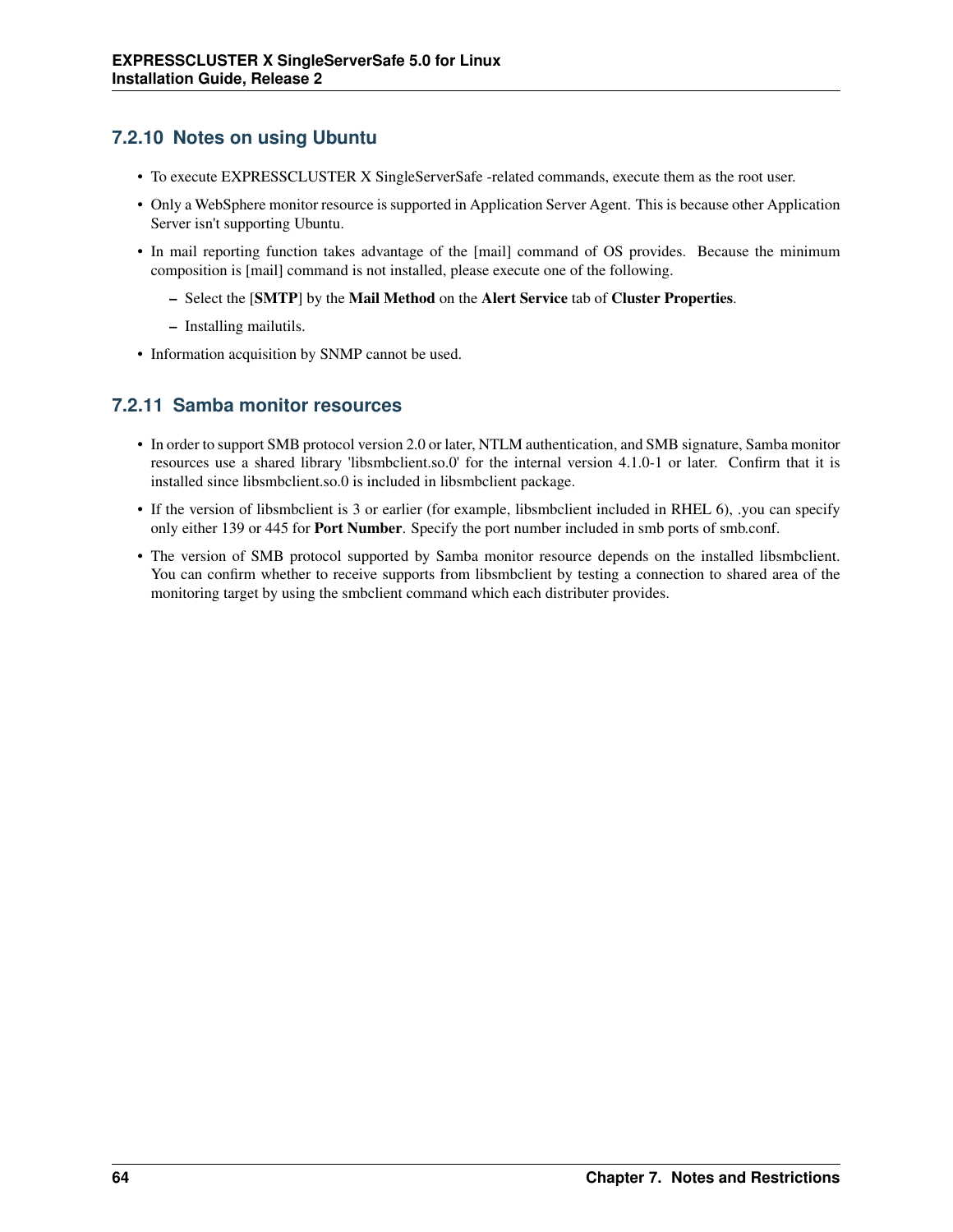# <span id="page-68-1"></span>**7.3 Upgrading EXPRESSCLUSTER X SingleServerSafe**

This section describes notes on upgrading EXPRESSCLUSTER X SingleServerSafe after starting cluster operation.

## **7.3.1 Changed functions**

The following describes the functions changed for each of the versions:

#### Internal Version 4.0.0-1

• Management tool

The default management tool has been changed to Cluster WebUI. If you want to use the conventional WebManager as the management tool, specify "http://management IP address of management group or actual IP address:port number of the server in which EXPRESSCLUSTER Server is installed/main.htm" in the address bar of a web browser.

#### Internal Version 4.1.0-1

• Configuration tool

The default configuration tool has been changed to Cluster WebUI, which allows you to manage and configure clusters with Cluster WebUI.

• Cluster statistical information collection function

By default, the cluster statistical information collection function saves statistics information files under the installation path. To avoid saving the files for such reasons as insufficient disk capacity, disable the cluster statistical information collection function. For more information on settings for this function, refer to "Details of other settings" in the "EXPRESSCLUSTER X SingleServerSafe Configuration Guide".

• System monitor resource

The System Resource Agent process settings part of the system monitor resource has been separated to become a new monitor resource. Therefore, the conventional monitor settings of the System Resource Agent process settings are no longer valid. To continue the conventional monitoring, configure it by registering a new process resource monitor resource after upgrading EXPRESSCLUSTER. For more information on monitor settings for Process resource monitor resources, refer to "Setting up Process resource monitor resources" - "Monitor resource details" in the "EXPRESSCLUSTER X SingleServerSafe Configuration Guide".

#### Internal Version 4.3.0-1

• Weblogic monitor resource

REST API has been added as a new monitoring method. From this version, REST API is the default value for the monitoring method. At the version upgrade, reconfigure the monitoring method. The default value of the password has been changed. If you use weblogic that is the previous default value, reset the password default value.

### <span id="page-68-0"></span>**7.3.2 Removed Functions**

The following describes the functions removed for each of the versions: Internal Version 4.0.0-1

- WebManager Mobile
- OracleAS monitor resource

#### Important:

Upgrading EXPRESSCLUSTER X SingleServerSafe from its old version requires manually updating the cluster configuration data for functions with corresponding actions described in the table below.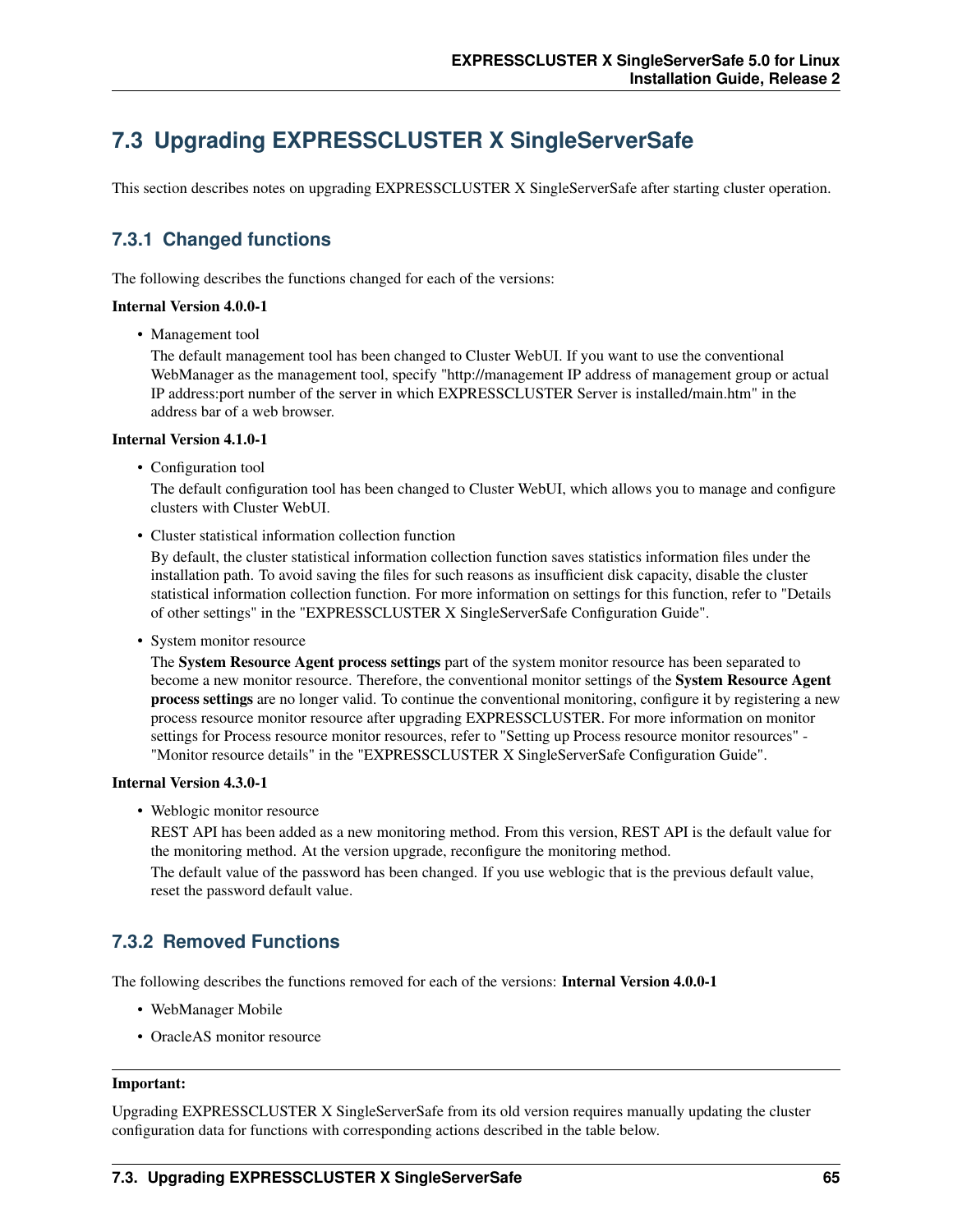For information on how to upgrade EXPRESSCLUSTER X SingleServerSafe, see ["4.1.1."](#page-41-1) -> "*[Updating the](#page-41-1) [EXPRESSCLUSTER X SingleServerSafe RPM](#page-41-1)*". Then, at the timing described in the guide, follow each of the procedures described in the Action column.

#### Internal Version 5.0.0-1

| Function                                                                                 | Action                                                                                             |
|------------------------------------------------------------------------------------------|----------------------------------------------------------------------------------------------------|
| WebManager/Builder                                                                       |                                                                                                    |
| Virtual machine groups<br>Virtual machine resources<br>Virtual machine monitor resources | You cannot move configuration data (for a host)<br>cluster) which involves virtual machine groups. |
| <b>BMC</b> linkage                                                                       | 1. Delete relevant message reception monitor<br>resources.                                         |

### **7.3.3 Removed Parameters**

The following tables show the parameters configurable with Cluster WebUI but removed for each of the versions:

#### Internal Version 4.0.0-1

#### Cluster

| Parameters                                 | <b>Default</b> |
|--------------------------------------------|----------------|
| <b>Cluster Properties</b>                  |                |
| <b>Alert Service Tab</b>                   |                |
| • Use Alert Extension                      | Off            |
| <b>WebManager Tab</b>                      |                |
| • Enable WebManager Mobile Connec-<br>tion | Off            |
| Web Manager Mobile Password                |                |
| • Password for Operation                   | -              |
| • Password for Reference                   |                |

#### JVM monitor resource

| Parameters                             | Default |
|----------------------------------------|---------|
| <b>JVM Monitor Resource Properties</b> |         |
| <b>Monitor</b> (special) Tab           |         |
|                                        |         |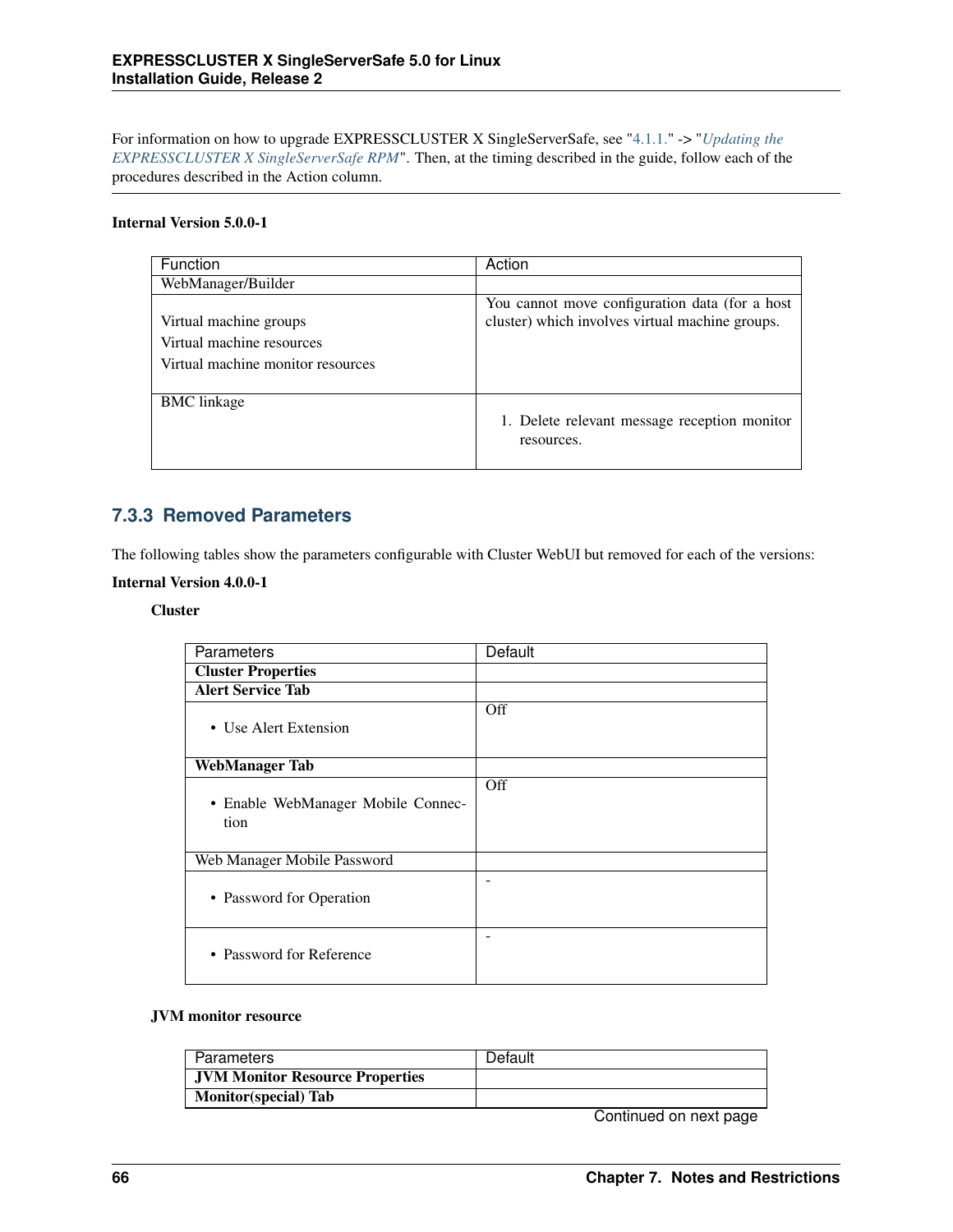| Parameters                               | <b>Default</b> |  |
|------------------------------------------|----------------|--|
| Memory Tab (when Oracle Java is selected |                |  |
| for JVM Type)                            |                |  |
|                                          | 2048 MB        |  |
| • Monitor Virtual Memory Usage           |                |  |
|                                          |                |  |
| Memory Tab (when Oracle JRockit is se-   |                |  |
| lected for JVM Type)                     |                |  |
|                                          | 2048 MB        |  |
| • Monitor Virtual Memory Usage           |                |  |
|                                          |                |  |
| Memory Tab (when Oracle Java (usage mon- |                |  |
| itoring) is selected for JVM Type)       |                |  |
|                                          | 2048 MB        |  |
| • Monitor Virtual Memory Usage           |                |  |
|                                          |                |  |

#### Table 7.7 – continued from previous page

#### Internal Version 4.1.0-1

#### Cluster

| Parameters                                  | Default   |
|---------------------------------------------|-----------|
| <b>Cluster Properties</b>                   |           |
| <b>WebManager Tab</b>                       |           |
| <b>WebManager Tuning Properties</b>         |           |
| <b>Behavior Tab</b>                         |           |
| • Max. Number of Alert Records on<br>Viewer | 300       |
| • Client Data Update Method                 | Real Time |

#### Internal Version 5.0.0-1

#### **Cluster**

| Parameters               | default values |  |
|--------------------------|----------------|--|
| <b>Server Properties</b> |                |  |
| <b>Info Tab</b>          |                |  |
| • Virtual Machine        | Off            |  |
| • Type                   | vSphere        |  |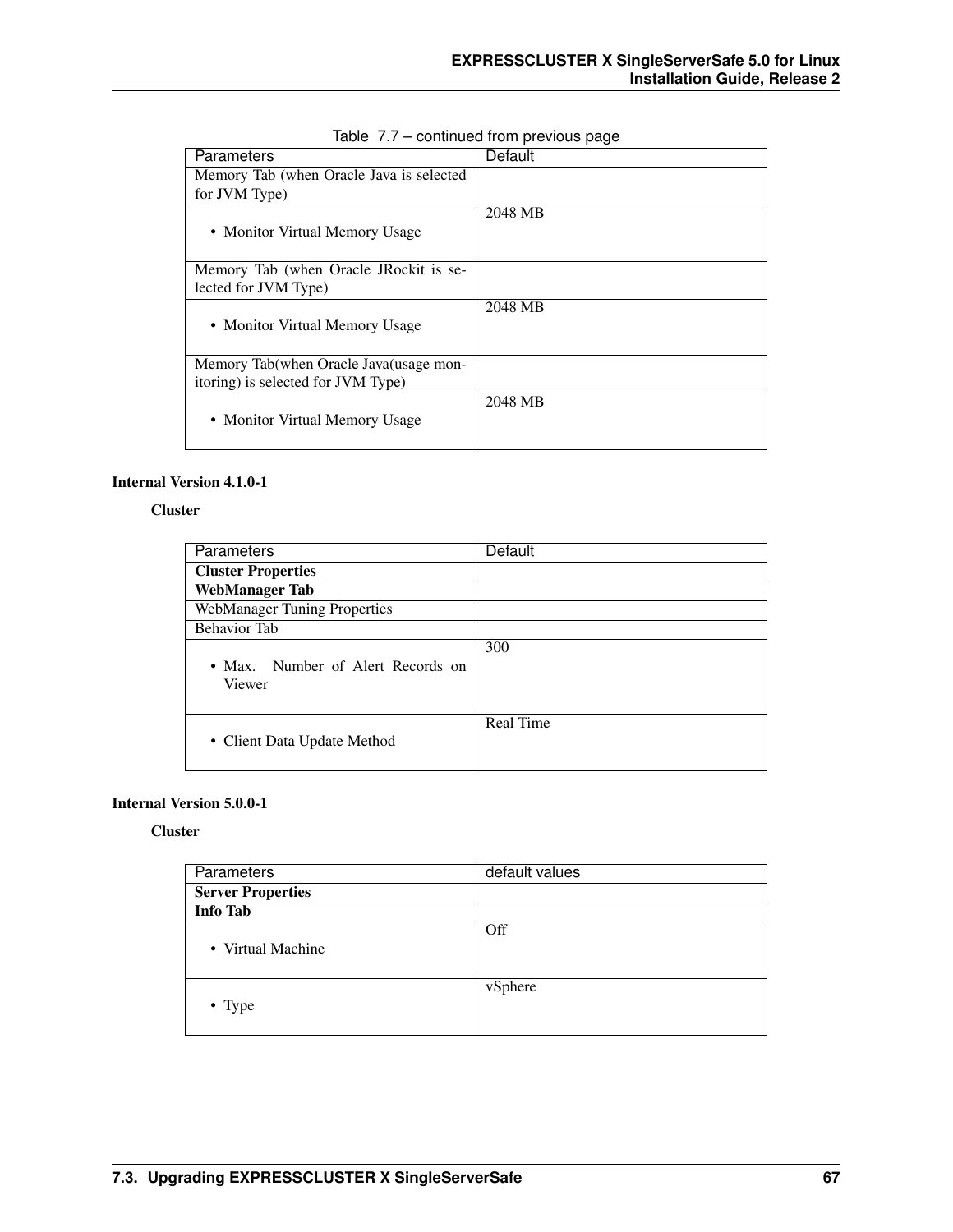## **7.3.4 Changed Default Values**

The following tables show the parameters which are configurable with Cluster WebUI but whose defaults have been changed for each of the versions:

- To continue using a "Default value before update" after the upgrade, change the corresponding "Default value after update" to the desired one.
- Any setting other than a "Default value before update" is inherited to the upgraded version and therefore does not need to be restored.

#### Internal Version 4.0.0-1

**Cluster** 

| <b>Parameters</b>         | Default value before up- | Default value after update |
|---------------------------|--------------------------|----------------------------|
|                           | date                     |                            |
| <b>Cluster Properties</b> |                          |                            |
| <b>Monitor Tab</b>        |                          |                            |
|                           | softdog                  | keepalive                  |
| • Method                  |                          |                            |
|                           |                          |                            |
| <b>JVM</b> monitor Tab    |                          |                            |
|                           | 7 MB                     | 16 MB                      |
| • Maximum Java Heap       |                          |                            |
| <b>Size</b>               |                          |                            |
|                           |                          |                            |

#### PID monitor resource

| Parameters                                                     | Default value before up-<br>date | Default value after update |
|----------------------------------------------------------------|----------------------------------|----------------------------|
| <b>Monitor</b><br>PID<br><b>Resource</b>                       |                                  |                            |
| <b>Properties</b>                                              |                                  |                            |
| Monitor(common)Tab                                             |                                  |                            |
| • Wait Time to Start<br>Monitoring                             | 0 <sub>sec</sub>                 | 3 sec                      |
| • Do Not Retry at Time-<br>out Occurrence                      | Off                              | O <sub>n</sub>             |
| • Do not Execute Recov-<br>ery Action at Timeout<br>Occurrence | Off                              | On.                        |

User mode monitor resource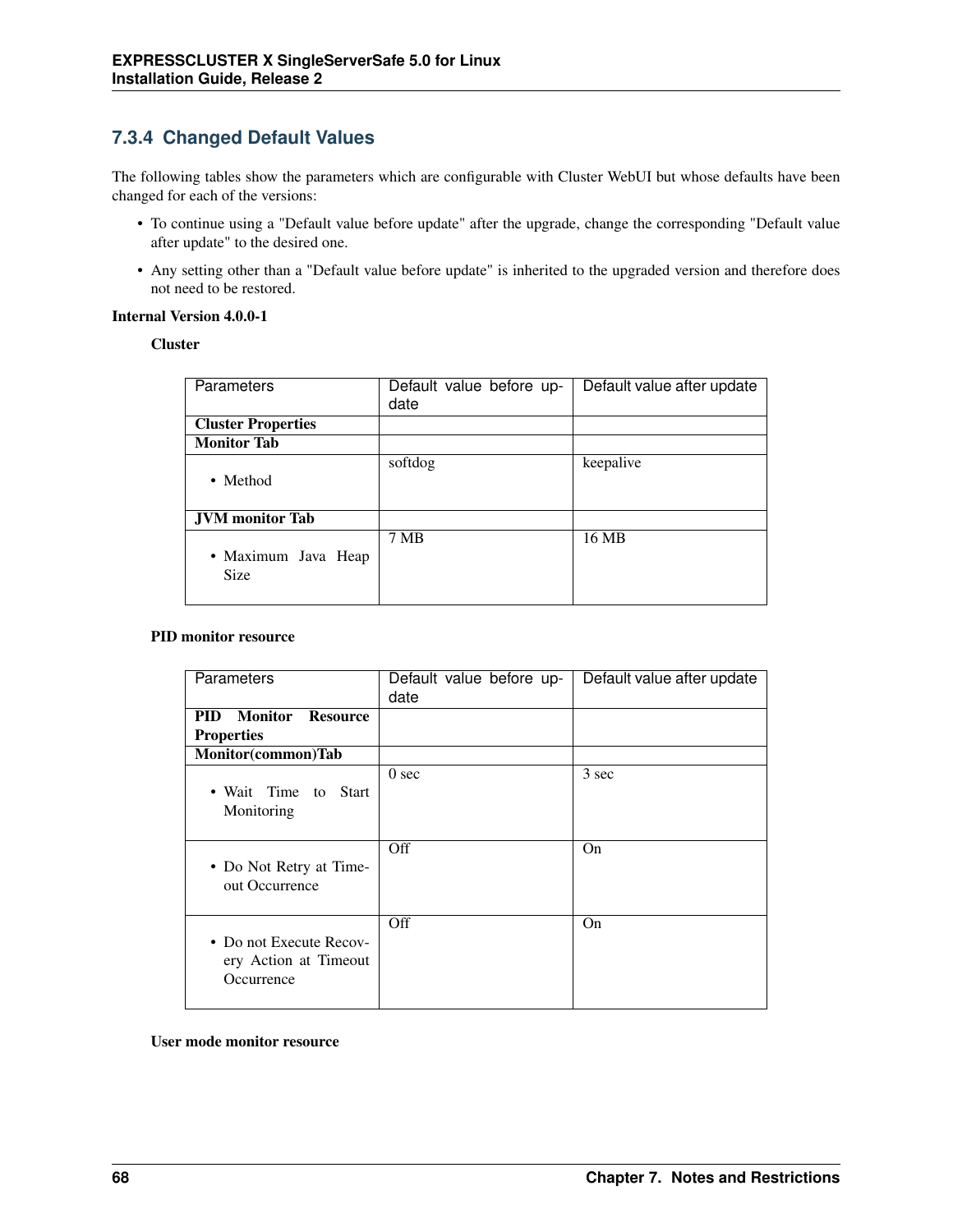| Parameters                                 | Default value before up-<br>date | Default value before up-<br>date |
|--------------------------------------------|----------------------------------|----------------------------------|
| User mode Monitor Re-<br>source Properties |                                  |                                  |
| <b>Monitor</b> (special) Tab               |                                  |                                  |
| • Method                                   | softdog                          | keepalive                        |

## NIC Link Up/Down monitor resource

| <b>Parameters</b>                                              | Default value before up-<br>date | Default value before up-<br>date |
|----------------------------------------------------------------|----------------------------------|----------------------------------|
| NIC Link Up/Down Moni-<br>tor Resource Properties              |                                  |                                  |
| Monitor(common) Tab                                            |                                  |                                  |
| • Timeout                                                      | $60 \text{ sec}$                 | $180 \text{ sec}$                |
| • Do Not Retry at Time-<br>out Occurrence                      | Off                              | O <sub>n</sub>                   |
| • Do not Execute Recov-<br>ery Action at Timeout<br>Occurrence | Off                              | On.                              |

### Process name monitor resource

| Parameters                                                     | Default value before up-<br>date | Default value before up-<br>date |
|----------------------------------------------------------------|----------------------------------|----------------------------------|
| <b>Process Monitor Resource</b><br><b>Properties</b>           |                                  |                                  |
| Monitor(common) tab                                            |                                  |                                  |
| • Wait Time to Start<br>Monitoring                             | 0 <sub>sec</sub>                 | 3 sec                            |
| • Do Not Retry at Time-<br>out Occurrence                      | Off                              | O <sub>n</sub>                   |
| • Do not Execute Recov-<br>ery Action at Timeout<br>Occurrence | Off                              | O <sub>n</sub>                   |

#### DB2 monitor resource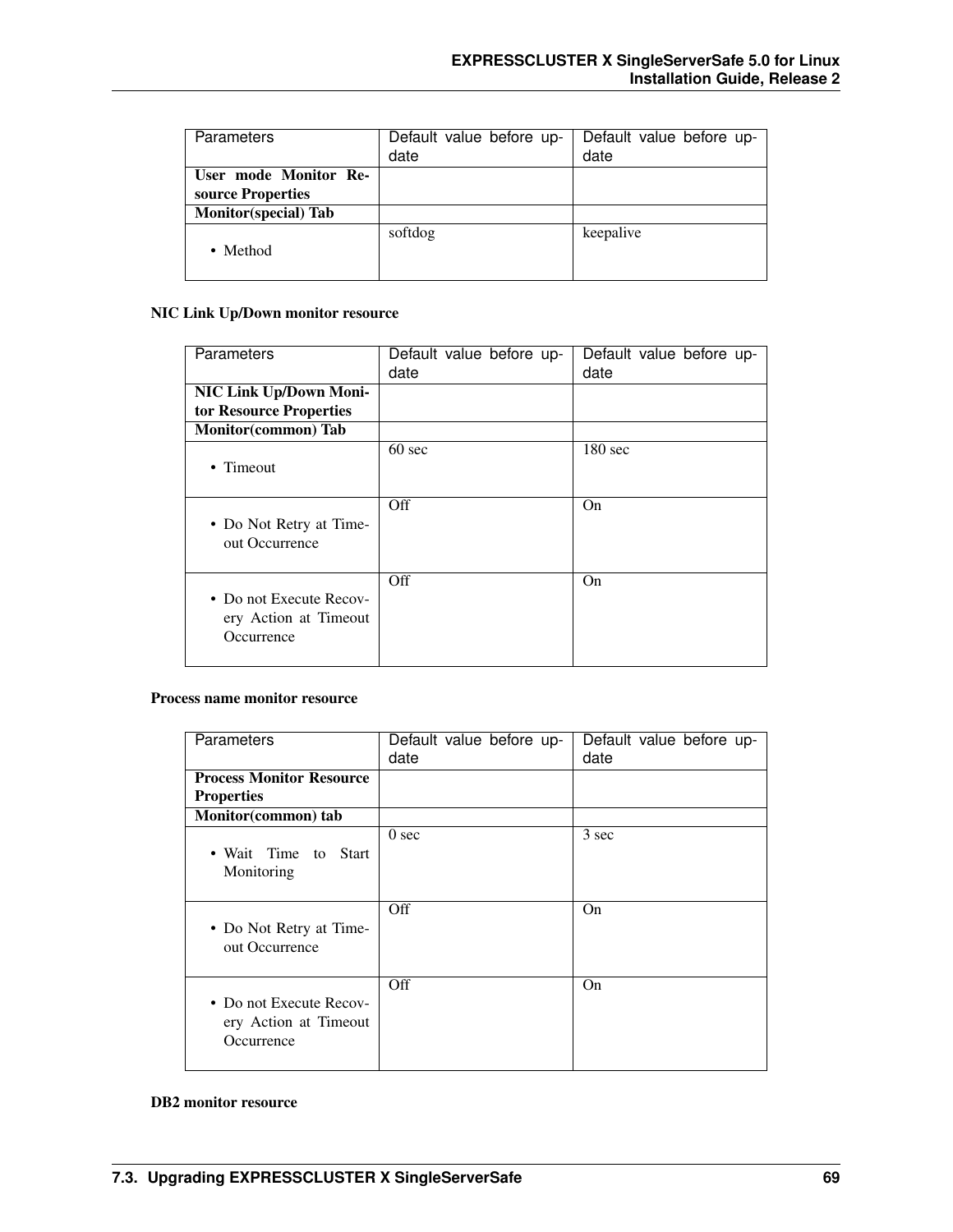| <b>Parameters</b>                                | Default value before up-<br>date    | Default value before up-<br>date      |
|--------------------------------------------------|-------------------------------------|---------------------------------------|
| <b>DB2</b> Monitor Resource<br><b>Properties</b> |                                     |                                       |
| <b>Monitor</b> (special) Tab                     |                                     |                                       |
| • Password                                       | ibmdb2                              |                                       |
| • Library Path                                   | /opt/IBM/db2/V8.2/<br>lib/libdb2.so | /opt/ibm/db2/V11.<br>1/lib64/libdb2so |

## MySQL monitor resource

| <b>Parameters</b>                                          | Default value before up-<br>date            | Default value before up-<br>date              |
|------------------------------------------------------------|---------------------------------------------|-----------------------------------------------|
| <b>MySQL</b><br><b>Monitor</b><br>Re-<br>source Properties |                                             |                                               |
| <b>Monitor</b> (special) Tab                               |                                             |                                               |
| • Storage Engine                                           | <b>MyISAM</b>                               | InnoDB                                        |
| • Library Path                                             | /usr/lib/mysql/<br>libmysqlclient.so.<br>15 | /usr/lib64/mysql/<br>libmysqlclient.so.<br>20 |

## Oracle monitor resource

| Parameters                     | Default value before up- | Default value before up- |
|--------------------------------|--------------------------|--------------------------|
|                                | date                     | date                     |
| <b>Oracle Monitor Resource</b> |                          |                          |
| <b>Properties</b>              |                          |                          |
| <b>Monitor</b> (special) Tab   |                          |                          |
|                                | change_on_install        |                          |
| • Password                     |                          |                          |
|                                |                          |                          |
|                                | /opt/app/oracle/         | /u01/app/oracle/         |
| • Library Path                 | product/10.2.            | product/12.2.            |
|                                | $0/db_1/lib/$            | $0/dbhome_1/lib/$        |
|                                | libclntsh.so.10.1        | libclntsh.so.12.1        |

## PostgreSQL monitor resource

| Parameters                   | Default value before up-<br>date | Default value before up-<br>date |
|------------------------------|----------------------------------|----------------------------------|
| PostgreSQL Monitor Re-       |                                  |                                  |
| source Properties            |                                  |                                  |
| <b>Monitor</b> (special) Tab |                                  |                                  |
|                              | /usr/lib/libpq.so.               | /opt/PostgreSQL/                 |
| • Library Path               | 3.0                              | 10/lib/libpq.so.5.               |
|                              |                                  | 1 <sub>0</sub>                   |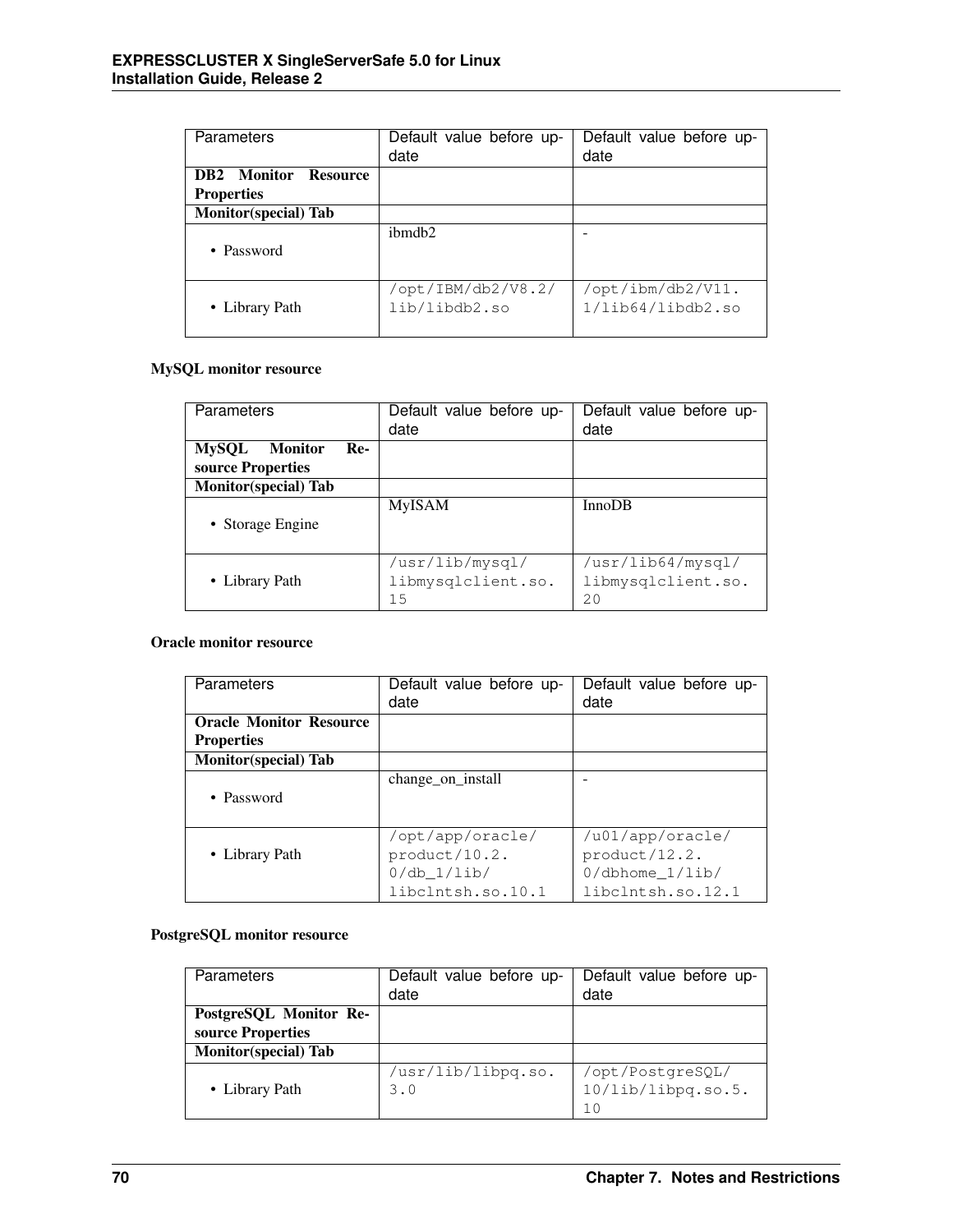## Tuxedo monitor resource

| Parameters                     | Default value before up-<br>date | Default value before up-<br>date |
|--------------------------------|----------------------------------|----------------------------------|
| <b>Tuxedo Monitor Resource</b> |                                  |                                  |
| <b>Properties</b>              |                                  |                                  |
| <b>Monitor</b> (special) Tab   |                                  |                                  |
|                                | /opt/bea/tuxedo8.                | /home/Oracle/                    |
| • Library Path                 | 1/lib/libtux.so                  | tuxedo/tuxedo12.1.               |
|                                |                                  | $3.0.0/lib/library$ .            |
|                                |                                  | SO                               |

#### Weblogic monitor resource

| Parameters                                      | Default value before up-<br>date                                               | Default value before up-<br>date                                                                               |
|-------------------------------------------------|--------------------------------------------------------------------------------|----------------------------------------------------------------------------------------------------------------|
| Weblogic<br>Monitor<br>Re-<br>source Properties |                                                                                |                                                                                                                |
| <b>Monitor</b> (special) Tab                    |                                                                                |                                                                                                                |
| Environment<br>• Domain<br>File                 | /opt/bea/<br>weblogic81/<br>samples/domains/<br>examples/<br>setExamplesEnv.sh | /home/Oracle/<br>product/<br>Oracle Home/<br>user_projects/<br>domains/<br>base_domain/bin/<br>setDomainEnv.sh |

#### JVM monitor resource

| Parameters                  | Default value before up-<br>date | Default value before up-<br>date |
|-----------------------------|----------------------------------|----------------------------------|
| <b>JVM</b> Monitor Resource |                                  |                                  |
| <b>Properties</b>           |                                  |                                  |
| Monitor(common) Tab         |                                  |                                  |
| • Timeout                   | $120 \text{ sec}$                | $180 \text{ sec}$                |

### Internal Version 4.3.0-1

NFS monitor resource

| <b>Parameters</b> | Default value before update | Default value before update |
|-------------------|-----------------------------|-----------------------------|
| NFS Monitor Re-   |                             |                             |
| source Properties |                             |                             |
| Monitor(special)  |                             |                             |
| Tab               |                             |                             |
|                   | v2                          | v4                          |
| • NFS Version     |                             |                             |
|                   |                             |                             |

#### Weblogic monitor resource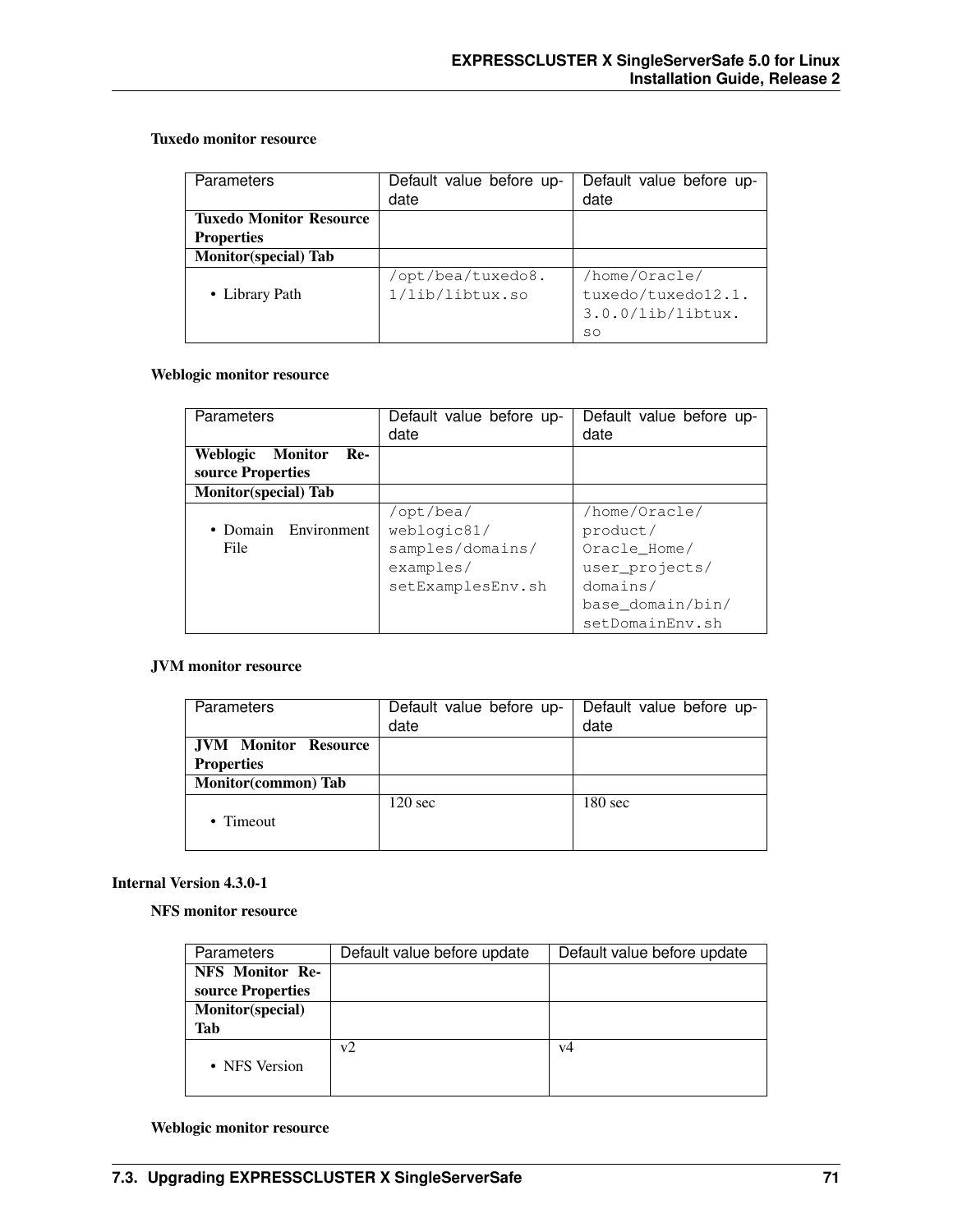| Parameters                        | Default value before up- | Default value after update |
|-----------------------------------|--------------------------|----------------------------|
|                                   | date                     |                            |
| Weblogic<br><b>Monitor</b><br>Re- |                          |                            |
| source Properties                 |                          |                            |
| <b>Monitor(special) Tab</b>       |                          |                            |
| • Password                        | weblogic                 | None                       |

## **7.3.5 Moved Parameters**

The following table shows the parameters which are configurable with Cluster WebUI but whose controls have been moved for each of the versions:

## Internal Version 4.0.0-1

| Before the change                                            | After the change                                    |  |
|--------------------------------------------------------------|-----------------------------------------------------|--|
| [Cluster Properties] - [Recovery Tab] - [Max Re-             | [Cluster Properties] - [Extension Tab] - [Max Re-   |  |
| boot Count                                                   | boot Count                                          |  |
| [Cluster Properties] - [Recovery Tab] - [Max Re-             | [Cluster Properties] - [Extension Tab] - [Max Re-   |  |
| boot Count Reset Time]                                       | boot Count Reset Time                               |  |
| [Cluster Properties] - [Recovery Tab] - [Use                 | [Cluster Properties] - [Extension Tab] - [Use]      |  |
| Forced Stop]                                                 | Forced Stop]                                        |  |
| [Cluster Properties] - [Recovery Tab] - [Forced              | [Cluster Properties] - [Extension Tab] - [Forced    |  |
| Stop Action]                                                 | Stop Action]                                        |  |
| [Cluster Properties] - [Recovery Tab] - [Forced              | [Cluster Properties] - [Extension Tab] - [Forced]   |  |
| Stop Timeout]                                                | Stop Timeout]                                       |  |
| [Cluster Properties] - [Recovery Tab] - [Virtual             | [Cluster Properties] - [Extension Tab] - [Virtual   |  |
| Machine Forced Stop Setting]                                 | Machine Forced Stop Setting]                        |  |
| [Cluster Properties] - [Recovery Tab] - [Execute]            | [Cluster Properties] - [Extension Tab] - [Execute]  |  |
| Script for Forced Stop]                                      | Script for Forced Stop]                             |  |
| [Cluster Properties] - [Recovery Tab] - [Start Au-           | [Cluster Properties] - [Extension Tab] - [Start Au- |  |
| tomatically After System Down]                               | tomatically After System Down]                      |  |
| [Cluster Properties] - [Exclusion]<br>Tab]<br>$\blacksquare$ | [Cluster Properties] - [Extension Tab] - [Exclude]  |  |
| [Mount/Unmount Exclusion]                                    | Mount/Unmount Commands]                             |  |
| [Cluster Properties]-[Recovery Tab]-[Disable Re-             | [Cluster Properties]-[Extension Tab]-[Disable       |  |
| covery Action Caused by Monitor Resource Er-                 | operation]-[Recovery Action<br>when<br>cluster      |  |
| ror                                                          | Monitor Resource Failure Detected]                  |  |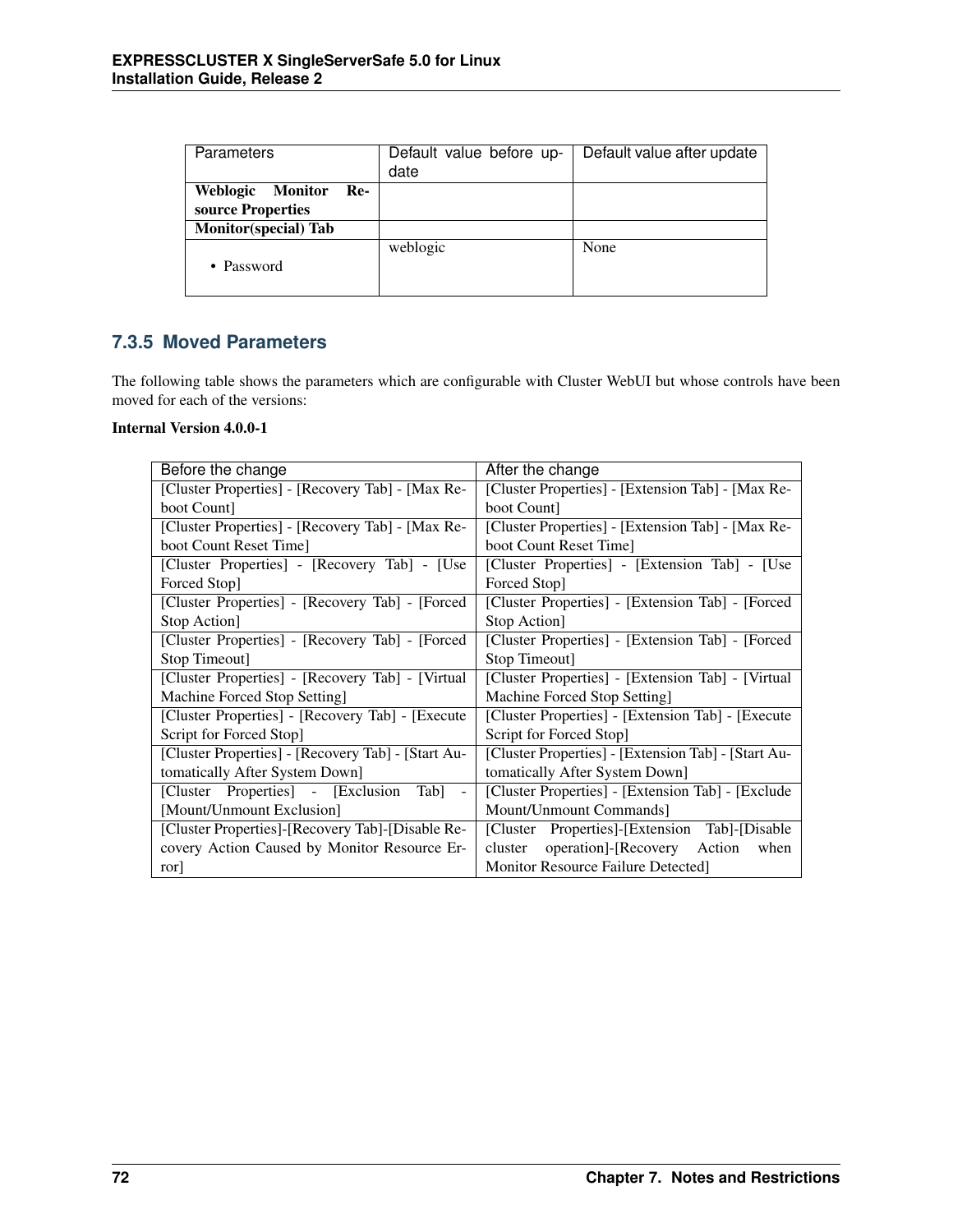## **CHAPTER**

**EIGHT**

# **TROUBLESHOOTING**

# **8.1 Error messages when installing the EXPRESSCLUSTER X Single-ServerSafe**

| <b>Behavior and Message</b> |                                       |      | Cause                                  | Solution                             |
|-----------------------------|---------------------------------------|------|----------------------------------------|--------------------------------------|
| failed                      | to                                    | open | The user logged on is not a root user. | Log on as a root user.               |
|                             | /var/lib/rpm/packages.rpm             |      |                                        |                                      |
| error:                      | cannot                                | open |                                        |                                      |
|                             | /var/lib/rpm/packages.rpm             |      |                                        |                                      |
|                             | error: package expressclssss-* is al- |      | The EXPRESSCLUSTER X Sin-              | Uninstall the EXPRESSCLUSTER         |
| ready installed             |                                       |      | gleServerSafe is already installed.    | X SingleServerSafe and reinstall it. |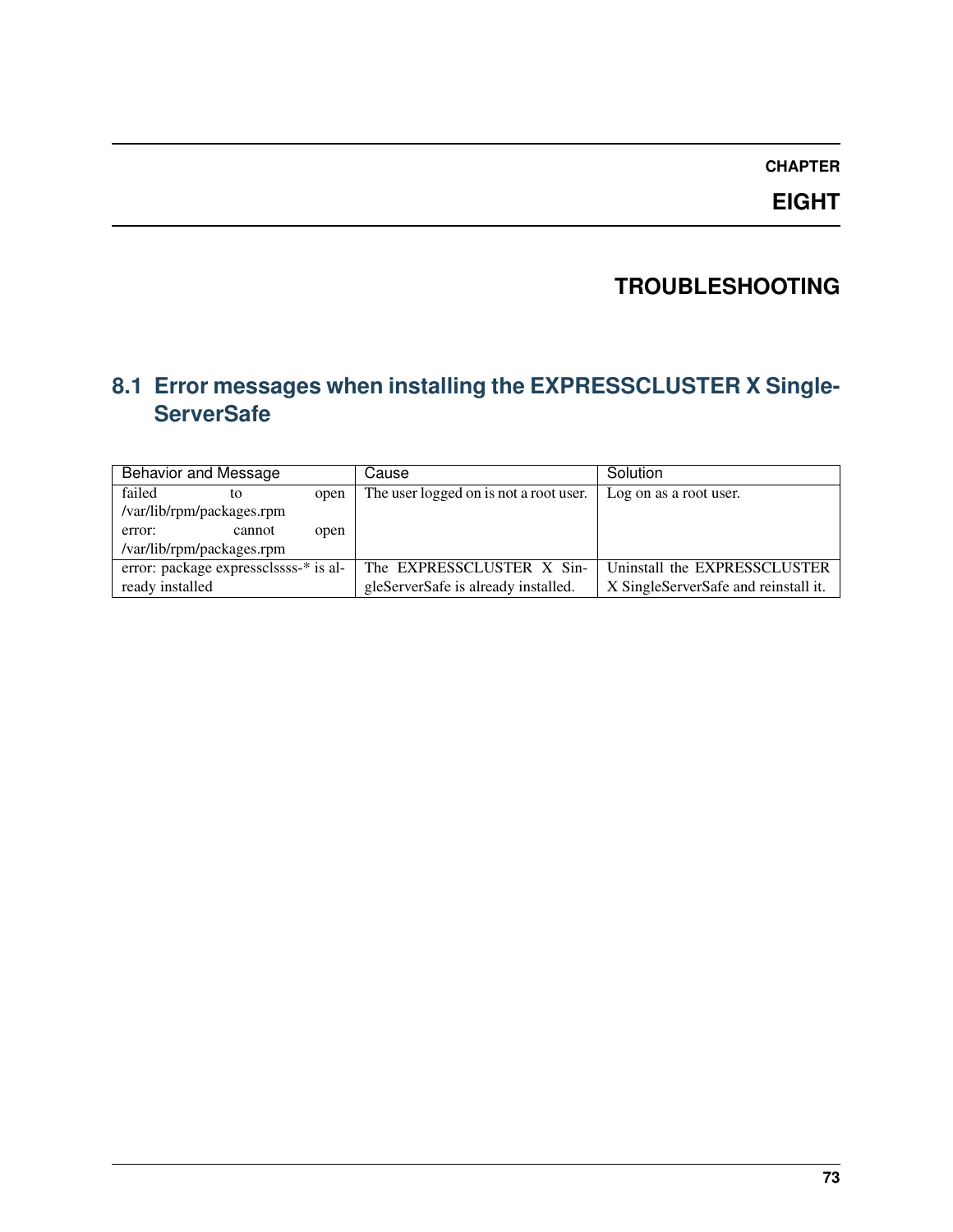## **8.2 Error messages when uninstalling the EXPRESSCLUSTER X SingleServerSafe**

| <b>Behavior and Message</b>                                                                    | Cause                                                 | Solution                                                                                                                         |
|------------------------------------------------------------------------------------------------|-------------------------------------------------------|----------------------------------------------------------------------------------------------------------------------------------|
| failed to open<br>/var/lib/rpm/packages.rpm<br>error: cannot open<br>/var/lib/rpm/packages.rpm | The user logged on is not a root user.                | Log on as a root user.                                                                                                           |
| error: expressclssss is running                                                                | The EXPRESSCLUSTER X Sin-<br>gleServerSafe is active. | Disable Auto Startup of services,<br>restart the server, and uninstall the<br><b>EXPRESSCLUSTER SingleServer-</b><br>Safe again. |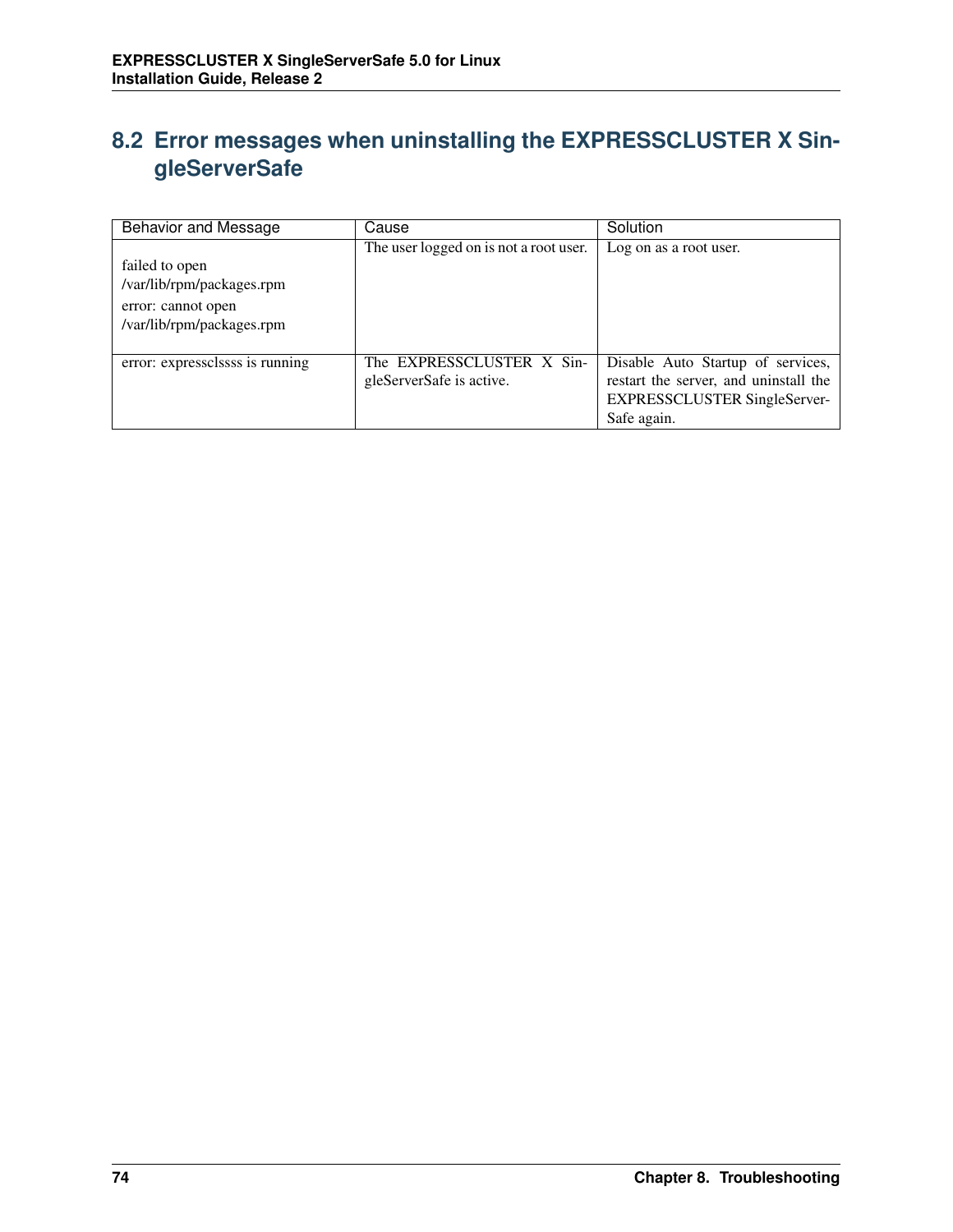# **8.3 Licensing**

| <b>Behavior and Message</b>                                                                                                                                                                                                                                                                                                                                                                                                                               | Cause                                                                      | Solution                                                                                                                      |
|-----------------------------------------------------------------------------------------------------------------------------------------------------------------------------------------------------------------------------------------------------------------------------------------------------------------------------------------------------------------------------------------------------------------------------------------------------------|----------------------------------------------------------------------------|-------------------------------------------------------------------------------------------------------------------------------|
| When the command was executed,<br>the following message appeared in<br>the console:<br>Log in as root.                                                                                                                                                                                                                                                                                                                                                    | The command was executed by a<br>general user.                             | Log on as root user or log on again<br>after changing to root user with su -.                                                 |
| When the configuration data<br>created by the Cluster WebUI was<br>distributed to all servers and then<br>the server was shut down and<br>rebooted, the Cluster WebUI<br>showed the following message on<br>the alert log and the server stopped:<br>The license is not registered.<br>(Product name:%1)<br>%1: Product name                                                                                                                              | The server was shut down and<br>rebooted without registering a<br>license. | Register the license from the server.                                                                                         |
| After the configuration data created<br>by the Cluster WebUI was<br>distributed to all servers and the<br>server is shut down and rebooted,<br>the Cluster WebUI showed the<br>following message on the alert log<br>but the server is operating normally:<br>The number of licenses is<br>insufficient. The number of<br>insufficient licenses is $%1$ . (Product<br>name: $%2)$<br>%1: The number of licenses in<br>short of supply<br>%2: Product name | Licenses are insufficient.                                                 | Obtain a license and register it.                                                                                             |
| While the servers were operated<br>using the trial license, the following<br>message was displayed and the<br>servers stopped:<br>The trial license has expired in $%1$ .<br>(Product name:%2)<br>%1: Trial end date<br>%2: Product name                                                                                                                                                                                                                  | The license has already expired.                                           | Ask your sales agent for extension<br>of the trial version license, or obtain<br>and register the product version<br>license. |

Continued on next page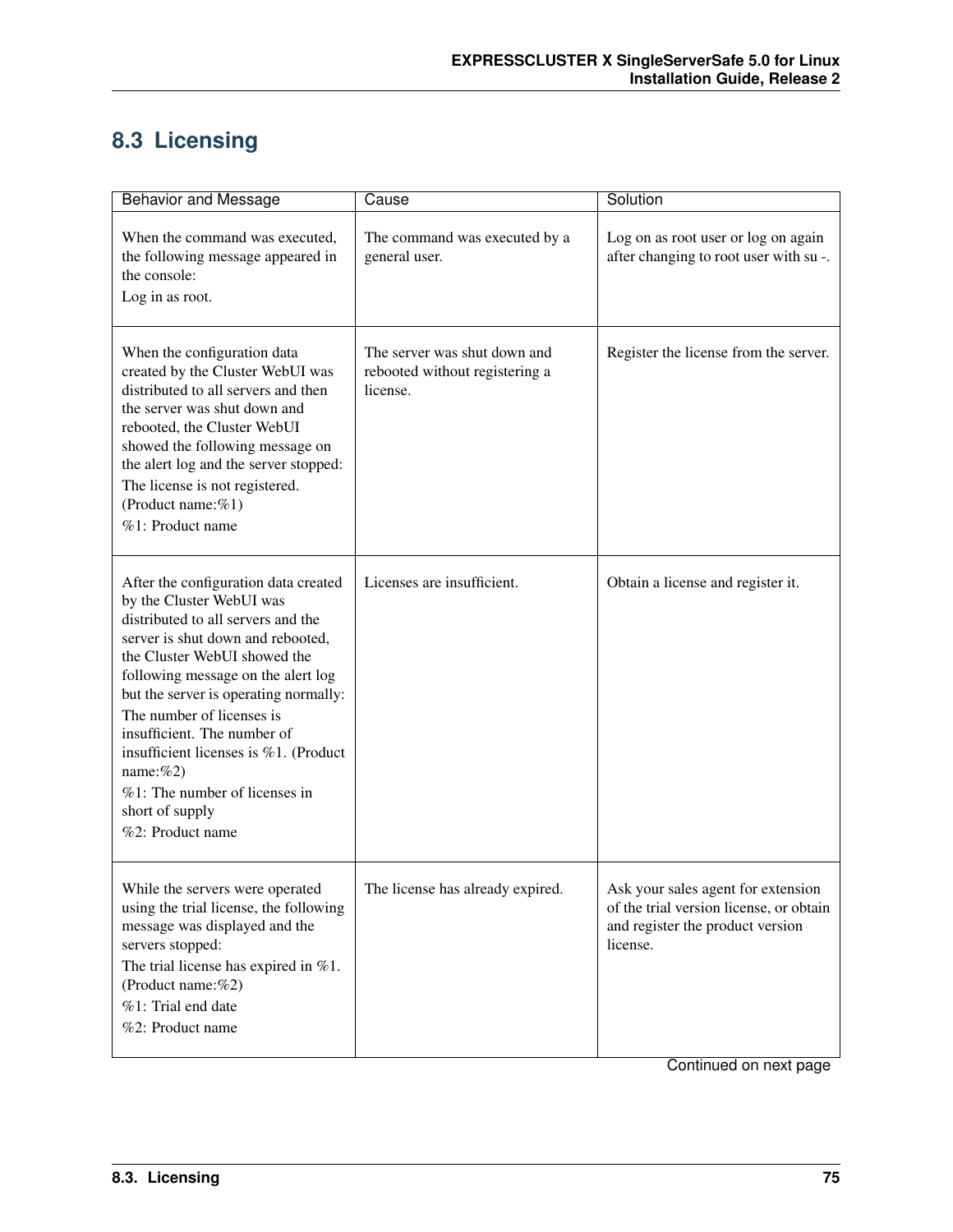| <b>Behavior and Message</b>                                                                                                                                                                                                  | Cause                            | Solution                                                                                         |
|------------------------------------------------------------------------------------------------------------------------------------------------------------------------------------------------------------------------------|----------------------------------|--------------------------------------------------------------------------------------------------|
| While the cluster was operated on<br>the fixed term license, the following<br>message appeared.<br>The fixed term license has expired<br>in $%1$ . (Product name: $%2$ )<br>$%1$ : Fixed term end date<br>$%2:$ Product name | The license has already expired. | Obtain the license for the product<br>version from the vendor, and then<br>register the license. |

Table 8.3 – continued from previous page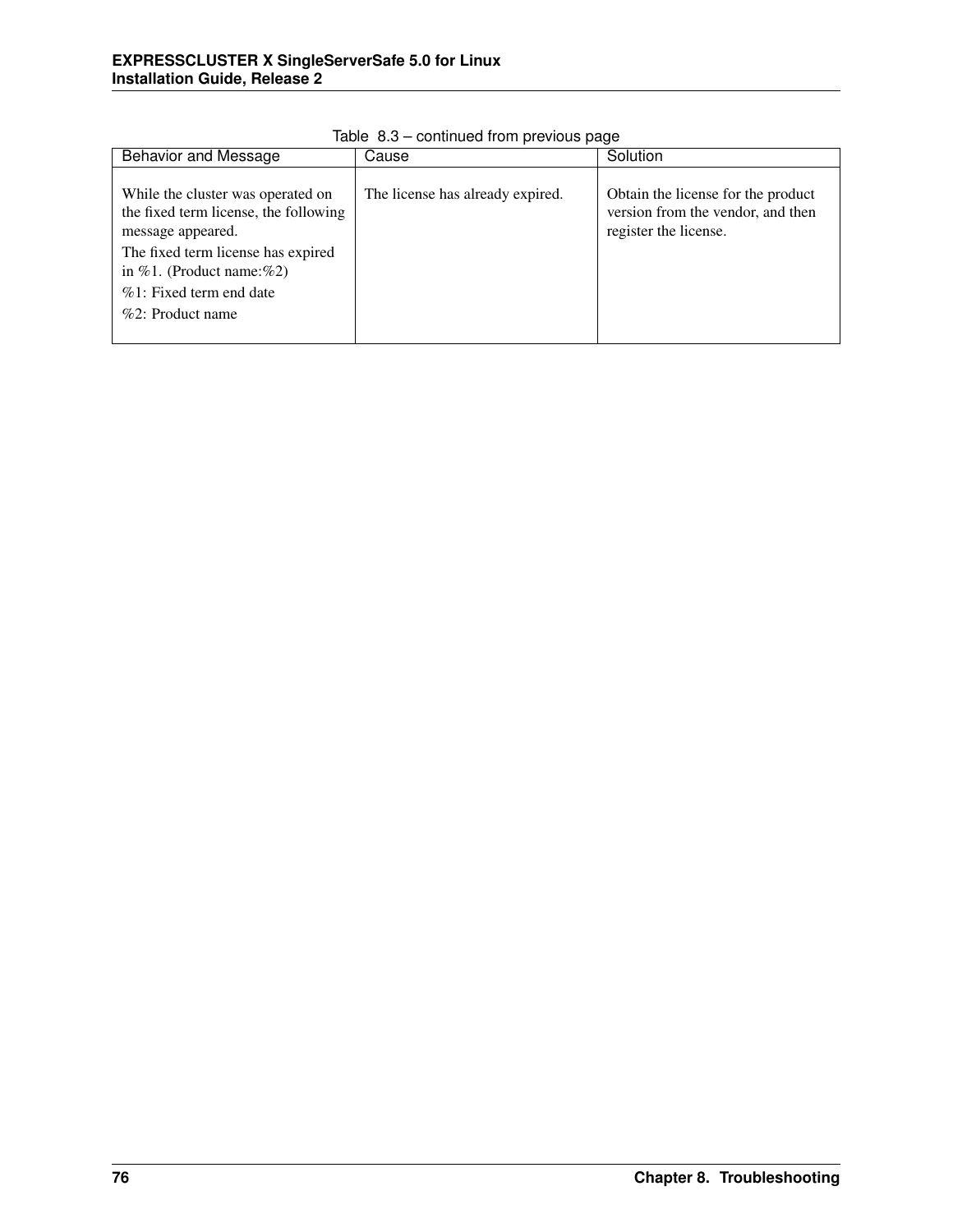## **CHAPTER**

## **LEGAL NOTICE**

## **9.1 Disclaimer**

Information in this document is subject to change without notice.

NEC Corporation is not liable for technical or editorial errors or omissions in the information in this document. You are completely liable for all risks associated with installing or using the product as described in this manual to obtain expected results and the effects of such usage.

The information in this document is copyrighted by NEC Corporation.

No part of this document may be reproduced or transmitted in any form by any means, electronic or mechanical, for any purpose, without the express written permission of NEC Corporation.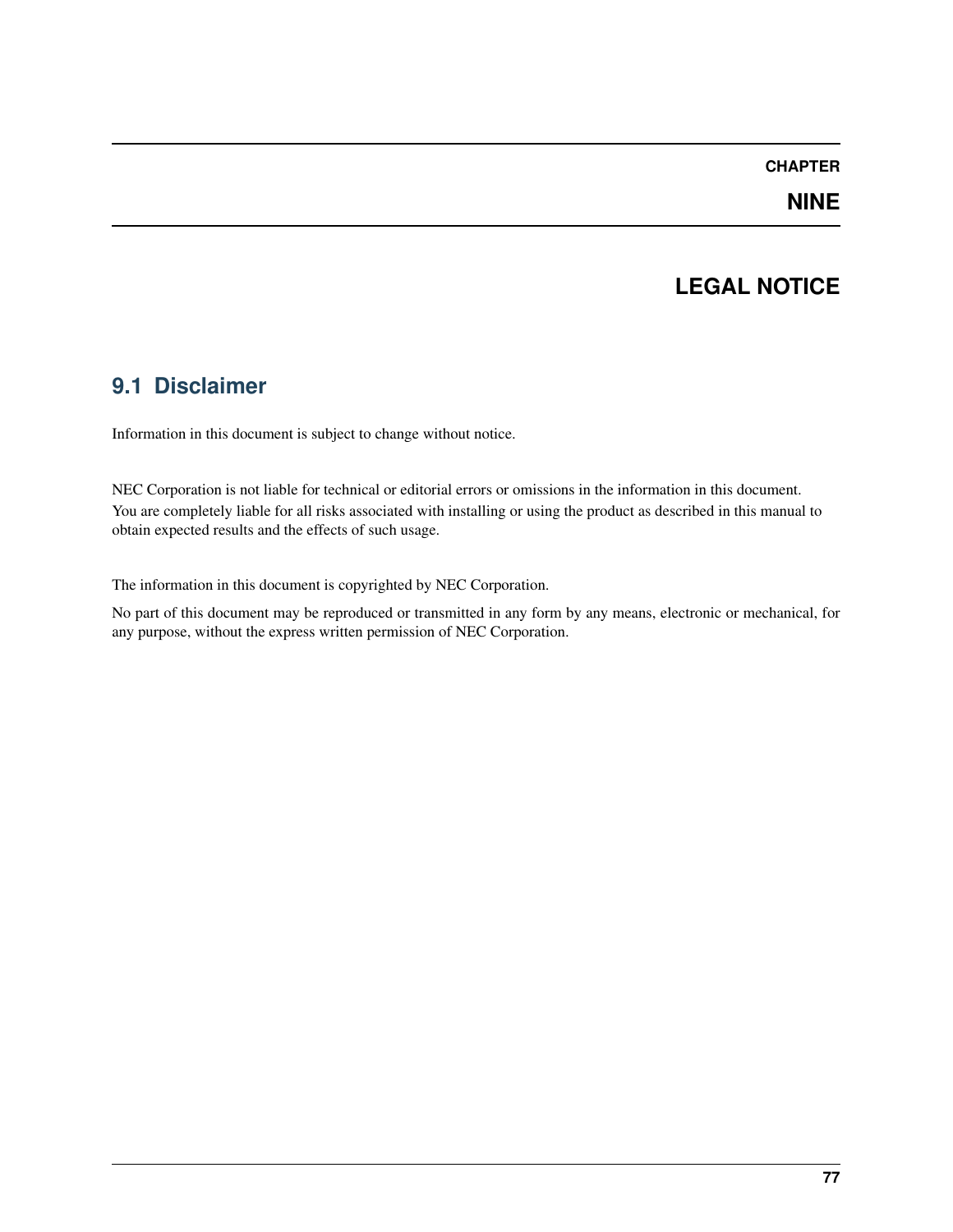## **9.2 Trademark Information**

- EXPRESSCLUSTER® is a registered trademark of NEC Corporation.
- Linux is a registered trademark of Linus Torvalds in the United States and other countries.
- Microsoft, Windows, Windows Server, Internet Explorer, Azure, and Hyper-V are registered trademarks of Microsoft Corporation in the United States and other countries.
- Firefox is a trademark or registered trademark of Mozilla Foundation.
- Google Chrome is a trademark or registered trademark of Google, Inc.
- SUSE is a registered trademark of SUSE LLC in the United States and other countries.
- Asianux is registered trademark of Cybertrust Japan Co., Ltd. in Japan
- Ubuntu is a registered trademark of Canonical Ltd.
- Apache Tomcat, Tomcat, and Apache are registered trademarks or trademarks of Apache Software Foundation.
- SVF is a registered trademark of WingArc Technologies, Inc.
- JBoss is a registered trademark of Red Hat, Inc. or its subsidiaries in the United States and other countries.
- Oracle, Oracle Database, Solaris, MySQL, Tuxedo, WebLogic Server, Container, Java, and all Java-based trademarks and logos are trademarks or registered trademarks of Oracle Corporation and/or its affiliates.
- SAP, SAP NetWeaver, and other SAP products and services mentioned herein as well as their respective logos are trademarks or registered trademarks of SAP SE (or an SAP affiliate company) in Germany and other countries.
- IBM, DB2, and WebSphere are trademarks or registered trademarks of International Business Machines Corporation in the United States, other countries, or both.
- MariaDB is a registered trademark of MariaDB Corporation AB.
- PostgreSQL is a registered trademark of the PostgreSQL Global Development Group.
- PowerGres is a registered trademark of SRA OSS, Inc.
- Sybase is a registered trademark of Sybase, Inc.
- RPM is a registered trademark of Red Hat, Inc. or its subsidiaries in the United States and other countries.
- F5, F5 Networks, BIG-IP, and iControl are trademarks or registered trademarks of F5 Networks, Inc. in the United States and other countries.
- Equalizer is a registered trademark of Coyote Point Systems, Inc.
- WebOTX is a registered trademark of NEC Corporation.
- WebSAM is a registered trademark of NEC Corporation.
- Other product names and slogans written in this manual are trademarks or registered trademarks of their respective companies.